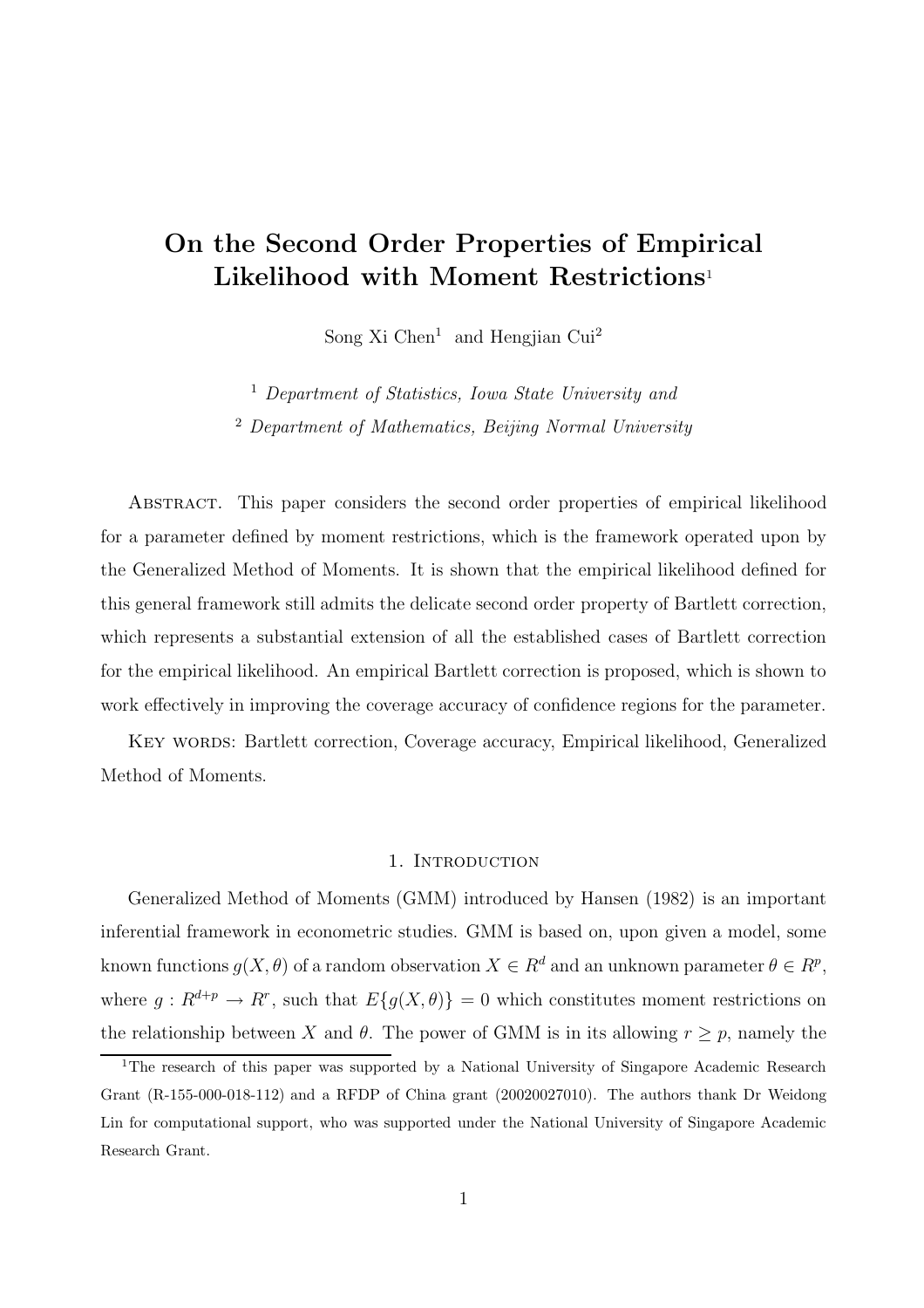number of moment restrictions (instruments) can be larger than the number of parameter, which leads to a full exploration of inference opportunities provided by the given model. There is a vast pool of literatures on GMM. Here we only cite the latest reviews of Andrews (2002), Brown and Newey (2002), Imbens (2002) and Hansen and West (2002).

Empirical likelihood (EL) introduced by Owen (1988) is a computer-intensive statistical method that facilitates a likelihood-type inference in a nonparametric or semiparametric setting. It is closely connected to the bootstrap as the EL effectively carries out the resampling implicitly. On certain aspects of inference, EL is more attractive than the bootstrap, for instance its ability of internal studentizing so as to avoid explicit variance estimation and producing confidence regions with natural shape and orientation; see Owen (2001) for an overview of EL. A key property of EL is that the log EL ratio is asymptotically chi-squared distributed, which resembles the Wilks' theorem in parametric likelihood. The Wilks' theorem was established in the original proposal of Owen (1988) for the means, in Hall and La Scala (1990) for smoothed function of means, Qin and Lawless (1994) for parameters defined by moment restrictions and Kitamura (1997) for weakly dependence observations.

There have been comprehensive studies of EL in the context of GMM in econometrics. Imbens (1997) shows that the maximum EL estimator of  $\theta$  is a one-step variation of the twostage GMM estimator in the over-identified case of  $r > p$ , and achieves the same asymptotic efficiency as the two-stage estimator. Testing is considered in Kitamura (2001) for moments restrictions, and Tripathi and Kitamura (2002) for conditional moment restrictions. Estimation and testing with conditional moment restrictions are studied in Donald, Imbens and Newey (2003) and Kitamura, Tripathi and Ahn (2002). They found that EL posses the attractive features of avoiding estimating optimal instruments and achieving asymptotic pivotalness. Tilted EL and other variations are studied in Kitamura and Stutzer (1997), Smith (1997) and Newey and Smith (2004). In particular, Newey and Smith (2004) find that the EL estimator is favorable in terms of the bias and the second order variance in comparison with the GMM estimator.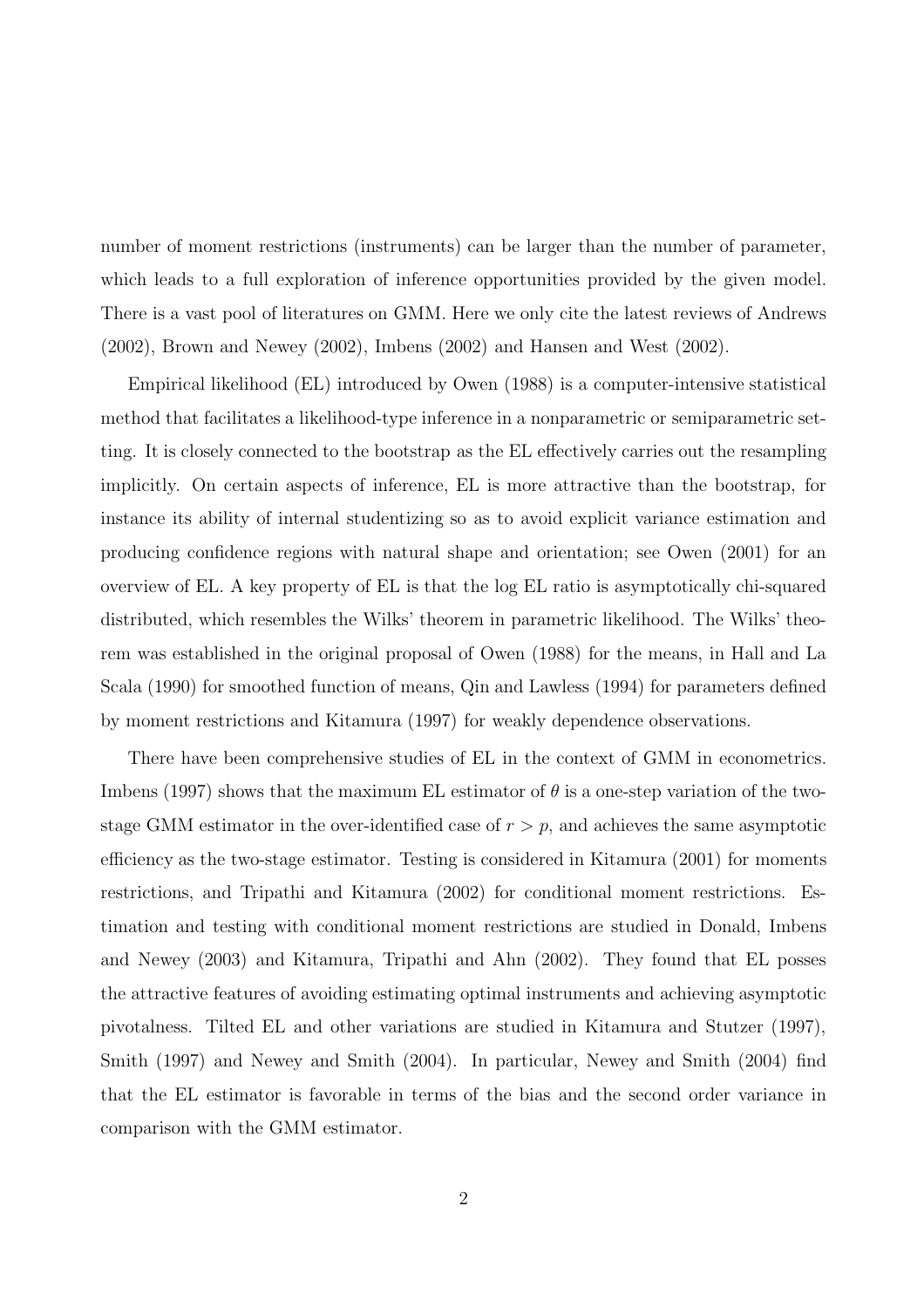Another key property of the EL is Bartlett correction, which is a delicate second order property implying that a simple mean adjustment to the likelihood ratio can improve the approximation to the limiting chi-square distribution by one order of magnitude and hence can be used to enhance the coverage accuracy of likelihood-based confidence regions. In the context of testing hypotheses, the Bartlett correction reduces the errors between the nominal and actual significant levels of an EL test. Bartlett correction has been established for EL by DiCiccio, Hall and Romano (1991) for smoothed functions of means and Chen (1993, 1994) for linear regression. Baggerly (1998) shows that EL is the only member within the Cressie-Read power divergence family that is Bartlett correctable. Jing and Wood (1996) reveal that the exponentially tilted EL for the means is not Bartlett correction as the tilting alters the delicate second order mechanism of EL.

In this paper we show that the EL with moment restrictions is still Bartlett correctable. The finding represents a substantial extension to the established cases of Bartlett correction, which almost all of them assume  $r = p$  corresponding to the just-identified case in GMM. The establishment of the Bartlett correction for the just-identified case is a lot easier as the log maximum EL takes a constant value  $-n \log(n)$  (*n* is the sample size). However, in the over-identified case the maximum EL is no longer a constant, rather it introduces many extra terms into the log EL ratio and makes the study of Bartlett correction far more challenging as can be seen from the analysis carried out in this paper. The establishment of Bartlett correction in this general case indicates that EL inherits the delicate second order mechanism of the parametric likelihood in a much wider situation. This together with the findings of Imbens (1997), Kitamura (2001) and Newey and Smith (2004) and others suggests that the EL is an attractive inferential tool in the context of moment restrictions. The establishment of the Bartlett correction leads to a practical Bartlett correction, which is confirmed to work effectively for coverage restoration in our simulation studies reported in Section 4.

The paper is organized as follows. Section 2 provides an expansion for the log EL ratio for parameters defined by moment restrictions. Bartlett correction and coverage errors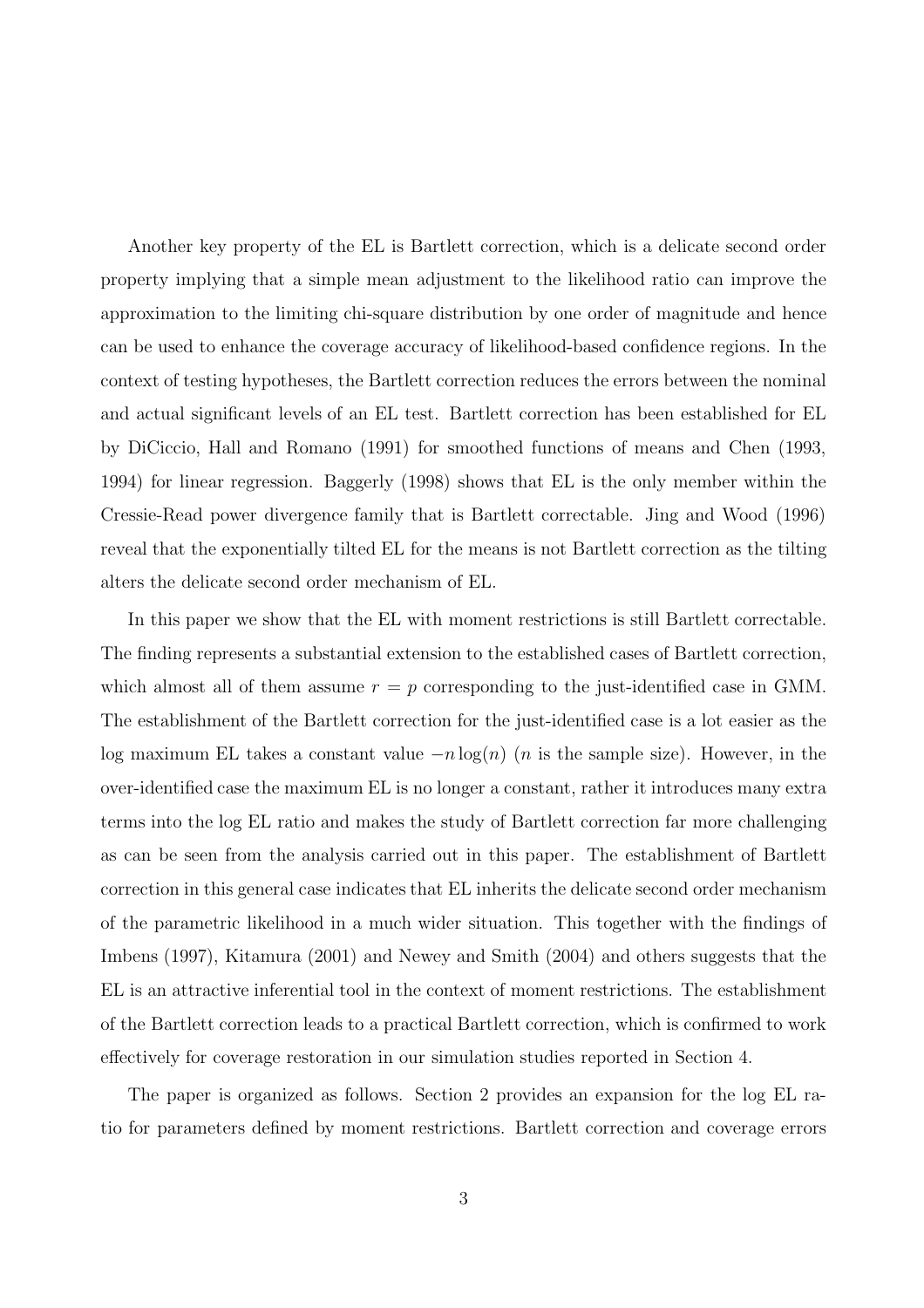assessment of EL confidence regions are investigated in Section 3. Simulation results are reported in Section 4, followed by a general discussion in Section 5. All technical details are left in the appendix.

#### 2. EL for generalized moment restrictions

Let  $X_1, X_2, \cdots, X_n$  be d–dimensional independent and identically distributed random sample whose distribution depends on a  $p$ -dimensional parameter  $\theta$  which takes values in a compact parameter space  $\Theta \subseteq R^p$ . The information about  $\theta$  is summarized in the form of  $r \geq p$  unbiased moment restrictions  $g^{j}(x, \theta), j = 1, 2, \dots, r$ , such that  $E[g^{j}(X_{1}, \theta_{0})] = 0$  for a unique  $\theta_0$ , which is the true value of  $\theta$ . Let

$$
g(X, \theta) = (g^1(X, \theta), g^2(X, \theta), \cdots, g^r(X, \theta))^T
$$
 and  $V = Var\{g(X_1, \theta_0)\}.$ 

We assume the following regularity conditions:

- (2.1) (i) V is a  $r \times r$  positive definite matrix and the rank of  $E[\partial g(X_1, \theta_0)/\partial \theta]$  is p;
	- (ii) For any  $j, 1 \leq j \leq p$ , all the partial derivatives of  $g^{j}(x, \theta)$  up to the third order with respect to  $\theta$  are continuous in a neighborhood of  $\theta_0$  and are bounded by some integrable functions respectively in the neighborhood;
	- (iii)  $\limsup_{|t| \to \infty} |E[\exp\{it^T g(X_1, \theta_0)\}]| < 1$  and  $E||g(X_1, \theta_0)||^{15} < \infty$ .

Conditions (i) and (ii) are standard requirements for establishing the Wilks' theorem and higher order Taylor expansions of the EL ratio. The first part of the condition (iii) is just the Cramér's condition on the characteristic function of  $g(X, \theta_0)$ . It and the requirement that  $E||g(X, \theta_0)||^{15} < \infty$  are required for establishing the Edgeworth expansion.

To facilitate simpler expressions, we transform  $g(X_i, \theta)$  to  $w_i(\theta) = TV^{-1/2}g(X_i, \theta)$  where T is a  $r \times r$  orthogonal matrix such that

(2.2) 
$$
TV^{-1/2}E\left(\frac{\partial g(X_i, \theta_0)}{\partial \theta}\right)U = \left(\Lambda, 0\right)_{r \times p}^{\tau}.
$$

Here  $U = (u^{kl})$ p×p is an orthogonal matrix and  $\Lambda = diag(\lambda_1, \dots, \lambda_p)$  is non-singular.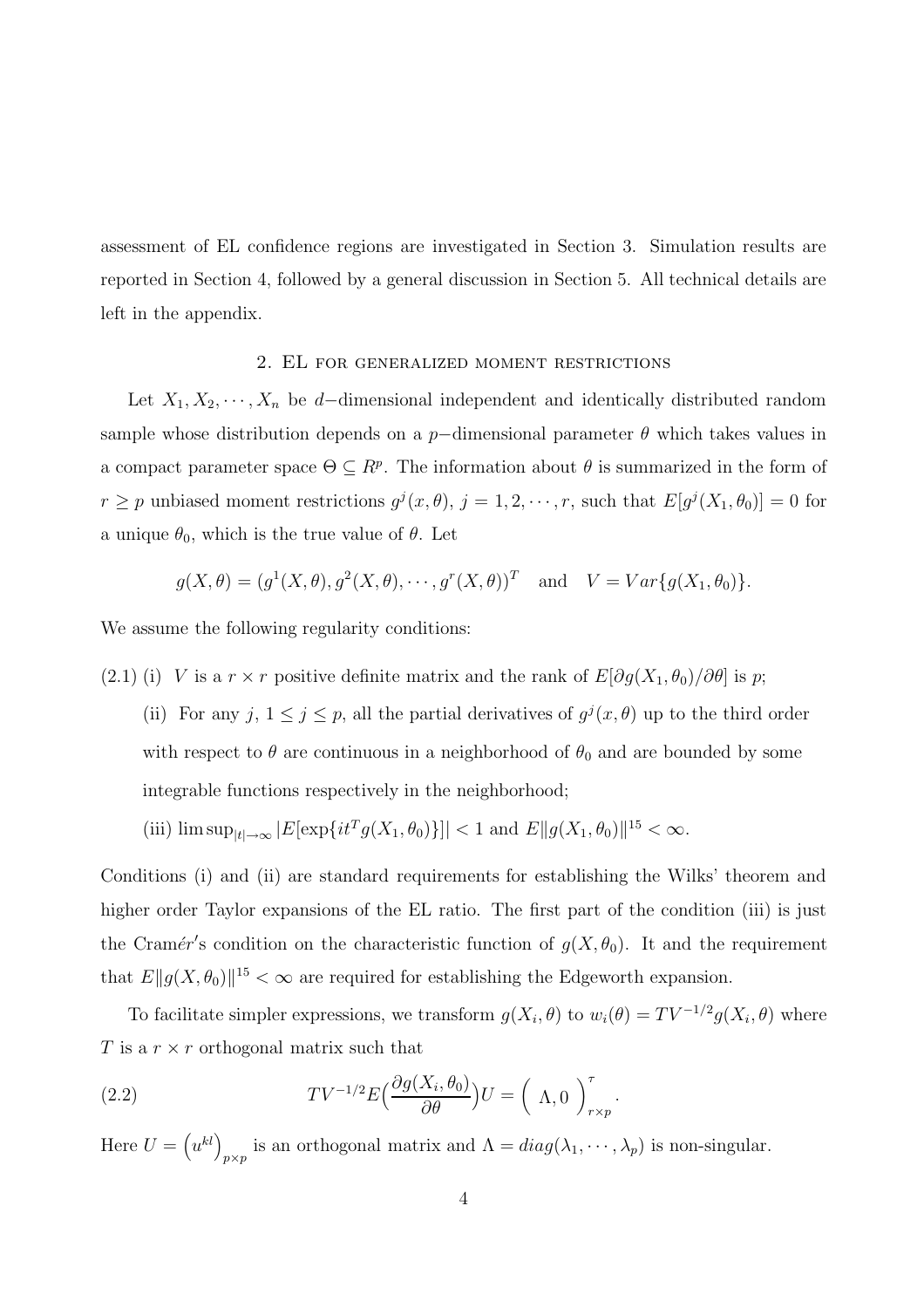Let  $p_1, p_2, \dots, p_n$  be non-negative weights allocated to the observations. The EL for  $\theta$  as proposed in Qin and Lawless (1994) is  $L(\theta) = \prod_{i=1}^n p_i$  subject to  $\sum_{i=1}^n p_i = 1$  and  $\sum_{i=1}^{n} p_i w_i(\theta) = 0$ . Let  $\ell(\theta) = -2 \log\{L(\theta)/n^n\}$ . Standard derivations in EL show

$$
\ell(\theta) = 2 \sum_{i=1}^{n} \log\{1 + \lambda^{T}(\theta) w_i(\theta)\}
$$

where  $\lambda = \lambda(\theta)$  is the solution of  $n^{-1} \sum_{i=1}^n \frac{w_i(\theta)}{1 + \lambda^T w_i(\theta)} = 0$ . According to Qin and Lawless (1994), the maximum EL estimator  $\hat{\theta}$  and its corresponding  $\lambda$ , denoted as  $\hat{\lambda}$ , are solutions of

(2.3) 
$$
Q_{1n}(\lambda, \theta) = n^{-1} \sum_{i=1}^{n} \frac{w_i(\theta)}{1 + \lambda^T w_i(\theta)} = 0 \text{ and}
$$

(2.4) 
$$
Q_{2n}(\lambda, \theta) = n^{-1} \sum_{i=1}^{n} \frac{(\partial w_i(\theta)/\partial \theta)^T \lambda}{1 + \lambda^T w_i(\theta)} = 0.
$$

Then the log EL ratio is  $r(\theta) = \ell(\theta) - \ell(\hat{\theta})$ .

In the following we are to develop expansions to  $\ell(\theta_0)$  and  $\ell(\hat{\theta})$  respectively. To expand  $\ell(\theta_0)$ , define

$$
\alpha^{j_1...j_k} = E\{w_i^{j_1}(\theta_0)...w_i^{j_k}(\theta_0)\} \text{ and}
$$
  

$$
A^{j_1...j_k} = n^{-1} \sum_{i=1}^n w_i^{j_1}(\theta_0)...w_i^{j_k}(\theta_0) - \alpha^{j_1...j_k}.
$$

Here we use  $a^j$  to denote the j-th component of a vector a. Then, it may be shown that

$$
n^{-1}\ell(\theta_0) = A^j A^j - A^{ji} A^j A^i + \frac{2}{3} \alpha^{jih} A^j A^i A^h + A^{ji} A^{hi} A^j A^h + \frac{2}{3} A^{jih} A^j A^i A^h
$$
  
(2.5) 
$$
- 2\alpha^{jih} A^{gh} A^j A^i A^g + \alpha^{jgf} \alpha^{ihf} A^j A^i A^h A^g - \frac{1}{2} \alpha^{jihg} A^j A^i A^h A^g + O_p(n^{-5/2}).
$$

We use here a convention where if a superscript is repeated a summation over that superscript is understood. This expansion has the same form as DiCiccio, Hall and Romano (1991) for the mean parameter when  $r = p$  and Chen (1993) for linear regression.

It is quite challenging to expand  $\ell(\hat{\theta})$  in the general case of  $r > p$ . Two new systems of notations are introduced to facilitate the expansion. Let  $\eta = (\lambda, \theta), Q(\eta) = (Q_{1n}^{\tau}(\eta), Q_{2n}^{\tau}(\eta))^{\tau}$ ,  $S_{21} = U(\Lambda, 0)$  and  $S_{12} = S_{21}^{\tau}$ . Due to the early transformation in (2.2),

$$
S =: E\left\{\frac{\partial Q(0, \theta_0)}{\partial \eta}\right\} = \left(\begin{array}{cc} -I & S_{12} \\ S_{21} & 0 \end{array}\right).
$$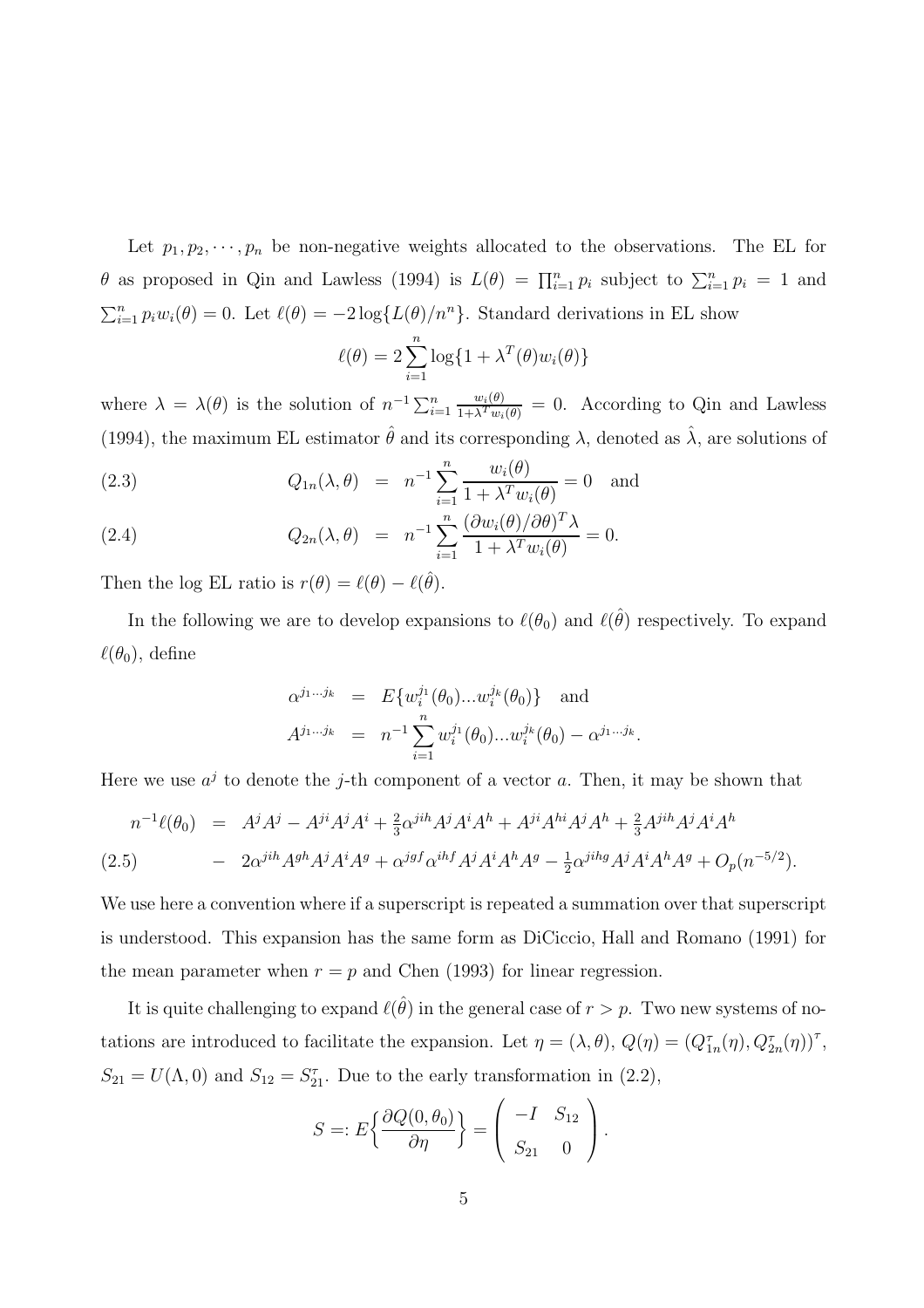Put  $\Gamma(\eta) = S^{-1}Q(\eta)$ . Now we can introduce the notations involving  $\Gamma(\eta)$  and their derivatives

$$
\beta^{j,j_1...j_k} = E\Big(\frac{\partial^k \Gamma^j(0,\theta_0)}{\partial \eta_{j_1}...\partial \eta_{j_k}}\Big) \quad \text{and} \quad B^{j,j_1...j_k} = \frac{1}{n} \sum_{i=1}^n \frac{\partial^k \Gamma^j(0,\theta_0)}{\partial \eta_{j_1}...\partial \eta_{j_k}} - \beta^{j,j_1...j_k}
$$

and the notations involving  $w_i(\theta)$  and their derivatives

$$
\gamma^{j,j_1...j_l;k,k_1...k_m;...;p,p_1...p_n} = E\Big(\frac{\partial^l w_i^j(\theta_0)}{\partial \theta^{j_1}...\partial \theta^{j_l}} \frac{\partial^m w_i^k(\theta_0)}{\partial \theta^{k_1}...\partial \theta^{k_m}}...\frac{\partial^n w_i^p(\theta_0)}{\partial \theta^{p_1}...\partial \theta^{p_n}}\Big) \text{ and}
$$
\n
$$
C^{j,j_1...j_l;k,k_1...k_m;...;p,p_1...p_n} = \frac{1}{n} \sum_{i=1}^n \frac{\partial^l w_i^j(\theta_0)}{\partial \theta^{j_1}...\partial \theta^{j_l}} \frac{\partial^m w_i^k(\theta_0)}{\partial \theta^{k_1}...\partial \theta^{k_m}}...\frac{\partial^m w_i^p(\theta_0)}{\partial \theta^{p_1}...\partial \theta^{p_n}} - \gamma^{j,j_1...j_l;k,k_1...k_m;...;p,p_1...p_n}.
$$

Since  $\hat{\eta} = (\hat{\lambda}, \hat{\theta})$  is the solution of  $\Gamma(\hat{\eta}) = 0$ , by inverting this equation, we have for  $j, k, l, m \in \{1, 2, \cdots, r + p\},\$ 

$$
\hat{\eta}^j - \eta_0^j = -B^j + B^{j,k}B^k - \frac{1}{2}\beta^{j,kl}B^kB^l - B^{j,k}B^{k,l}B^l + \frac{1}{2}\beta^{k,lm}B^{j,k}B^lB^m + \beta^{j,kl}B^{k,m}B^mB^l
$$
\n
$$
(2.6) \qquad - \frac{1}{2}\beta^{j,kl}\beta^{k,mn}B^mB^l - \frac{1}{2}B^{j,kl}B^kB^l + \frac{1}{6}\beta^{j,klm}B^kB^lB^m + O_p(n^{-2}).
$$

Note that (2.6) contains expansions for  $\hat{\lambda}^j$  when  $j \leq r$  and for  $\hat{\theta}^j$  when  $j > r$  respectively. Note that

$$
(2.7) \ \ell(\hat{\theta}) = 2 \sum_{i=1}^{n} {\hat{\lambda}^T w_i(\hat{\theta}) - \frac{1}{2} [\hat{\lambda}^T w_i(\hat{\theta})]^2 + \frac{1}{3} [\hat{\lambda}^T w_i(\hat{\theta})]^3 - \frac{1}{4} [\hat{\lambda}^T w_i(\hat{\theta})]^4} + O_p(n^{-3/2}).
$$

From now on, we fix the ranges of the superscripts  $a, b, c, d \in \{1, 2, \dots, r - p\}, f, g, h, i, j \in$  $\{1, 2, \dots, r\}, k, l, m, n, o \in \{1, 2, \dots, p\}$  and  $q, s, t, u \in \{1, 2, \dots, r + p\}.$  It is shown in Appendix 2 by substituting  $(2.6)$  into  $(2.7)$ , that

$$
n^{-1}l(\hat{\theta}) = -2B^{j}A^{j} - B^{j}B^{j} + 2C^{i,k}B^{i}B^{r+k,q}B^{q} + \frac{1}{2}\beta^{j,uq}\beta^{r+k,st}\gamma^{j,k}B^{u}B^{q}B^{s}B^{t}
$$
  
\n
$$
- \beta^{j,uq}B^{u}B^{q}B^{r+k,s}B^{s}\gamma^{j,k} - \beta^{r+k,uq}B^{u}B^{q}C^{i,k}B^{i} - B^{j}B^{i}A^{ji} - \frac{2}{3}\alpha^{jih}B^{j}B^{i}B^{h}
$$
  
\n
$$
+ 2C^{j,k}\{B^{j}B^{r+k} - B^{j,p}B^{p}B^{r+k}[2,j,r+k] + \frac{1}{2}\beta^{j,uq}B^{u}B^{q}B^{r+k}[2,j,r+k]\}
$$
  
\n
$$
+ \gamma^{j,kl}\{-B^{j}B^{r+k}B^{r+l} + B^{j}B^{r+k}B^{r+l,q}B^{q}[3,j,r+k,r+l]
$$
  
\n
$$
- \frac{1}{2}\beta^{j,uq}B^{r+k}B^{r+l}B^{u}B^{q}[3,j,r+k,r+l] - C^{j,kl}B^{j}B^{r+k}B^{r+l} - \frac{2}{3}A^{jih}B^{j}B^{i}B^{h}
$$
  
\n
$$
- B^{j,u}B^{u}B^{j,q}B^{q} - \frac{1}{4}\beta^{j,uq}\beta^{j,st}B^{u}B^{q}B^{s}B^{t} + \beta^{j,uq}B^{u}B^{q}B^{j,s}B^{s} + 2\gamma^{j;i,h,k}B^{j}B^{i}B^{h}B^{r+k}
$$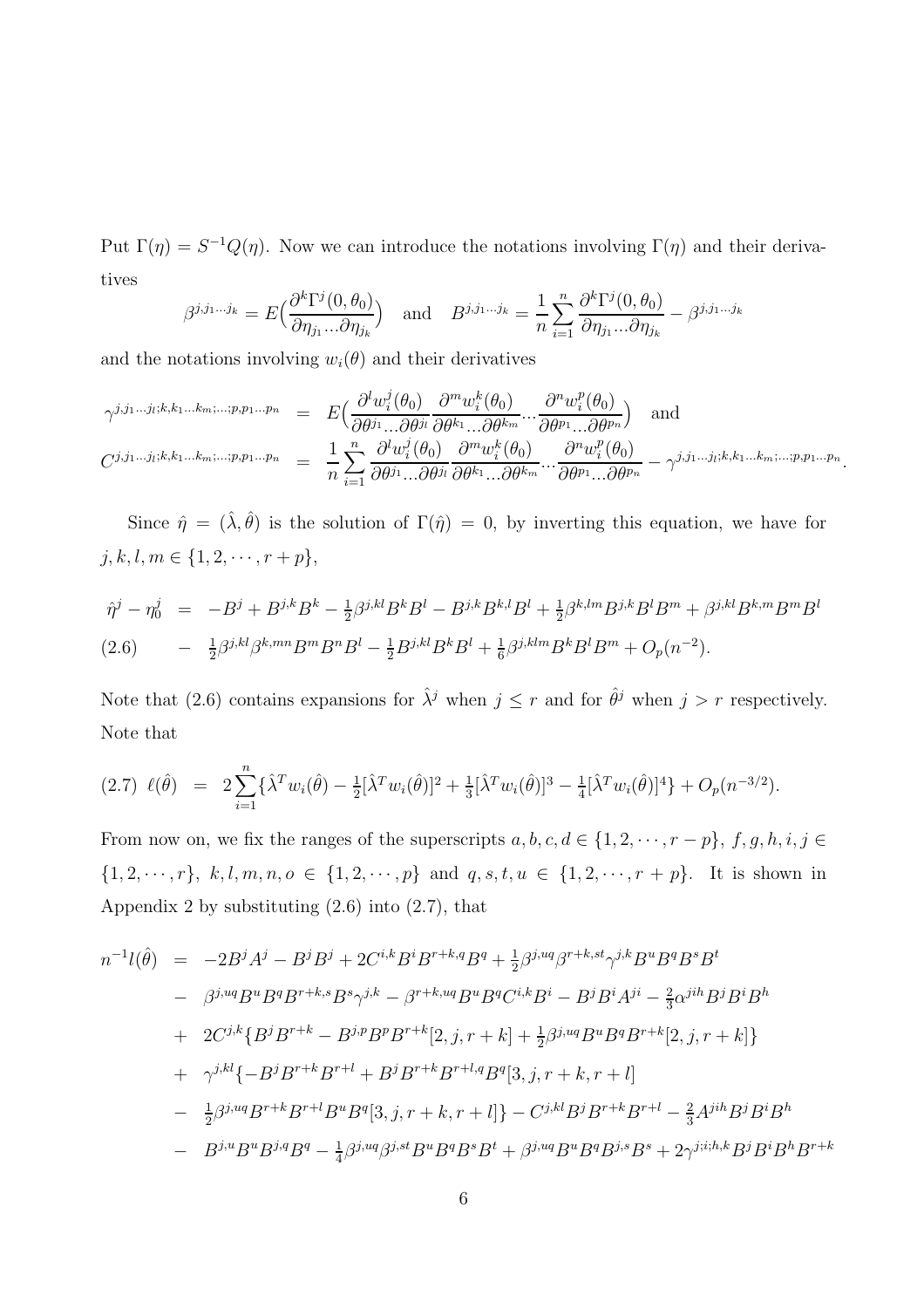+ 
$$
B^{j}B^{i,q}B^{q}A^{ji}[2, j, i] - \frac{1}{2}\beta^{j,uq}B^{u}B^{q}B^{i}A^{ji}[2, j, i] + \frac{1}{3}\gamma^{j,k,lm}B^{j}B^{r+k}B^{r+l}B^{r+m}
$$
  
+  $2\gamma^{j;i,l}\{B^{j}B^{i}B^{r+l} - B^{j}B^{i}B^{r+l,q}B^{q} + \frac{1}{2}\beta^{r+l,uq}B^{j}B^{i}B^{u}B^{q} - B^{r+l}B^{i}B^{j,q}B^{q}[2, j, i]$   
+  $\frac{1}{2}\beta^{j,uq}B^{u}B^{q}B^{i}B^{r+l}[2, j, i] \} + 2B^{j}B^{i}B^{r+l}C^{j;i,l} - (\gamma^{j;i,lk} + \gamma^{j,l;i,k})B^{j}B^{i}B^{r+l}B^{r+k}$   
(2.8) +  $2\alpha^{jih}B^{j}B^{i}B^{h,q}B^{q} - \alpha^{jih}\beta^{j,uq}B^{u}B^{q}B^{i}B^{h} - \frac{1}{2}\alpha^{jihq}B^{j}B^{i}B^{h}B^{g} + O_{p}(n^{-5/2})$ 

where  $[2, j, i]$  indicates there are two terms by exchanging the super-scripts i and j, and the same is understood for [3, i, j, k]. Expansion (2.8) for  $\ell(\hat{\theta})$  is much more complicated than the just-identified case of  $r = p$ . In that case, all the  $B<sup>j</sup> = 0$  from a result established in (A.1), which means  $\ell(\hat{\theta}) = 0$  and  $r(\theta_0) = \ell(\theta_0)$ . This is the situations of almost all the existing studies on Bartlett corretability of the EL. When  $r > p$ , the expansion of  $\ell(\hat{\theta})$  contains more terms than that of  $\ell(\theta_0)$ , which increases substantially the difficulty of the second order study.

Combining (2.5) and (2.8), and carrying out further simplifications,

$$
n^{-1}r(\theta_{0}) = A^{l}A^{l} - A^{kl}A^{k}A^{l} - 2A^{l} P^{+a}A^{p+a}A^{l} + \frac{2}{3}\alpha^{klm}A^{k}A^{m}A^{l} + 2\omega^{kl}C^{p+a,k}A^{p+a}A^{l}
$$
  
+ 
$$
(2\alpha^{kl} P^{+a} - \gamma^{p+a,mn}w_{mk}w_{nl}) A^{p+a}A^{k}A^{l} + A^{ji}(A^{hi}A^{j}A^{h} - B^{i,q}B^{q}B^{j}[2,i,j])
$$
  
+ 
$$
2(\alpha^{l} P^{+a} P^{+b} - \gamma^{p+a;p+b,k}\omega^{kl}) A^{p+a}A^{p+b}A^{l} + B^{j,u}B^{j,q}B^{u}B^{q} + 2C^{j,k}B^{j,q}B^{r+k}B^{q}
$$
  
- 
$$
\gamma^{j,kl}B^{r+k}B^{r+l}B^{j,q}B^{q} - 2\gamma^{j,kl}B^{j}B^{r+l}B^{r+k,q}B^{q} - 2\alpha^{jih}B^{j}B^{k}B^{h,q}B^{q}
$$
  
+ 
$$
2\gamma^{j;il}(B^{j}B^{i}B^{r+l,q}B^{q} + B^{r+l}B^{i}B^{j,q}B^{q}[2,j,i]) + (\gamma^{j;i,lk} + \gamma^{j,l;i,k})B^{j}B^{i}B^{r+l}B^{r+k}
$$
  
+ 
$$
(\frac{1}{4}\beta^{j,uq}\beta^{j,st} - \frac{1}{2}\beta^{j,uq}\beta^{r+k,st}\gamma^{j,k})B^{u}B^{q}B^{s}B^{t} + (\alpha^{jih}\beta^{h,uq} - \gamma^{j;i,l}\beta^{r+l,uq})B^{j}B^{i}B^{u}B^{q}
$$
  
+ 
$$
(\gamma^{j,kl}\beta^{r+l,uq} - \gamma^{i;j,k}\beta^{i,uq} - \gamma^{j;i,k}\beta^{i,uq})B^{u}B^{q}B^{j}B^{r+k} + \frac{1}{2}\gamma^{j,kl}\beta^{j,uq}B^{u}B^{q}B^{r+l}B^{r+k}
$$
  
- 
$$
\frac{1}{3}\gamma^{j,klm}B^{j}B^{r+k}B^{r+l}B^{r+m} - 2\gamma^{j;i,h,k}B^{j}B^{i}B^{
$$

This expansion leads to the following signed root decomposition

$$
n^{-1}r(\theta_0) = (R_1 + R_2 + R_3)^j (R_1 + R_2 + R_3)^j + O_p(n^{-5/2})
$$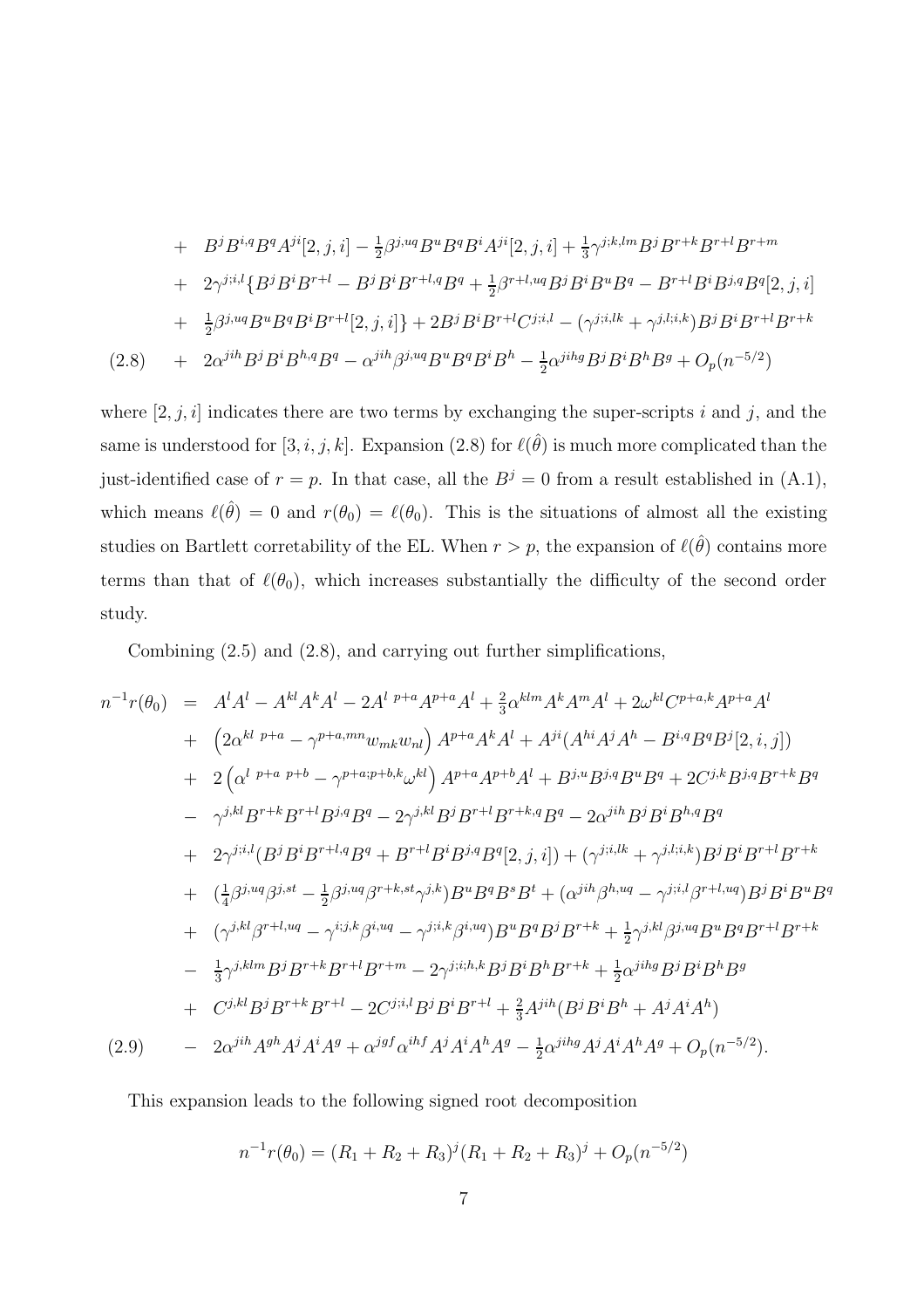where  $R_i = O_p(n^{-i/2})$  for  $i = 1, 2$  and 3. Clearly, the terms appeared in the first two lines of  $(2.9)$  fully determine  $R_1$  and  $R_2$ , namely

$$
R_1^l = A^l,
$$

$$
R_2^l = -\frac{1}{2}A^{kl}A^k - A^{l\ p+a}A^{p+a} + \frac{1}{3}\alpha^{klm}A^k A^m + \omega^{kl}C^{p+a,k}A^{p+a}
$$
  
(2.11) 
$$
+ [\alpha^{kl\ p+a} - \frac{1}{2}\gamma^{p+a,mn}w_{mk}\omega^{nl}]A^{p+a}A^k + [\alpha^{l\ p+a,p+b} - \gamma^{p+a;p+b,k}\omega^{kl}]A^{p+a}A^{p+b}
$$

and  $R_1^j = R_2^j = 0$  for  $j \in \{p+1, \dots, r\}$ . An expression for  $R_3^l$  is given in Appendix 2.

From (2.9),  $r(\theta_0) = nA^l A^l + o_p(1)$  which means that  $r(\theta_0) \stackrel{d}{\rightarrow} \chi_p^2$  and leads to an EL confidence region for  $\theta$  with nominal confidence level  $1 - \alpha$ :  $I_{\alpha} = {\theta | r(\theta) \leq c_{\alpha}}$  where  $c_{\alpha}$  is the upper  $\alpha$ -quantile of  $\chi_p^2$  distribution.

### 3. The second order properties

The coverage accuracy of the the EL confidence region  $I_{\alpha}$  is evaluated in the following theorom.

Theorem 1. Under conditions (2.1),

$$
P\{r(\theta_0) < c_\alpha\} = \alpha - n^{-1}p^{-1}B_c c_\alpha f_p(c_\alpha) + O(n^{-2})
$$

where  $f_p(\cdot)$  is the density of  $\chi_p^2$  distribution,  $B_c = p^{-1}(\sum_{l=1}^p \Delta^{ll} + \frac{1}{36} \alpha^{lkk} \alpha^{lmm})$  and  $\Delta^{ll}$  is defined in (A.18).

Theorem 1 indicates that the coverage error of the EL confidence region  $I_{\alpha}$  is  $O(n^{-1})$ , which is the same order as a standard two sided confidence region based on the asymptotic normality of  $\hat{\theta}$ . The attractions of the EL confidence region are (i) there is no need to carry out any secondary estimation procedure in formulating the confidence region whereas the covariance matrix has to be estimated for the confidence region based on the asymptotic normality; and (ii) the shape and the orientation of the region are naturally determined by the likelihood surface, free of any subjective intervention.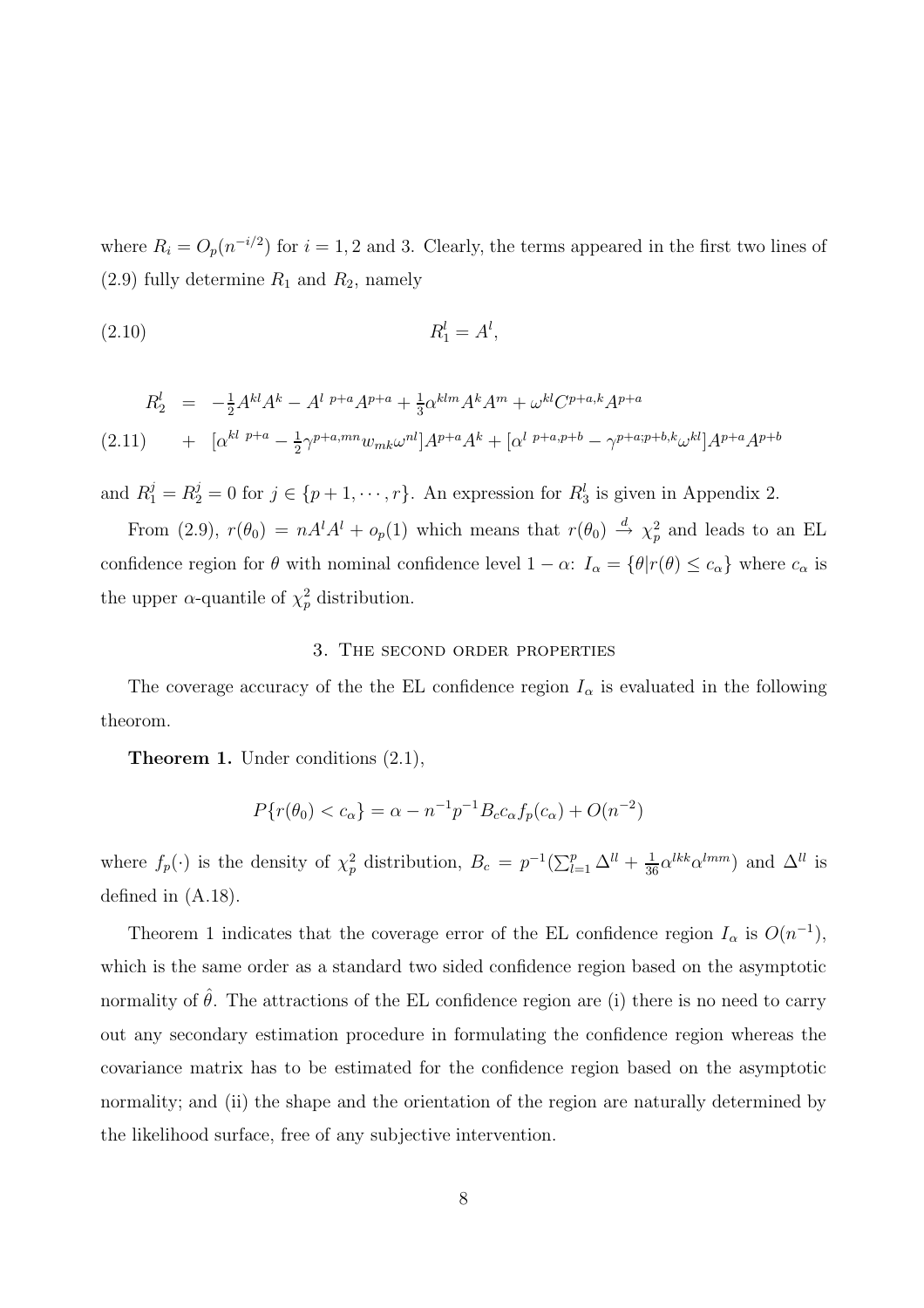Theorem 2. Under conditions (2.1),

$$
P\{r(\theta_0) < c_\alpha (1 + n^{-1}B_c)\} = \alpha + O(n^{-2}).
$$

The theorem shows that the Bartlett correction is maintained by the EL for the situation of general moment restrictions, despite that r may be larger than p and  $\ell(\hat{\theta})$  has a rather complex expression. This indicates that the EL is resilient in sharing this delicate second order property with a parametric likelihood and the existence of certain internal mechanism in the EL that resembles that of the parametric likelihood.

It can be seen from Appendix A.4. that the Bartlett factor  $B_c$  has a rather involved expression for a general over-identified case of  $r > p$  due to the lengthy expressions of  $\Delta^{ll}$ . However, it admits simpler expression in two special situations. One is in the situation of just-identified moment restrictions with  $r = p$ . It may be easily checked from (A.18) that

$$
B_c = p^{-1} \left( \frac{1}{2} \alpha^{llkk} - \frac{1}{3} \alpha^{lkm} \alpha^{lkm} \right),
$$

which is the Bartlett factor obtained in DiCiccio, Hall and Romano (1991) for smooth function of means and Chen (1993) for linear regression. The other situation is when  $r > p$ , but (i)  $Cov\{g^j(X, \theta_0), g^{p+a}(X, \theta_0)\}=0$  for any  $j\leq p$  and  $a\leq r-p$  and (ii)  $g^j(x, \theta)=g^j(x)$ does not depend on  $\theta$  for  $j = p + 1, \dots, r$ . The assumption (i) means that the first p estimating equations are uncorrelated with the last  $r - p$  estimating equations at  $\theta_0$  and (ii) means that the last  $r - p$  estimating equations are free of parameters. In this case,

$$
B_c = p^{-1} \left( \frac{1}{2} \alpha^{llkk} + \alpha^{ll \ p+a \ p+a} - \frac{1}{3} \alpha^{lkm} \alpha^{lkm} - \alpha^{llk} \alpha^{kp+a \ p+a} - \alpha^{lf \ p+a} \alpha^{lf \ p+a} \right).
$$

To practically implement the Bartlett correction in a general situation,  $\tilde{B}_c = 1 + B_c n^{-1}$ has to be estimated. It is noted that the direct plug-in estimator of  $B_c$  can be obtained by substituting all the populations moments involved by their corresponding sample moments. However, considering the rather lengthy forms of  $B<sub>c</sub>$ , we propose using the bootstrap to estimate  $B_c$ , which is based on the fact that

(3.1) 
$$
E\{r(\theta_0)\} = p(1 + B_c n^{-1}) + O(n^{-2}) = p\tilde{B}_c + O(n^{-2})
$$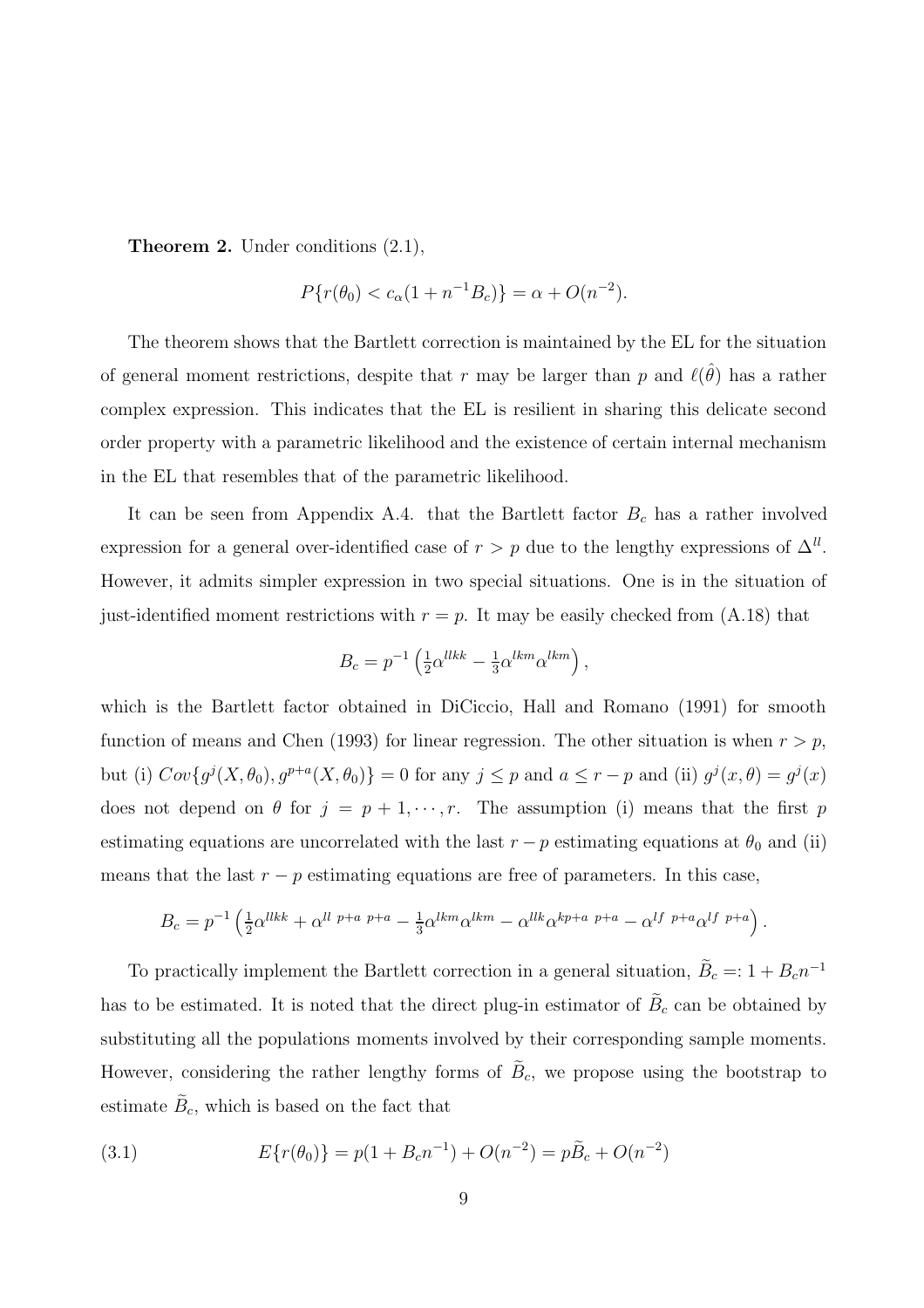by combining the expressions of  $E(R_i^l R_j^l)$  given in Appendix 3. The bootstrap procedure is

Step 1: generate a bootstrap resample  $\{X_i^*\}_{i=1}^n$  by sampling with replacement from the original sample  $\{X_i\}_{i=1}^n$  and compute  $r^*(\hat{\theta}) = \ell^*(\hat{\theta}) - \ell^*(\hat{\theta}^*)$ , where  $\ell^*$  and  $\hat{\theta}^*$  are respectively the Log EL ratio and the maximum EL estimate based on the resample;

Step 2: for a large integer N, repeat Step 1 N times and obtain  $r^{*1}(\hat{\theta}), \dots, r^{*N}(\hat{\theta})$ .

As  $N^{-1} \sum_{b=1}^{N} r^{*b}(\hat{\theta})$  estimates  $E\{r(\theta_0)\}\$ , a bootstrap estimate of  $\tilde{B}_c$  is

$$
\hat{\tilde{B}}_c = (Np)^{-1} \sum_{b=1}^N r^{*b}(\hat{\theta}).
$$

Let  $\mathcal{X}_n = \{X_1, \dots, X_n\}$  be the original sample. It may be shown by standard bootstrap arguments, for instance those given in Hall (1992), that

(3.2) 
$$
E\{\hat{\tilde{B}}_c|\mathcal{X}_n\} = (1 + B_c n^{-1})\{1 + O_p(n^{-1/2})\}
$$

which means that the bootstrap estimate of  $\tilde{B}_c$  is  $\sqrt{n}$ -consistent. Now a practical Bartlett corrected confidence region is  $I_{\alpha, bc} = \{\theta | r(\theta) \le c_{\alpha} \hat{B}_c\}$ . It can be shown from Theorem 2 and (3.2) that the coverage error of  $I_{\alpha, bc}$  is  $O(n^{-3/2})$ , which improves that of  $I_{\alpha}$ .

The above use of the bootstrap to estimate the Bartlett factor  $B_c$  or  $B_c$  naturally leads ones to think of using the bootstrap to calibrate directly on the distribution of the EL ratio  $r(\theta_0)$ . Let us rank  $\{r^{*i}(\hat{\theta})\}_{i=1}^N$  such that  $r^{*1}(\hat{\theta}) \leq r^{*2}(\hat{\theta}) \leq \cdots \leq r^{*N}(\hat{\theta})$ . Then a direct bootstrap confidence interval with a nominal level  $1 - \alpha$  is  $I_{\alpha, bt} = (r^{*[\alpha N/2]+1}(\hat{\theta}), r^{*[(1-\alpha)N/2]+1}(\hat{\theta}))$ where [·] is the integer truncation operator.

The cumulants and expansions which are quite expensively derived for the purpose of establishing Bartlett correction are needed in assessing the coverage accuracy of the direct Bootstrap confidence interval  $I_{\alpha, bt}$ . It may be shown that under conditions  $(2.1),^2$ 

(3.3) 
$$
P(\theta_0 \in I_{\alpha, bt}) = \alpha + O(n^{-3/2})
$$

 $2$ We would not provide the proof here due to a limited space. It can be carried out by taking a similar route as in Hall (1992) and utilizing the Edgeworth expansion established in the proof of Theorem 1.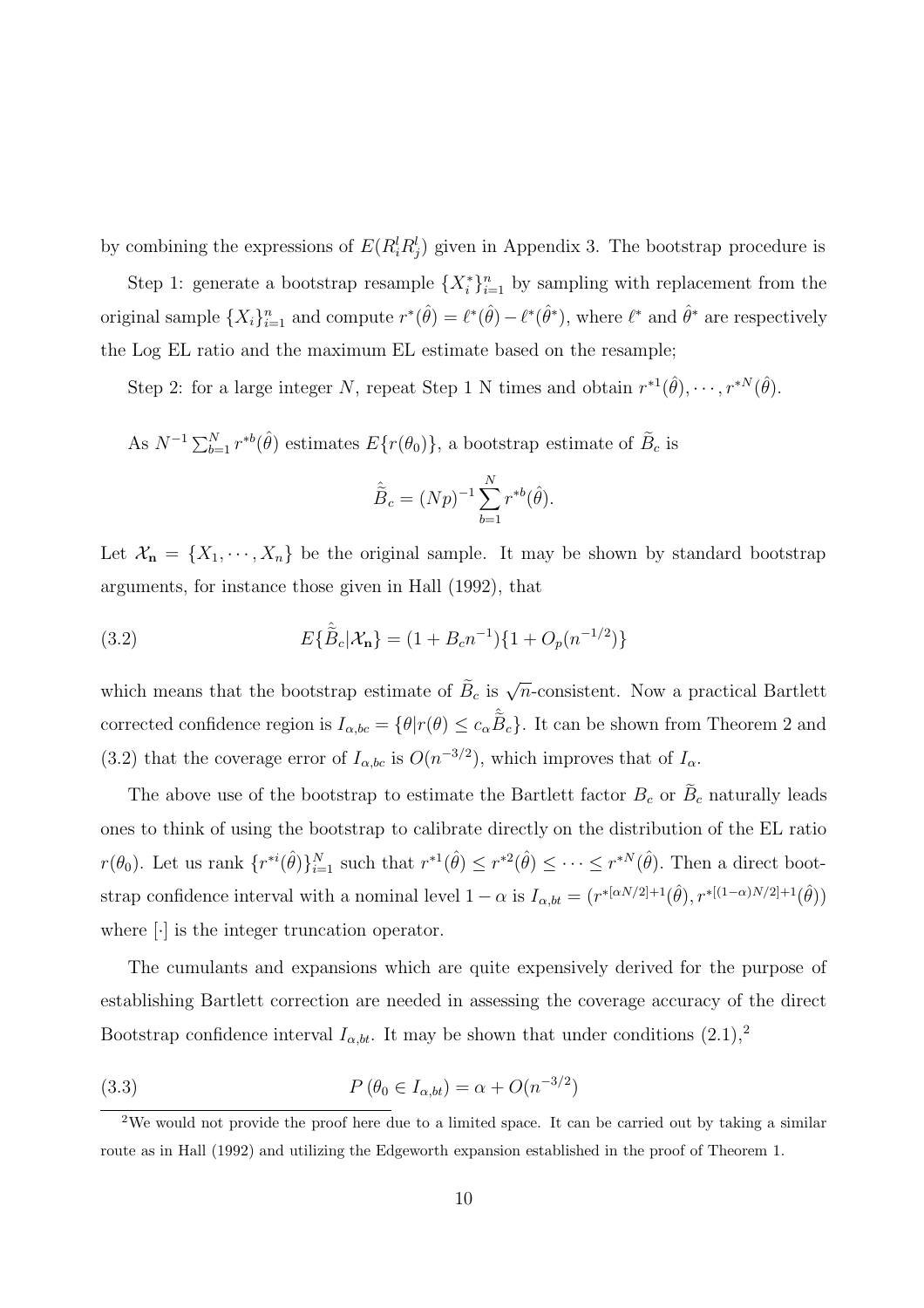which indicates that the coverage error of the bootstrap confidence interval  $I_{\alpha, bt}$  and the Bartlett corrected interval  $I_{\alpha, bc}$  is at the same order. This is indeed confirmed by our simulation studies reported in the next section, although we observe that the performance of the Bartlett corrected interval is more robust.

## 4. Simulation Results

We report in this section results of two simulation studies designed to confirm the theoretical finding of Bartlett correction of the EL by implementing the proposed empirical Bartlett correction. For comparison purposes, the bootstrap confidence intervals  $I_{\alpha, bt}$  is also evaluated.

In the first simulation study,  $X_1, \dots, X_n$  are independent and identically  $N(\theta, \theta^2 + 1)$ distributed, as considered in an example of Qin and Lawless (1994). The relationship between the mean and variance leads to moment restrictions:  $g_1(X_1, \theta) = X_1 - \theta$  and  $g_2(X_1, \theta) =$  $X_1^2 - 2\theta - 1$ . This is an over-identified case as there are two moment restrictions and one parameter of interest, i.e.  $r = 2$  and  $p = 1$ . Like Qin and Lawless, the value of  $\theta$  is chosen to be 0 and 1 respectively. The sample size used in the simulation study is  $n = 20, 30, 40$ and 50 respectively.

In the second simulation study, we consider the following autoregressive panel data model, which is an example considered in Brown and Newey (2002)

(4.1) 
$$
X_{it} = \theta X_{it-1} + \alpha_i + \epsilon_{it}, \quad X_{i0} = \frac{\alpha_i}{1 - \rho} + e_i,
$$

for  $t = 1, \dots, 4$  and  $i = 1, \dots, n$ , where  $|\theta| < 1$ ,  $\{\epsilon_{it}\}_{t=1}^4$  and  $\alpha_i$  are mutually independent standard normal random variables,  $v_i \sim N(0, (1 - \theta^2)^{-1})$  and independent of  $\{\epsilon_{it}\}_{t=1}^4$  and  $\alpha_i$ . Let  $X_i = (X_{i1}, \ldots, X_{i4})$ . The moment restrictions after taking time differencing are  $g_1(X_i, \theta) = X_{i1}(\Delta X_{i3} - \theta \Delta X_{i2}), g_2(X_i, \theta) = X_{i1}(\Delta X_{i4} - \theta \Delta X_{i3})$  and  $g_3(X_i, \theta) = X_{i2}(\Delta X_{i3} - \theta \Delta X_{i3})$  $\theta \Delta X_{i2}$ ) where  $\Delta X_{it} = X_{it} - X_{it-1}$ . It is easy to check from model (4.1) that  $E\{g_j(X_i, \theta)\} = 0$ . Hence, there are three constraints and one parameter, i.e.  $r = 3$  and  $p = 1$ , another overidentified case. The parameter  $\theta$ , which is the autoregressive coefficient is assigned values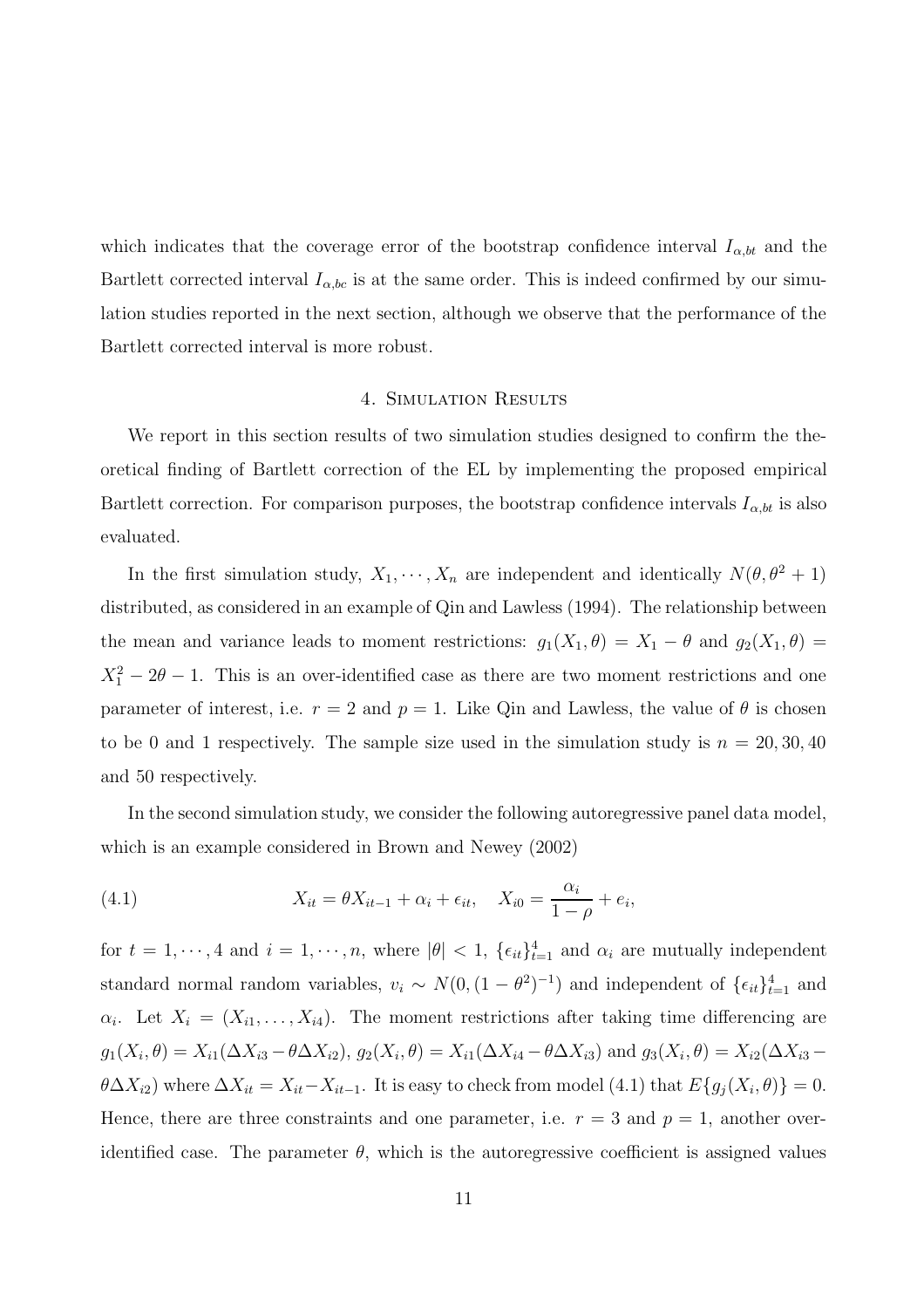of 0.5 and 0.9 to obtain different levels of correlations. The sample size is chosen at  $n = 50$ and 100 respectively.

In both simulation studies, the empirical coverage and length of the EL, Bartlett corrected EL and the direct bootstrap calibrated intervals are evaluated with nominal coverage levels of 90% and 95% respectively. The bootstrap resample size  $N$  used in the Bartlett correction is 250 and the number of simulation is 1000.

Tables 1 and 2 contain the empirical coverage and the averaged length of the three types of confidence intervals, which can be summarized as follows. First of all, the need for carrying out the second order correction to the EL confidence interval  $I_{\alpha}$  is quite obvious as the original EL interval has quite severe under coverage for all the cases considered even for a sample size of 100 for the panel data model. The under coverage is particularly severe when the sample size is small for the normal mean model  $N(1, 2)$  and for the panel data model, These are the situations where the Bartlett correction is needed. It is observed that in all the cases considered the Bartlett correction improves significantly the coverage of  $I_{\alpha}$ . The restoration of coverage by the Bartlett correction is very impressive. We also observed that, as anticipated in (3.3), the direct bootstrap confidence interval has similar performance with the Bartlett corrected intervals in most of the cases. However, in the normal mean models with 90% nominal coverage level, the coverage of the direct bootstrap intervals is not as good as the BC. The robust performance of the Bartlett corrected interval may be due to the fact that the estimation of the Bartlett factor  $\tilde{B}_c$ , which involves simple bootstrap averaging, is more robust than the bootstrap estimation of the extreme quantiles of the distribution of  $r(\hat{\theta})$ . We also observed in passing that as the sample size increases the EL interval  $I_{\alpha}$ improves both in its coverage and length whereas the improvemnet of the Bartlett intervals is shown in terms of shorter length.

#### 5. Conclusions

The main finding of the paper is that the EL with general moment restrictions are Bartlett correctable. This is a substantial extension of the previously established cases of Bartlett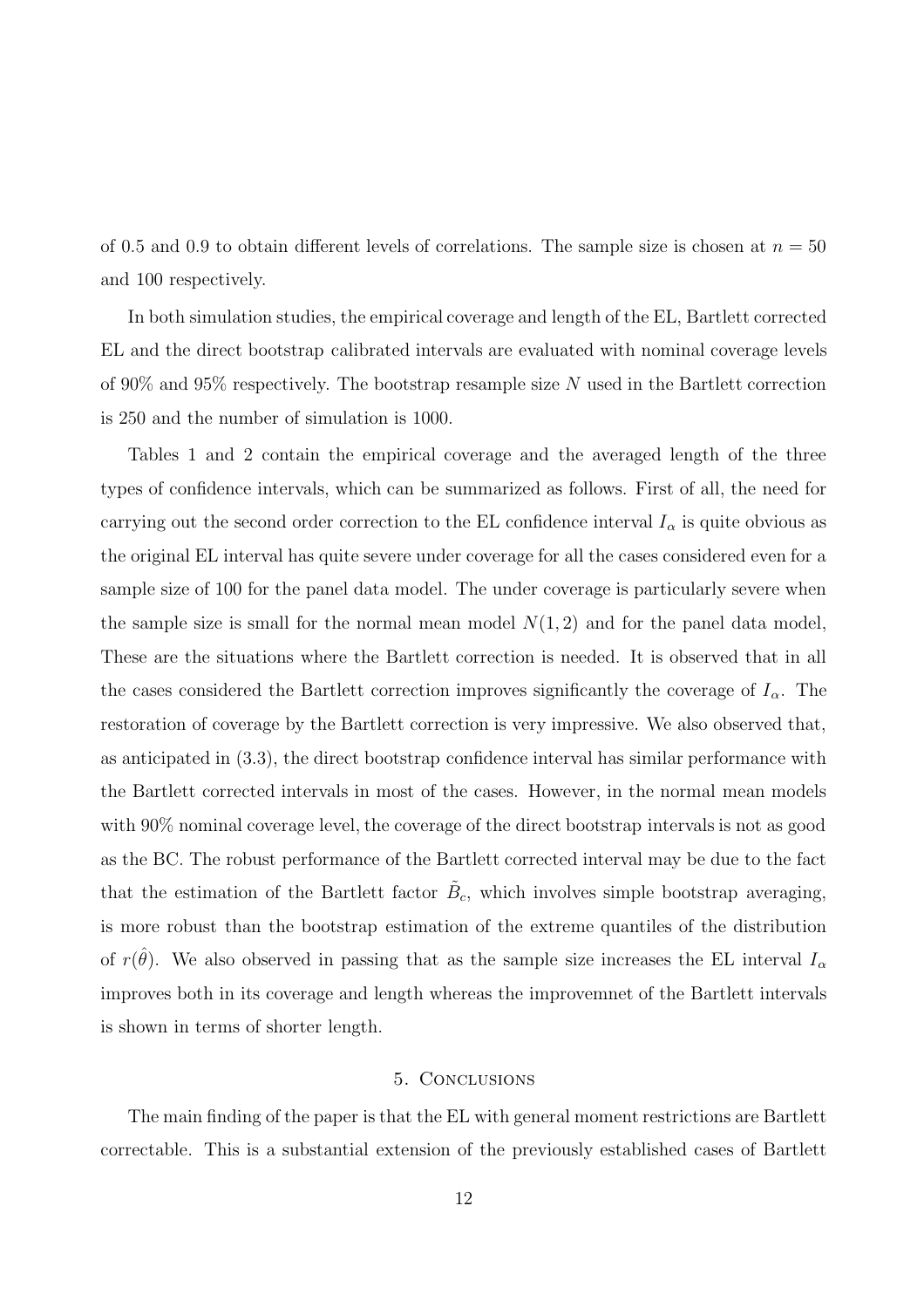correction of EL, including the case of smoothed functions of means by DiCiccio, Hall and Romano (1991) more than one decade ago. It shows that the dedicate Bartlett property of the EL is still preserved even in the case of over-identification. Although the Bartlett factor admits a very involved expression with over-identified moment restrictions, proving that the EL is Bartlett correctable in the general case provides the theoretical foundation to the proposed easily implementable empirical Bartlett correction.

The use of the bootstrap to carry out the Bartlett correction empirically is due to a rather involved expression for the Bartlett factor. Although it may be expected that the direct bootstrap calibration would give the same effect as the Bartlett correction, the justification of the direct bootstrap method inevitably needs those cumulants and the Edgeworth expansions established in this paper.

The results established in Theorems 1 and 2 can be extended to independent but not identically distributed samples, for instance those arisen in a regression study. We need to modify  $\alpha$ ,  $\beta$  and  $\gamma$  as follows:

$$
\alpha^{j_1...j_k} = n^{-1} \sum_{i=1}^n E[w_i^{j_1}(\theta_0)...w_i^{j_k}(\theta_0)], \quad \beta^{j,j_1...j_k} = n^{-1} \sum_{i=1}^n E\Big(\frac{\partial^k \Gamma^j(0,\theta_0)}{\partial \eta_{j_1}...\partial \eta_{j_k}}\Big) \quad \text{and}
$$

$$
\gamma^{j,j_1...j_l;k,k_1...k_m;...;p,p_1...p_n} = \frac{1}{n} \sum_{i=1}^n E\Big(\frac{\partial^l w_i^j(\theta_0)}{\partial \theta^{j_1}...\partial \theta^{j_l}} \frac{\partial^m w_i^k(\theta_0)}{\partial \theta^{k_1}...\partial \theta^{k_m}}...\frac{\partial^m w_i^p(\theta_0)}{\partial \theta^{p_1}...\partial \theta^{p_n}}\Big).
$$

We need also to re-define  $V_n$  as  $n^{-1} \sum_{i=1}^n Var\{g(X_i, \theta_0)\}\$ . These forms of  $\alpha$  and  $V_n$  were employed in Chen (1993) to establish Bartlett correction for linear regression where  $r =$ p. The conditions  $(2.1)$  should be modified to reflect the independent but not identically distributed nature of data. Similar conditions as those given in Theorem 20.6 of Bhattacharya and Rao (1976) are required, as in Chen (1993, 1994). Then, it may be shown that Theorem 1 is true by employing Skovgaard (1981) on transformation of Edgeworth expansions. Theorem 2 is then a consequence of Theorem 1 as the calculation of the cumulants follows the same spirits given in the Appendix for independent and identically distributed samples.

### APPENDIX

We provide some technical details on the log EL ratio  $r(\theta_0)$  in A.2, the sign root decom-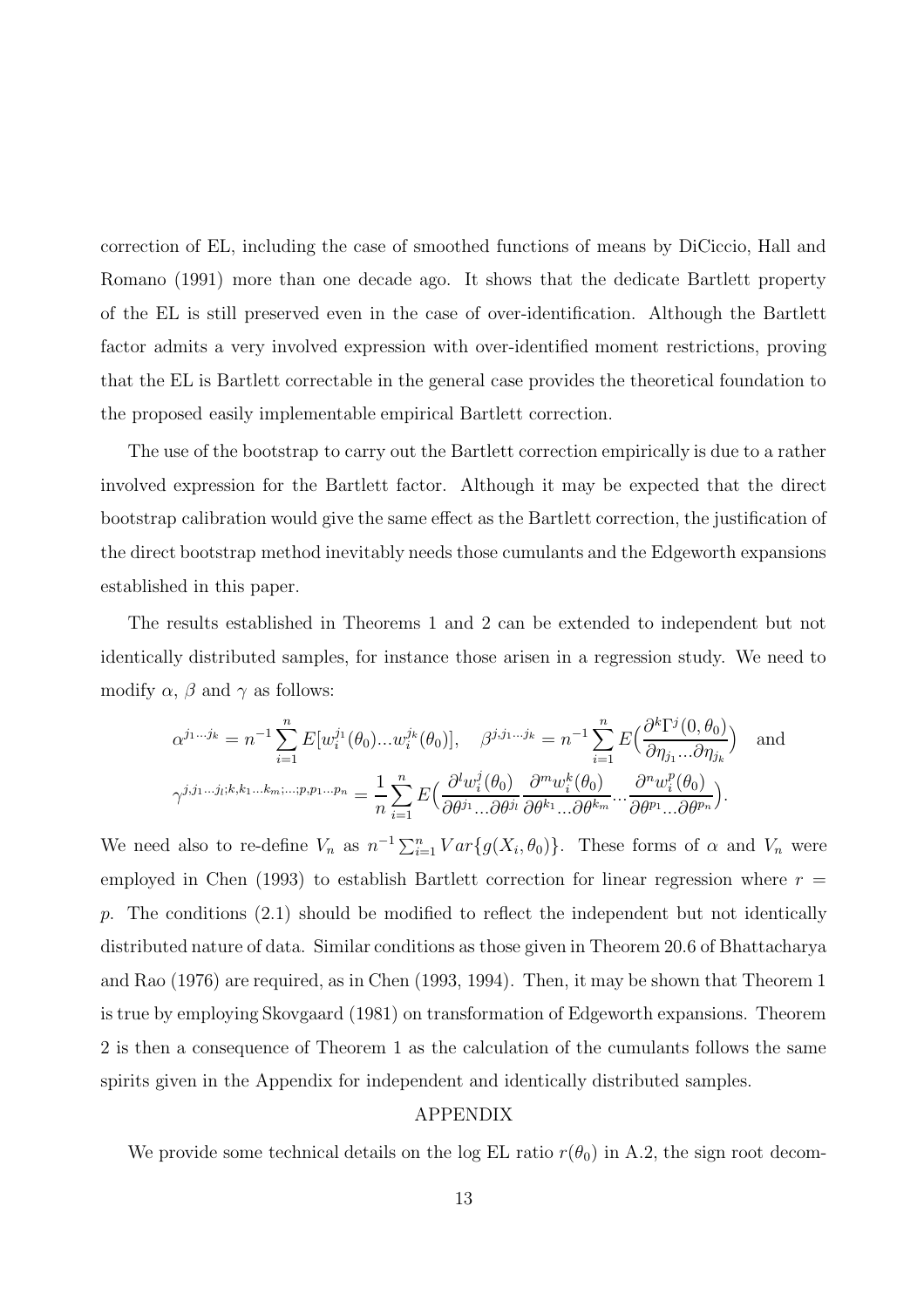position in A.3., and the proofs of the two theorems in A.4.

# A.1. Basic formulae.

We first present some basic formulae which will be used throughout the derivations.

Let us define  $\Omega = (\omega^{kl})_{p \times p} =: U \Lambda^{-1}$  where  $\omega^{kl} = u^{kl} \lambda_l^{-1}$ . Please note here that no summation over the subscript  $l$  is carried out due to  $\Lambda$  being a diagonal matrix. Since  $\Gamma(\eta) = S^{-1}Q(\eta)$  where

$$
S^{-1} = \begin{pmatrix} -I + S_{12}(S_{12}^T S_{12})^{-1} S_{12}^T & S_{12}(S_{12}^T S_{12})^{-1} \\ (S_{12}^T S_{12})^{-1} S_{12}^T & (S_{12}^T S_{12})^{-1} \end{pmatrix} = \begin{pmatrix} 0 & 0 & \Omega^T \\ 0 & -I_{r-p} & 0 \\ \Omega & 0 & \Omega \Omega^T \end{pmatrix},
$$

it can be checked that

$$
\beta^{j,k} = E\left(\frac{\partial \Gamma^j(0,\theta_0)}{\partial \eta_k}\right) = \delta^{jk} \quad \text{and} \quad B =: \begin{pmatrix} B^1 \\ \cdots \\ B^r \end{pmatrix} = S^{-1} \begin{pmatrix} A \\ 0 \end{pmatrix} = \begin{pmatrix} 0 \\ -A_2 \\ \Omega A_1 \end{pmatrix}.
$$

Here  $A^T = (A^1, \dots, A^r)^T =: (A_1^T, A_2^T)^T$ , where  $A_1 = (A^1, \dots, A^p)^T$  and  $A_2 = (A^{p+1}, \dots, A^r)^T$ constitute a partition of vector  $A$ . Therefore for positive integers  $k$  and  $a$ ,

(A.1) 
$$
B^k = 0
$$
 for  $k \le p$ ;  $B^{p+a} = -A^{p+a}$  for  $a \le r - p$ , and  $B^{r+k} = \omega^{kl} A^l$  for  $k \le p$ .

Let  $B_1 = (B^1, \dots, B^r)^{\tau}$  and  $B_2 = (B^{r+1}, \dots, B^{r+p})^{\tau}$ . Since  $SB = (A^{\tau}, 0_{p\times 1}^{\tau})^{\tau}$  which means that  $-B_1 + S_{12}B_2 = A$ . As  $S_{12} = (\gamma^{j,k})_{r \times p}$  and from  $(A.1)$  we have

$$
(A.2) \t\t\t \gamma^{j,k} B^{r+k} = A^j I(j \le p)
$$

where  $I$  is the indicator function. Since

(A.3) 
$$
(B^{p,q})_{(r+p)\times(r+p)} = S^{-1} \begin{pmatrix} -(A^{ij}) & (C^{i,l}) \\ (C^{i,l})^T & 0 \end{pmatrix},
$$

we have  $S_{21}(B^{j,k})_{r\times p} = (C^{k,m})_{p\times r}^{\tau}$  and  $S_{21}(B^{j,r+a})_{r\times p} = 0$ . As  $S_{21} = (\gamma^{j,k})^{\tau}$ , these mean

(A.4) 
$$
\gamma^{j,k} B^{j,l} = C^{l,k} \text{ for } l \leq r \text{ and } k \leq p \text{ and } \gamma^{j,k} B^{j,r+a} = 0.
$$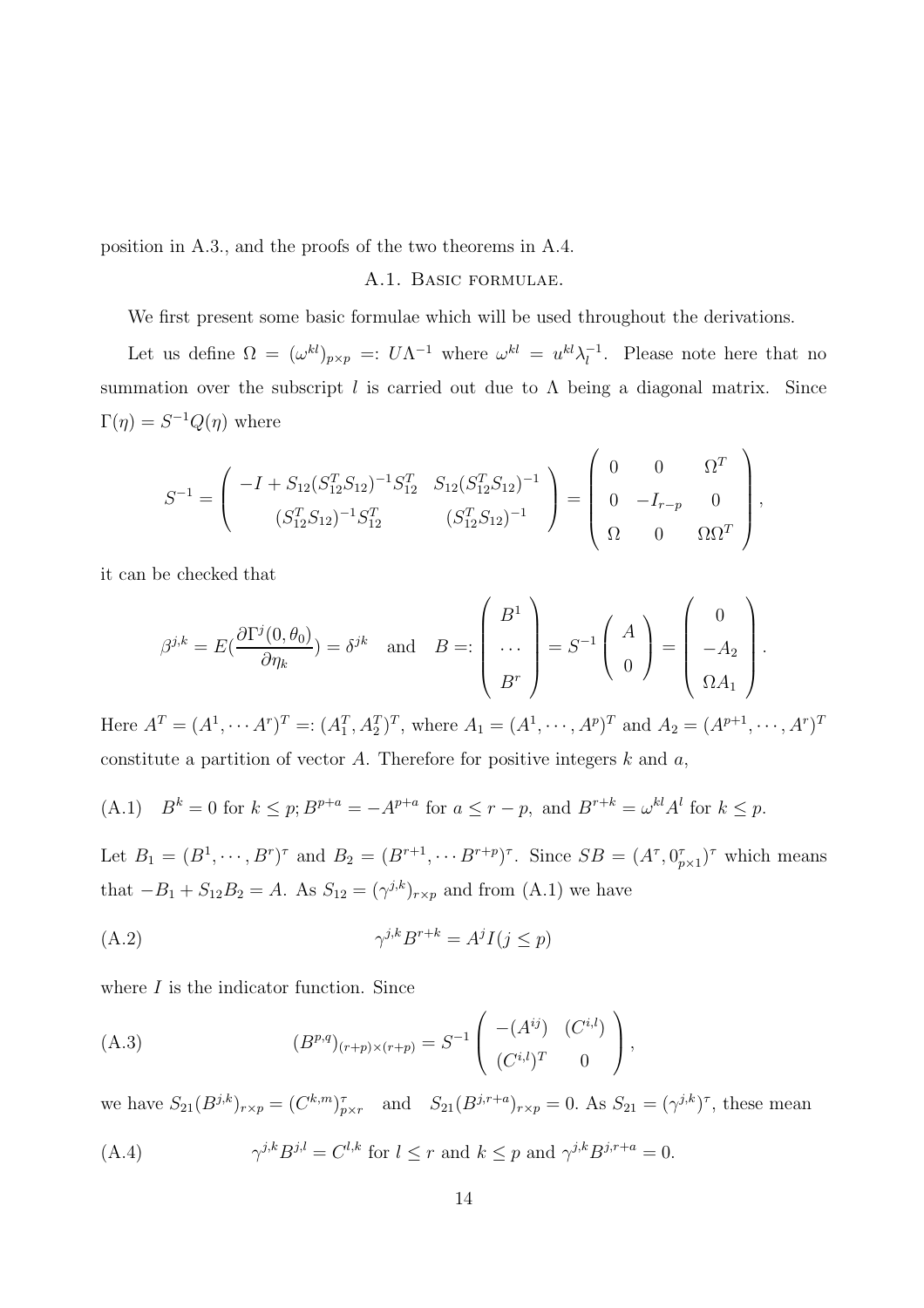Furthermore, (A.3) also implies the following which links the  $B^{s,t}$  system with the  $A^{jm}$ s and the  $C^{j,m}$ s

(A.5)  
\n
$$
\begin{pmatrix}\n(B^{k,l}) & (B^{k,p+b}) & (B^{k,r+l}) \\
(B^{p+a,l}) & (B^{p+a,p+b}) & (B^{p+a,r+l}) \\
(B^{r+k,l}) & (B^{r+k,p+b}) & (B^{r+k,r+l})\n\end{pmatrix}
$$
\n
$$
= \begin{pmatrix}\n(\omega^{mk}C^{l,m}) & (\omega^{mk}C^{p+b,m}) & 0 \\
(A^{p+a-l}) & (A^{p+a-p+b}) & -(C^{p+a,l}) \\
(\omega^{km}[\omega^{nm}C^{l,n} - A^{ml}]) & (\omega^{km}[\omega^{nm}C^{p+b,n} - A^{m-p+b}]) & (\omega^{km}C^{m,l})\n\end{pmatrix}.
$$

In a similar fashion, we can establish the links between  $\beta^{s,t}$  and  $(\alpha^{ji}, \gamma^{j,i})$  systems where  $\underline{t}$ and *i* contains either single or double superscripts. Define  $Q_1(\theta, \lambda) = \frac{w(\theta)}{1 + \lambda^T w}$  $\frac{w(\theta)}{1+\lambda^Tw(\theta)}$  and  $Q_2(\theta,\lambda)$  =  $(\partial w(\theta)/\partial \theta)^T \lambda$  $\lim_{1+\lambda^T w(\theta)} \frac{\partial \psi(f)}{\partial \theta} \frac{\partial \theta}{\partial \theta}$ . For fixed  $h \in \{1, \dots, r\}$  and  $k \in \{1, \dots, p\}$ 

$$
\frac{\partial Q_1(\theta,\lambda)}{\partial \lambda} = -\frac{w(\theta)w^T(\theta)}{(1+\lambda^T w(\theta))^2}, \frac{\partial Q_1(\theta,\lambda)}{\partial \theta} = \frac{\partial w(\theta)/\partial \theta}{1+\lambda^T w(\theta)} - \frac{w(\theta)\partial w^T(\theta)\lambda/\partial \theta}{(1+\lambda^T w(\theta))^2}, \n\frac{\partial Q_1(0,\theta_0)}{\partial \lambda} = 2w(\theta_0)w^T(\theta_0)w^h(\theta_0), \frac{\partial Q_1(0,\theta_0)}{\partial \lambda} = -\frac{\partial w(\theta_0)}{\partial \theta}w^h(\theta_0) - w(\theta_0)\frac{\partial w^h(\theta_0)}{\partial \theta}, \n\frac{\partial Q_1(0,\theta_0)}{\partial \theta} = -\frac{\partial w(\theta_0)}{\partial \theta}w^T(\theta_0) - w(\theta_0)\frac{\partial w^T(\theta_0)}{\partial \theta}, \frac{\partial Q_1(0,\theta_0)}{\partial \theta} = \frac{\partial^2 w(\theta_0)}{\partial \theta \partial \theta^k};
$$

and

$$
\frac{\partial Q_2(\theta,\lambda)}{\partial \lambda} = \frac{\partial w^T(\theta)/\partial \theta}{(1+\lambda^T w(\theta))} - \frac{(\partial \lambda^T w(\theta)/\partial \theta) w^T(\theta)}{(1+\lambda^T w(\theta))^2}, \n\frac{\partial Q_2(\theta,\lambda)}{\partial \theta} = \frac{\partial^2 \lambda^T w(\theta)/\partial \theta \partial \theta^T}{1+\lambda^T w(\theta)} - \frac{[\partial \lambda^T w(\theta)/\partial \theta][\partial \lambda^T w(\theta)/\partial \theta]^T}{(1+\lambda^T w(\theta))^2}, \n\frac{\partial}{\partial \lambda^h} \frac{\partial Q_2(0,\theta_0)}{\partial \lambda} = \frac{\partial w^T(\theta_0)}{\partial \theta} w^h(\theta_0) - \frac{\partial w^h(\theta_0)}{\partial \theta} w^T(\theta_0), \quad \frac{\partial}{\partial \lambda^h} \frac{\partial Q_2(0,\theta_0)}{\partial \theta} = \frac{\partial^2 w^h(\theta_0)}{\partial \theta \partial \theta^T} \n\frac{\partial}{\partial \theta^k} \frac{\partial Q_2(0,\theta_0)}{\partial \lambda} = \frac{\partial^2 w^T(\theta_0)}{\partial \theta \partial \theta^k}, \quad \frac{\partial}{\partial \theta^k} \frac{\partial Q_2(0,\theta_0)}{\partial \theta} = 0.
$$

These mean that for a fixed  $h \in \{1, \dots, r\}$ 

$$
(\beta^{s,th}) = \begin{pmatrix} 0_{p \times p} & 0 & \Omega^T \\ 0 & -I_{r-p} & 0 \\ \Omega & 0 & \Omega \Omega^T \end{pmatrix} \times E \begin{pmatrix} \frac{\partial^2 Q_1}{\partial \lambda^h \partial \lambda} & \frac{\partial^2 Q_1}{\partial \lambda^h \partial \theta} \\ \frac{\partial^2 Q_2}{\partial \lambda^h \partial \lambda} & \frac{\partial^2 Q_2}{\partial \lambda^h \partial \theta} \end{pmatrix}
$$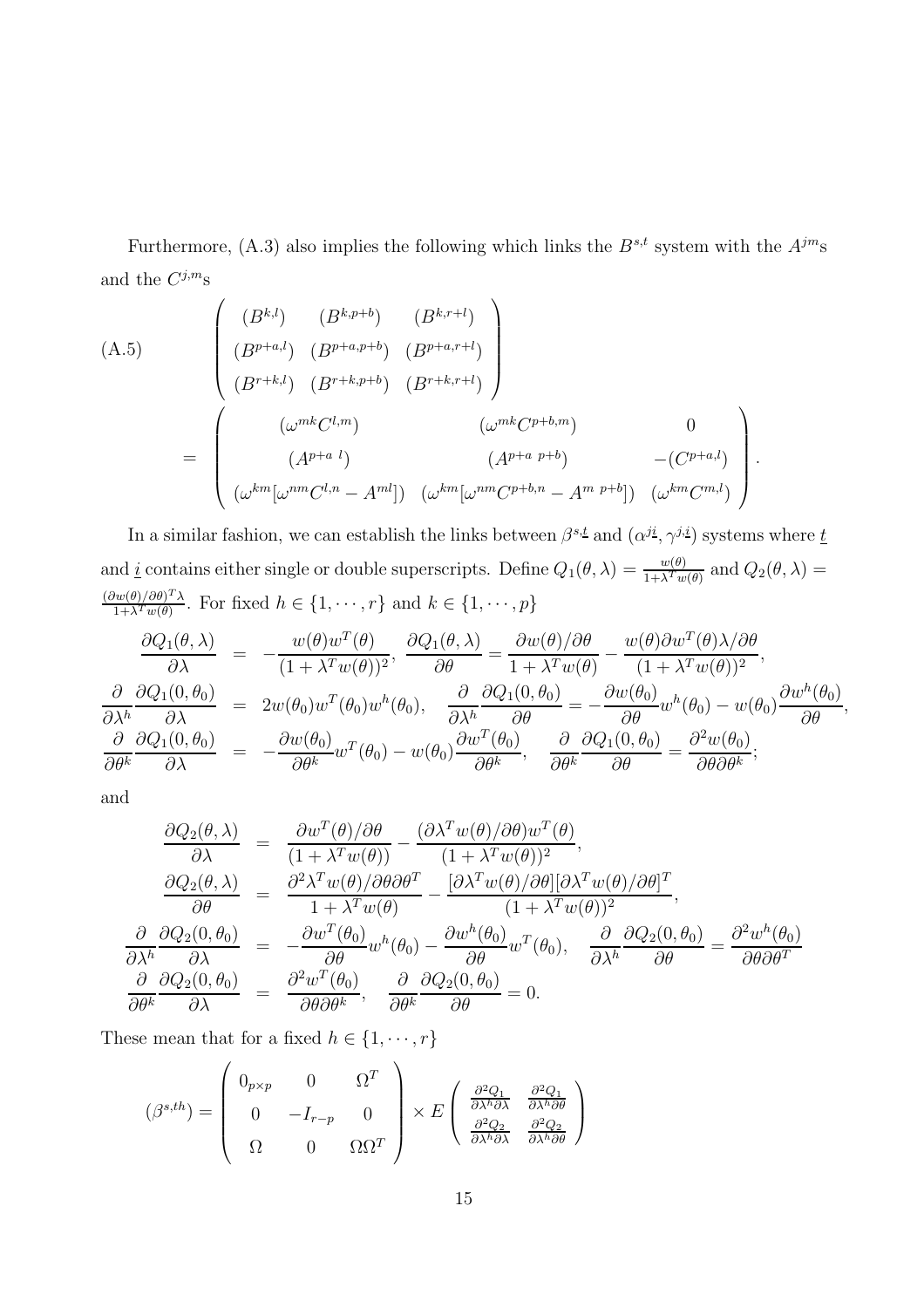$$
= \begin{pmatrix} 0_{p\times p} & 0 & \Omega^T \\ 0 & -I_{r-p} & 0 \\ \Omega & 0 & \Omega\Omega^T \end{pmatrix} \times \n\left(\begin{array}{cc} (2\alpha^{klh})_{p\times p} & (2\alpha^{k\ p+b\ h})_{p\times r-p} & -(\gamma^{h;k,m}+\gamma^{k;h,m})_{p\times p} \\ (2\alpha^{p+a\ lh})_{r-p\times p} & (2\alpha^{p+a\ p+b\ h})_{r-p\times r-p} & -(\gamma^{h;p+a,m}+\gamma^{p+a;h,m})_{r-p\times p} \\ -(\gamma^{h;k,m}+\gamma^{k;h,m})_{p\times p}^T & -(\gamma^{h;p+a,m}+\gamma^{p+a;h,m})_{p\times r-p}^T & (\gamma^{h,kl})_{p\times p} \end{array}\right)
$$

and for a fixed  $h = r + k$  where  $k \in \{1, \dots, p\}$ 

$$
\begin{aligned}\n(\beta^{s,tr+k}) &= \begin{pmatrix}\n0 & 0 & \Omega^T \\
0 & -I_{r-p} & 0 \\
\Omega & 0 & \Omega\Omega^T\n\end{pmatrix} \times E \begin{pmatrix}\n\frac{\partial^2 Q_1}{\partial \theta^k \partial \lambda} & \frac{\partial^2 Q_1}{\partial \theta^k \partial \theta} \\
\frac{\partial^2 Q_2}{\partial \theta^k \partial \lambda} & \frac{\partial^2 Q_2}{\partial \theta^k \partial \theta}\n\end{pmatrix} \\
&= \begin{pmatrix}\n0 & 0 & \Omega^T \\
0 & -I_{r-p} & 0 \\
\Omega & 0 & \Omega\Omega^T\n\end{pmatrix} \times \\
\begin{pmatrix}\n-(\gamma^{l,k;m} + \gamma^{l;m,k})_{p\times p} & -(\gamma^{l,k;p+a} + \gamma^{l;p+a,k})_{p\times r-p} & (\gamma^{l,mk})_{p\times p} \\
-(\gamma^{p+a,k;m} + \gamma^{p+a;m,k})_{r-p\times p} & -(\gamma^{p+a,k;p+b} + \gamma^{p+a;p+b,k})_{r-p\times r-p} & (\gamma^{p+a,mk})_{r-p\times p} \\
(\gamma^{l,mk})_{p\times p}^T & (\gamma^{p+a,mk})_{p\times r-p}^T & 0_{p\times p}\n\end{pmatrix}\n\end{aligned}
$$

where  $k, l, m \in \{1, \dots, p\}$  and  $a, b \in \{1, \dots, r - p\}$ . Hence we have

(A.6) 
$$
\beta^{l,p+a\ p+c} = -\omega^{ol}[\gamma^{p+c;p+a,o} + \gamma^{p+a;p+c,o}],
$$
  $\beta^{l,p+m\ p+c} = \omega^{ol}\gamma^{p+c;om},$   
\n $\beta^{p+a,p+b\ p+c} = -2\alpha^{p+a\ p+b\ p+c},$   $\beta^{p+a,p+m\ p+c} = \gamma^{p+c;p+a,m} + \gamma^{p+a;p+c,m},$   
\n $\beta^{l,p+a\ p+n} = \omega^{ol}\gamma^{p+a;on},$   $\beta^{l,p+m\ p+n} = 0,$   
\n $\beta^{p+a,p+b\ p+n} = \gamma^{p+a,n;p+b} + \gamma^{p+a;p+b,n},$   $\beta^{p+a,p+m\ p+n} = -\gamma^{p+a;mn},$   
\n $\beta^{r+k,p+a\ p+c} = 2\omega^{ko}\alpha^{op+a\ p+c} - \omega^{ko}\omega^{no}[\gamma^{p+c;p+a,n} + \gamma^{p+a;p+c,n}],$   
\n $\beta^{r+k,p+n\ p+c} = \omega^{ko}\omega^{mo}\gamma^{p+a;mn} - \omega^{ko}[\gamma^{o,n;p+a} + \gamma^{o,p+a,n}],$   $\beta^{r+k,p+m\ p+c} = \omega^{ko}\gamma^{o,mn}.$ 

A.2. DERIVATIONS OF  $(2.6)$ ,  $(2.8)$  AND  $(2.9)$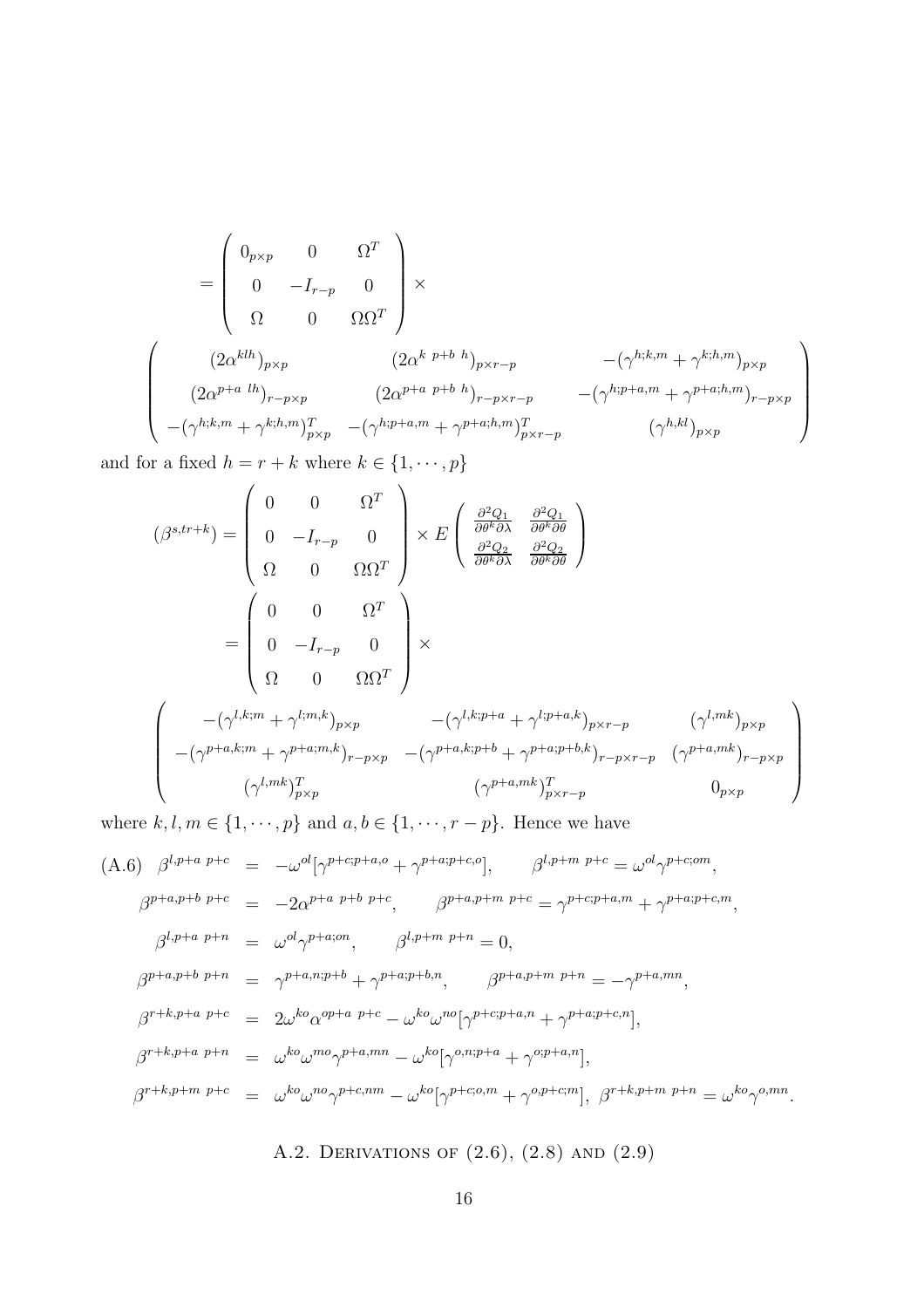**Derivation of (2.6).** As shown in Appendix 1,  $\beta^{j,k} = \delta^{jk}$ . Now expanding  $\Gamma(\hat{\theta}, \hat{\lambda})$ around  $(0, \theta_0)$ ,

$$
0 = \Gamma^{j}(\hat{\theta}, \hat{\lambda}) = B^{j} + \beta^{j,k}(\hat{\eta}^{k} - \eta_{0}^{k}) + B^{j,k}(\hat{\eta}^{k} - \eta_{0}^{k})
$$
  
+  $\frac{1}{2}\beta^{j,kl}(\hat{\eta}^{k} - \eta_{0}^{k})(\hat{\eta}^{l} - \eta_{0}^{l}) + \frac{1}{2}B^{j,kl}(\hat{\eta}^{k} - \eta_{0}^{k})(\hat{\eta}^{l} - \eta_{0}^{l})$   
+  $\frac{1}{6}\beta^{j,klm}(\hat{\eta}^{k} - \eta_{0}^{k})(\hat{\eta}^{l} - \eta_{0}^{l})(\hat{\eta}^{m} - \eta_{0}^{m}) + \frac{1}{6}B^{j,klm}(\hat{\eta}^{k} - \eta_{0}^{k})(\hat{\eta}^{l} - \eta_{0}^{l})(\hat{\eta}^{m} - \eta_{0}^{m})$   
+  $\frac{1}{24}\beta^{j,klmn}(\hat{\eta}^{k} - \eta_{0}^{k})(\hat{\eta}^{l} - \eta_{0}^{l})(\hat{\eta}^{m} - \eta_{0}^{m})(\hat{\eta}^{n} - \eta_{0}^{n})$   
+  $\frac{1}{24}B^{j,klmn}(\hat{\eta}^{k} - \eta_{0}^{k})(\hat{\eta}^{l} - \eta_{0}^{l})(\hat{\eta}^{m} - \eta_{0}^{m})(\hat{\eta}^{n} - \eta_{0}^{n}) + O_{p}(n^{-3}).$ 

Converting the above expansion,

$$
\hat{\eta}^{j} - \eta_{0}^{j} = -B^{j} + B^{j,k}B^{k} - B^{j,k}B^{k,l}B^{l} + \frac{1}{2}\beta^{k,lm}B^{j,k}B^{l}B^{m}
$$
\n
$$
- \frac{1}{2}\beta^{j,kl}[B^{k}B^{l} - B^{k,m}B^{m}B^{l} - B^{l,q}B^{q}B^{k} + \frac{1}{2}\beta^{k,mn}B^{m}B^{n}B^{l} + \frac{1}{2}\beta^{l,qs}B^{q}B^{s}B^{k}]
$$
\n
$$
- \frac{1}{2}B^{j,kl}B^{k}B^{l} + \frac{1}{6}\beta^{j,klm}B^{k}B^{l}B^{m} + O_{p}(n^{-2})
$$
\n
$$
= -B^{j} + B^{j,k}B^{k} - \frac{1}{2}\beta^{j,kl}B^{k}B^{l} - B^{j,k}B^{k,l}B^{l} + \frac{1}{2}\beta^{k,lm}B^{j,k}B^{l}B^{m} + \beta^{j,kl}B^{k,m}B^{m}B^{l}
$$
\n
$$
- \frac{1}{2}\beta^{j,kl}\beta^{k,mn}B^{m}B^{n}B^{l} - \frac{1}{2}B^{j,kl}B^{k}B^{l} + \frac{1}{6}\beta^{j,klm}B^{k}B^{l}B^{m} + O_{p}(n^{-2}),
$$

where  $j, k, l, m \in \{1, 2, \dots, r + p\}$ . Thus, we have established (2.6).

From (2.6), we have the following expansions for  $\hat{\lambda}$  and  $\hat{\theta}$ :

$$
\hat{\lambda}^j = -B^j + B^{j,q}B^q - \frac{1}{2}\beta^{j,uq}B^u B^q - B^{j,u}B^{u,q}B^q + \frac{1}{2}\beta^{u,qs}B^{j,u}B^qB^s + \beta^{j,uq}B^{u,s}B^sB^q
$$
  
(A.7) 
$$
- \frac{1}{2}\beta^{j,uq}\beta^{u,st}B^sB^t = \frac{1}{2}B^{j,uq}B^u B^q + \frac{1}{6}\beta^{j,uqs}B^u B^qB^s + O_p(n^{-2}),
$$

and

$$
\hat{\theta}^{k} = -B^{r+k} + B^{r+k,q}B^{q} - \frac{1}{2}\beta^{r+k,uq}B^{u}B^{q} - B^{r+k,u}B^{u,q}B^{q}
$$

$$
+ \frac{1}{2}\beta^{u,qs}B^{r+k,u}B^{q}B^{s} + \beta^{r+k,uq}B^{u,s}B^{s}B^{q} - \frac{1}{2}\beta^{r+k,uq}\beta^{u,st}B^{s}B^{t}B^{q}
$$

$$
- \frac{1}{2}B^{r+k,uq}B^{u}B^{q} + \frac{1}{6}\beta^{r+k,uqs}B^{u}B^{q}B^{s} + O_{p}(n^{-2}).
$$

Derivation of  $(2.8)$  and  $(2.9.$  We shall expand each term on the right of  $(2.7)$ . By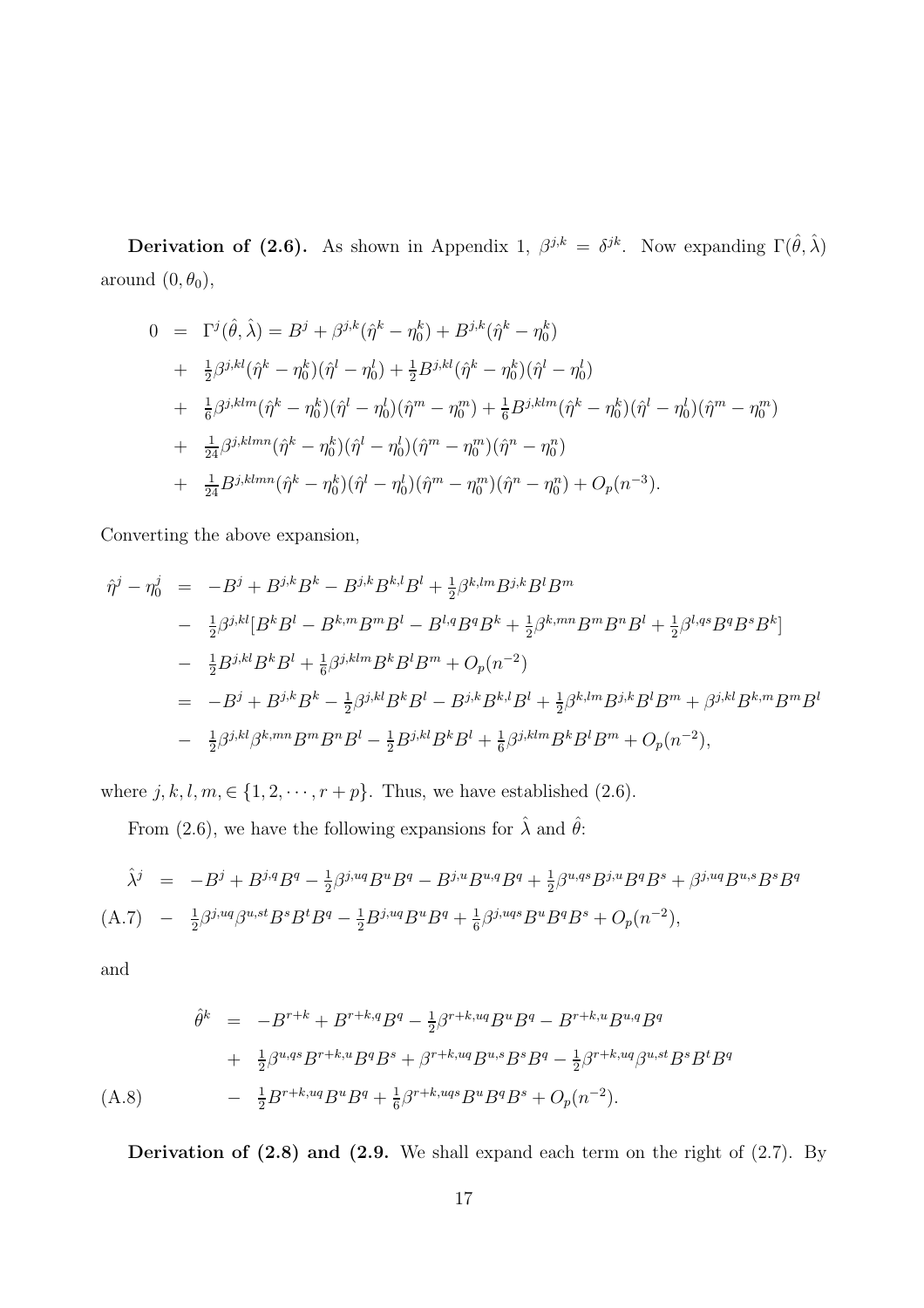ignoring terms of  $O_p(n^{-5/2})$ , the first term

$$
\hat{\lambda}^T n^{-1} \sum_{i=1}^n w_i(\hat{\theta}) = \hat{\lambda}^j n^{-1} \sum_{i=1}^n [w_i^j(\theta_0) + \frac{\partial w_i^j(\theta_0)}{\partial \theta^k} \hat{\theta}^k + \frac{1}{2} \frac{\partial^2 w_i^j(\theta_0)}{\partial \theta^k \partial \theta^l} \hat{\theta}^k \hat{\theta}^l + \frac{1}{6} \frac{\partial^3 w_i^j(\theta_0)}{\partial \theta^k \partial \theta^l \partial \theta^m} \hat{\theta}^k \hat{\theta}^l \hat{\theta}^m]
$$
  

$$
= \hat{\lambda}^j A^j + \gamma^{j,k} \hat{\lambda}^j \hat{\theta}^k + \hat{\lambda}^j \hat{\theta}^k C^{j,k} + \frac{1}{2} \gamma^{j,kl} \hat{\lambda}^j \hat{\theta}^k \hat{\theta}^l + \frac{1}{2} \hat{\lambda}^j \hat{\theta}^k \hat{\theta}^l C^{j,kl} + \frac{1}{6} \gamma^{j,klm} \hat{\lambda}^j \hat{\theta}^k \hat{\theta}^l \hat{\theta}^m.
$$

Similarly, the second term

$$
\hat{\lambda}^{T}n^{-1}\sum_{i=1}^{n}w_{i}(\hat{\theta})w_{i}(\hat{\theta})^{T}\hat{\lambda}
$$
\n
$$
= \hat{\lambda}^{j}\hat{\lambda}^{h}n^{-1}\sum_{i=1}^{n}\{w_{i}^{j}(\theta_{0})w_{i}^{h}(\theta_{0}) + w_{i}^{h}(\theta_{0})\frac{\partial w_{i}^{j}(\theta_{0})}{\partial \theta^{l}}\hat{\theta}^{l}[2,j,h] + \frac{1}{2}w_{i}^{j}(\theta_{0})\frac{\partial^{2}w_{i}^{h}(\theta_{0})}{\partial \theta^{l}}\}
$$
\n
$$
= \hat{\lambda}^{j}\hat{\lambda}^{i}(A^{ji} + \delta^{ji}) + \hat{\lambda}^{j}\hat{\lambda}^{i}\hat{\theta}^{l}\{(C^{j;i,l} + \gamma^{j;i,l})[2,j,i]\} + \frac{1}{2}\hat{\lambda}^{j}\hat{\lambda}^{i}\hat{\theta}^{l}\hat{\theta}^{k}\{(C^{j;i,lk} + \gamma^{j;i,lk})[2,j,i]\}
$$
\n
$$
+ \hat{\lambda}^{j}\hat{\lambda}^{i}\hat{\theta}^{l}\hat{\theta}^{k}\{(C^{j,l;i,k} + \gamma^{j,l;i,k}\}
$$
\n
$$
= \hat{\lambda}^{j}\hat{\lambda}^{j} + \hat{\lambda}^{j}\hat{\lambda}^{i}A^{ji} + \gamma^{j;i,l}[2,j,i]\hat{\lambda}^{j}\hat{\lambda}^{i}\hat{\theta}^{l} + C^{j;i,l}[2,j,i]\hat{\lambda}^{j}\hat{\lambda}^{i}\hat{\theta}^{l}
$$
\n
$$
+ \frac{1}{2}\gamma^{j;i,lk}[2,j,i]\hat{\lambda}^{j}\hat{\lambda}^{i}\hat{\theta}^{l}\hat{\theta}^{k} + \gamma_{j,l;i,k}\hat{\lambda}^{j}\hat{\lambda}^{i}\hat{\theta}^{l}\hat{\theta}^{k} + O_{p}(n^{-5/2})
$$
\n
$$
= \hat{\lambda}^{j}\hat{\lambda}^{j} + \hat{\lambda}^{j}\hat{\lambda}^{i}A^{ji} + 2\gamma^{j;i,l}\hat{\lambda}^{j}\hat{\lambda}^{i}\hat{\theta}^{l} + 2C^{j;i,l}\hat{\lambda}^{j}\hat{\lambda}^{i}\hat{\theta}^{l} + (\gamma^{j;i,lk} + \gamma^{j,l;i,k})\hat{\lambda}^{j}\hat{\lambda}^{i}\hat{\theta}
$$

where  $[2, j, i]$  indicates there are two terms by swamping the super-scripts i and j, and the same is understood for similar notations. For the third term

$$
\frac{2}{3}n^{-1}\sum_{i=1}^{n} [\hat{\lambda}^T w_i(\hat{\theta})]^3 = \frac{2}{3}\hat{\lambda}^j \hat{\lambda}^i \hat{\lambda}^h (A^{jih} + \alpha^{jih}) + \frac{2}{3} \{\hat{\lambda}^j \hat{\lambda}^i \hat{\lambda}^h \hat{\theta}^k \gamma^{j;i,h,k}[3,j,i,h]\}
$$
  

$$
= \frac{2}{3}\hat{\lambda}^j \hat{\lambda}^i \hat{\lambda}^h (A^{jih} + \alpha^{jih}) + 2\hat{\lambda}^j \hat{\lambda}^i \hat{\lambda}^h \hat{\theta}^k \gamma^{j;i,h,k} + O_p(n^{-5/2}).
$$

Finally,  $n^{-1} \sum_{i=1}^{n} [\hat{\lambda}^T w_i(\hat{\theta})]^4 = \hat{\lambda}^j \hat{\lambda}^i \hat{\lambda}^h \hat{\lambda}^g \alpha^{jihg} + O_p(n^{-5/2}).$ 

We then have for  $a, b, c, d \in \{1, 2, \dots, r - p\}, f, g, h, i, j \in \{1, 2, \dots, r\}, k, l, m, n, o \in$  $\{1, 2, \cdots, p\}$  and  $q, s, t, u \in \{1, 2, \cdots, r + p\}$  that

$$
n^{-1}l(\hat{\theta}) = -2B^{j}A^{j} - B^{j}B^{j} + 2B^{j,q}B^{q}(A^{j} + B^{j}) - \beta^{j,uq}B^{u}B^{q}(A^{j} + B^{j})
$$
  
\n
$$
- 2B^{j,u}B^{u,q}B^{q}(A^{j} + B^{j}) + \beta^{u,qg}B^{j,u}B^{q}B^{s}(A^{j} + B^{j}) - \beta^{j,uq}\beta^{u,st}B^{q}B^{s}B^{t}(A^{j} + B^{j})
$$
  
\n
$$
- B^{j,uq}B^{u}B^{q}(A^{j} + B^{j}) + \frac{1}{3}\beta^{j,uqg}B^{u}B^{q}B^{s}(A^{j} + B^{j}) + 2\beta^{j,uq}B^{u,s}B^{s}B^{q}(A^{j} + B^{j})
$$
  
\n
$$
+ 2\gamma^{j,k}\{-B^{j,q}B^{q}B^{r+k} + [\frac{1}{2}\beta^{j,uq}B^{u}B^{q}B^{r+k} + B^{j,u}B^{u,q}B^{q}B^{r+k}
$$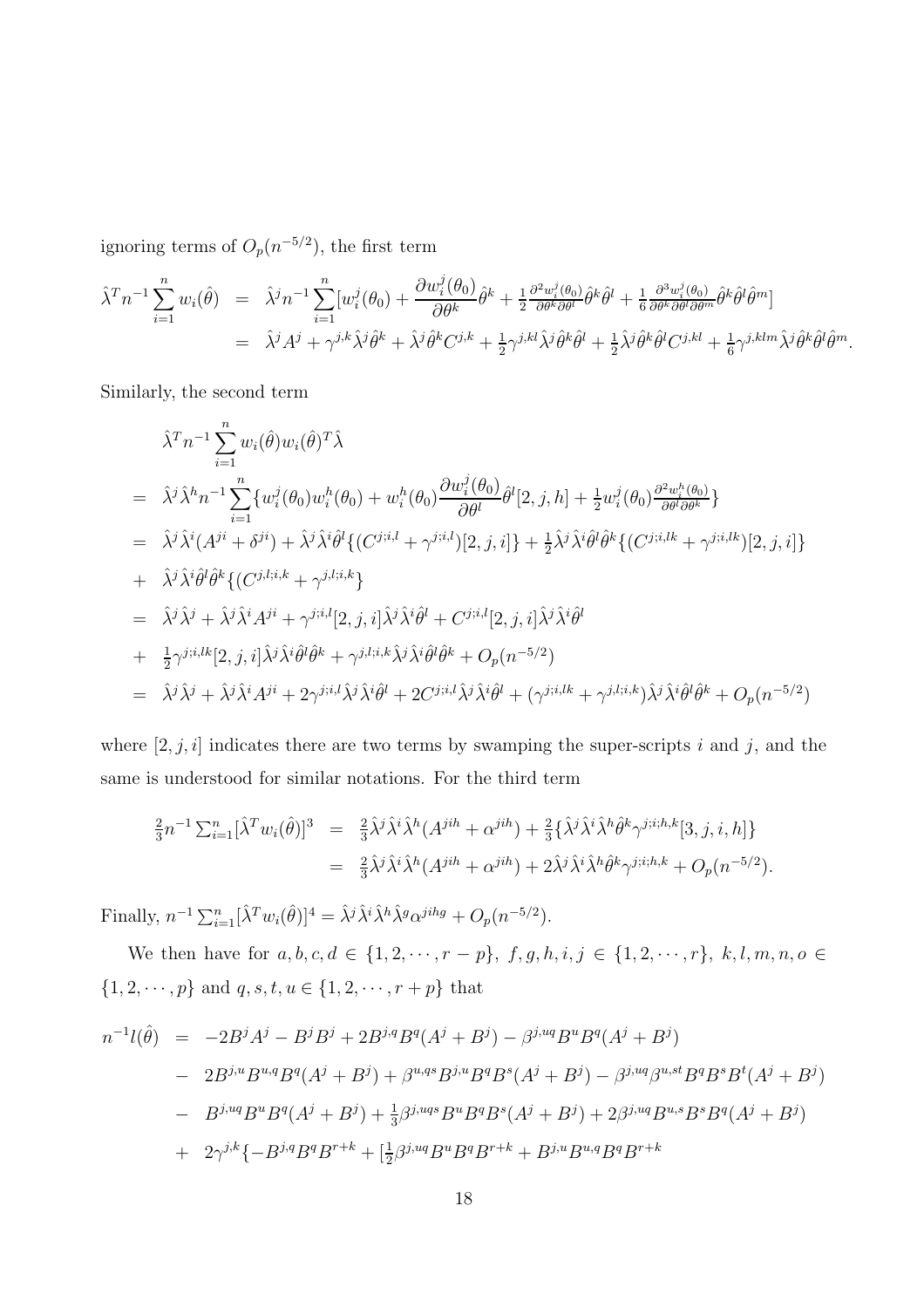$$
-\frac{1}{2}\beta^{u,qs}B^{j,u}B^{q}B^{s}B^{r+k}-\beta^{juq}B^{u,s}B^{q}B^{s}B^{r+k}+\frac{1}{2}\beta^{juq}\beta^{u,st}B^{q}B^{s}B^{t}B^{r+k}
$$
  
+ $\frac{1}{2}B^{j,uq}B^{u}B^{q}B^{r+k}-\frac{1}{6}\beta^{j,uq}B^{u}B^{q}B^{s}B^{r+k}-\frac{1}{2}\beta^{juq}B^{u}B^{q}B^{r+k,s}B^{s}][2,j,r+k]$   
+ $B^{j,u}B^{u}B^{r+k,q}B^{q}+\frac{1}{4}\beta^{juq}\beta^{r+k,st}B^{u}B^{q}B^{s}B^{t}\}$   
+ $2C^{j,k}\{B^{j}B^{r+k}-B^{j,q}B^{q}B^{r+k}[2,j,r+k]+\frac{1}{2}\beta^{j,uq}B^{u}B^{q}B^{r+k}[2,j,r+k]\}$   
+ $\gamma^{j,kl}\{-B^{j}B^{r+k}B^{r+l}+B^{r+k}B^{r+l}B^{j,q}B^{q}[3,j,r+k,r+l]$   
- $\frac{1}{2}B^{j}B^{r+k}\beta^{r+l,uq}B^{u}B^{q}[3,j,r+k,r+l]+\frac{1}{3}\gamma^{j,klm}B^{j}B^{r+k}B^{r+l}B^{r+m}-B^{j,u}B^{u}B^{j,q}B^{q}-\frac{1}{4}\beta^{j,uq}\beta^{j,st}B^{u}B^{q}B^{s}B^{t}$   
+ $\beta^{j,uq}B^{u}B^{q}B^{j,s}B^{s}-B^{j}B^{i}A^{j}i+B^{j}B^{i,q}B^{q}A^{j}i[2,j,i]-\frac{1}{2}\beta^{j,uq}B^{u}B^{q}B^{i}A^{j}i[2,j,i]$   
+ $2\gamma^{j;il}\{B^{j}B^{i}B^{r+l}-B^{j}B^{i}B^{r+l,q}B^{q}+\frac{1}{2}\beta^{r+l,uq}B^{j}B^{i}B^{u}B^{q}-B^{r+l}B^{i}B^{j,q}B^{q}[2,j,i]$   
+ $\frac{1}{2}\beta^{j,uq}B^{u}B^{q}B^{i}B^{r+l}[2,j,i]\}+2B^{j}B^{i}B^{$ 

Applying (A.1) and (A.4), it may be shown that the 3rd to the 18th terms on the right hand side cancel each other and the application of (A.4) simplifies the 20th term. Keep all the other terms, we have (2.8).

Now bring in the expansion for  $\ell(\theta_0)$  in (2.5) we have

$$
n^{-1}r(\theta_{0}) = (A^{j} + B^{j})(A^{j} + B^{j}) - A^{ji}(A^{j}A^{i} - B^{j}B^{i}) - 2C^{j,k}B^{j}B^{r+k} - 2\gamma^{j;i,l}B^{j}B^{i}B^{r+l} + \frac{2}{3}\alpha^{jih}[A^{j}A^{i}A^{h} + B^{j}B^{i}B^{h}] + \gamma^{j,kl}B^{j}B^{r+k}B^{r+l} + A^{ji}(A^{hi}A^{j}A^{h} - B^{i,q}B^{q}B^{j}[2, i, j]) - \beta^{j,uq}[C^{j,k}B^{r+k} - B^{r+k,s}B^{s}\gamma^{j,k} + B^{j,s}B^{s} - A^{ji}B^{i}]B^{u}B^{q} - 2\alpha^{jih}B^{j}B^{i}B^{h,q}B^{q} + B^{j,u}B^{j,q}B^{u}B^{q} + 2C^{j,k}B^{j,q}B^{r+k}B^{q} - \gamma^{j,kl}B^{r+k}B^{r+l}B^{j,q}B^{q} - 2\gamma^{j,kl}B^{j}B^{r+l}B^{r+k,q}B^{q} + 2\gamma^{j;i,l}(B^{j}B^{i}B^{r+l,q}B^{q} + B^{r+l}B^{i}B^{j,q}B^{q}[2, j, i]) + (\frac{1}{4}\beta^{j,uq}\beta^{j,st} - \frac{1}{2}\beta^{j,uq}\beta^{r+k,st}\gamma^{j,k})B^{u}B^{q}B^{s}B^{t} + \frac{1}{2}\gamma^{j,kl}\beta^{j,uq}B^{u}B^{q}B^{r+l}B^{r+k} + (\gamma^{j,kl}\beta^{r+l,uq} - \gamma^{i;j,k}\beta^{i,uq} - \gamma^{j;i,k}\beta^{i,uq})B^{u}B^{q}B^{j}B^{r+k} - 2\gamma^{j;i,h,k}B^{j}B^{i}B^{h}B^{r+k} + (\gamma^{j;i,lk} + \gamma^{j,l;i,k})B^{j}B^{i}B^{r+l}B^{r+k} - \frac{1}{3}\gamma^{j,klm}B^{j}B^{r+k}B^{r+l}B^{r+m}
$$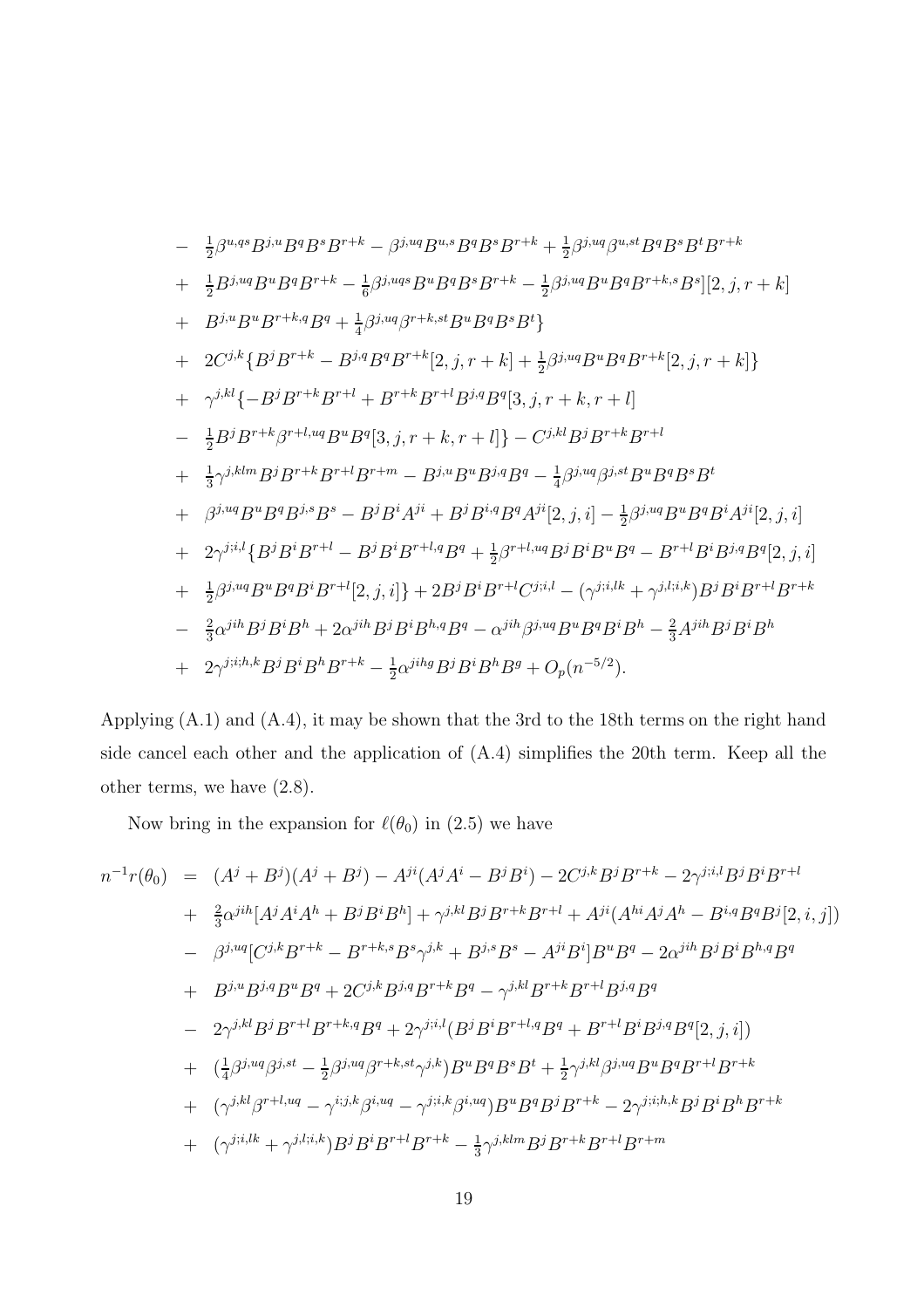$$
+ \frac{1}{2}\alpha^{jihg}B^{j}B^{i}B^{h}B^{g} + (\alpha^{jih}\beta^{h, uq} - \gamma^{j;i,l}\beta^{r+l, uq})B^{j}B^{i}B^{u}B^{q}
$$
  
+  $C^{j,kl}B^{j}B^{r+k}B^{r+l} - 2C^{j;i,l}B^{j}B^{i}B^{r+l} + \frac{2}{3}A^{jih}(B^{j}B^{i}B^{h} + A^{j}A^{i}A^{h})$   
(A.9) 
$$
- 2\alpha^{jih}A^{gh}A^{j}A^{i}A^{g} + \alpha^{jgf}\alpha^{ihf}A^{j}A^{i}A^{h}A^{g} - \frac{1}{2}\alpha^{jihg}A^{j}A^{i}A^{h}A^{g} + O_{p}(n^{-5/2}).
$$

Now the terms appeared on the 3rd line of the above equation cancel each other. To appropriate this, by applying the relationships implied by (A.5) together with (A.1) and  $(A.4),$ 

$$
\beta^{j,uq}[C^{j,k}B^{r+k} - B^{r+k,s}B^s\gamma^{j,k} + B^{j,s}B^s - A^{ji}B^i]B^uB^q
$$
  
\n
$$
= [\beta^{j,uq}C^{j,k}B^{r+k} - \beta^{l,uq}\gamma^{l,k}B^{r+k,p+a}B^{p+a} - \beta^{l,uq}\gamma^{l,k}B^{r+k,r+m}B^{r+m}
$$
  
\n
$$
- \beta^{l,uq}A^{lp+a}B^{p+a} - \beta^{p+b,uq}A^{p+bp+a}B^{p+a} + \beta^{l,uq}B^{l,p+a}B^{p+a}
$$
  
\n
$$
+ \beta^{p+b,uq}B^{p+b,p+a}B^{p+a} + \beta^{p+a,uq}B^{p+a,r+m}B^{r+m}]B^pB^q
$$
  
\n
$$
= [\beta^{j,uq}C^{j,k}B^{r+k} - \beta^{l,uq}(B^{l,p+a} - A^{l-p+a})B^{p+a} - \beta^{l,uq}C^{l,m}B^{r+m}
$$
  
\n
$$
+ \beta^{l,uq}(B^{l,p+a} - A^{l-p+a})B^{p+a} - \beta^{p+b,uq}A^{p+bp+a}B^{p+a} + \beta^{p+a,uq}B^{p+b,p+a}B^{p+a}
$$
  
\n
$$
- \beta^{p+a,uq}C^{p+a,m}B^{r+m}]B^uB^q = 0.
$$

Applying again (A.5), we can express the terms appeared in the first two lines of (A.9) in term of As, that is

$$
(A^{j} + B^{j})(A^{j} + B^{j}) - A^{ji}(A^{j}A^{i} - B^{j}B^{i}) - 2C^{j,k}B^{j}B^{r+k}
$$
  
\n
$$
- \gamma^{j;i,l}B^{j}B^{i}B^{r+l}[2, j, i] + \frac{2}{3}\alpha^{jih}[A^{j}A^{i}A^{h} + B^{j}B^{i}B^{h}] + \gamma^{j,kl}B^{j}B^{r+k}B^{r+l}
$$
  
\n
$$
= A^{l}A^{l} - (A^{lk}A^{l}A^{k} + 2A^{l}P^{+a}A^{l}A^{p+a}) + 2\omega^{kl}C^{p+a,k}A^{p+a}A^{l}
$$
  
\n
$$
- (\gamma^{p+a;p+b,k} + \gamma^{p+b;p+a,k})\omega^{kl}A^{p+a}A^{p+b}A^{l} + \frac{2}{3}\alpha^{klm}A^{k}A^{l}A^{m}
$$
  
\n
$$
+ 2\alpha^{kl}P^{+a}A^{k}A^{l}A^{p+a} + 2\alpha^{l}P^{+a}P^{+b}A^{l}A^{p+a}A^{p+b} - \gamma^{p+a,mn}\omega^{mk}\omega^{nl}A^{p+a}A^{k}A^{l}
$$
  
\n
$$
= A^{l}A^{l} - A^{kl}A^{k}A^{l} - 2A^{l}P^{+a}A^{p+a}A^{l} + \frac{2}{3}\alpha^{klm}A^{k}A^{m}A^{l}
$$
  
\n
$$
+ 2\omega^{kl}C^{p+a,k}A^{p+a}A^{l} + [2\alpha^{kl}P^{+a} - \gamma^{p+a,mn}\omega^{mk}\omega^{nl}]A^{p+a}A^{k}A^{l}
$$
  
\n
$$
+ 2[\alpha^{l}P^{+a}P^{+b} - \gamma^{p+a;p+b,k}\omega^{kl}]A^{p+a}A^{p+b}A^{l}.
$$

Substitute these results into (A.9), we arrive at (2.9).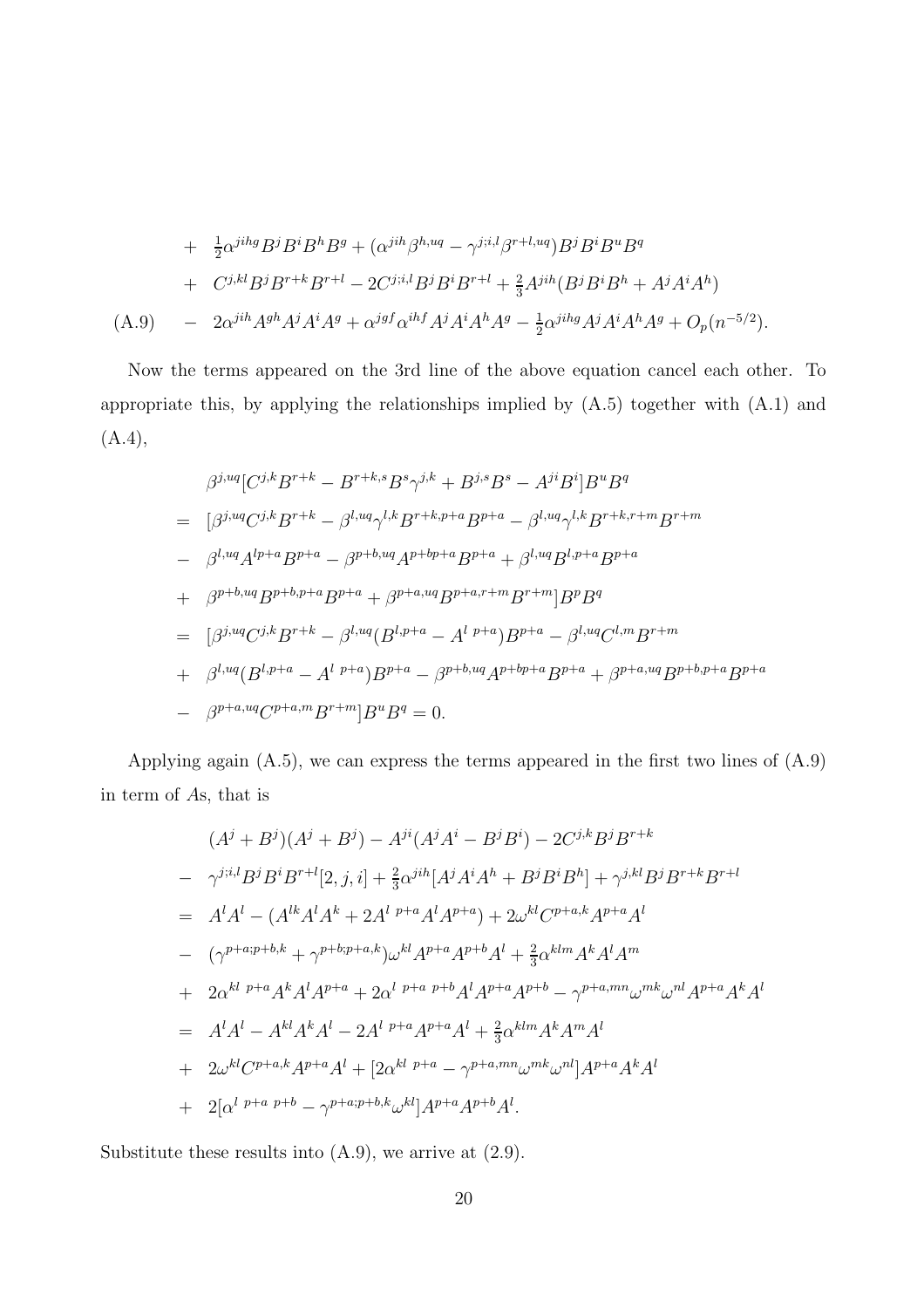# A.3. EXPANSION FOR  $R_3$

We subtract  $R_2^l R_2^l$  from all the terms appeared in line 4 and below in (2.9). Fortunately all the terms which do not have  $A^l$  appeared cancel out with those appeared in  $R_2^l R_2^l$ . Otherwise, a signed root decomposition of the EL ratio  $r(\theta_0)$  would not be possible. Hence the remaining terms can be written as  $2R_1^l R_3^l$ .

The pursuit for an expression of  $R_3$  is done by repeatedly employing the formulae  $(A.5)$ and  $(A.6)$  as well as  $(A.1)$ ,  $(A.2)$  and  $(A.4)$ . For instance, the terms appeared in the 4th line of (2.9)

$$
A^{ji}A^{hi}A^{j}A^{h} + B^{j,u}B^{j,q}B^{u}B^{q} - 2A^{ji}B^{i,q}B^{q}B^{j} + 2C^{j,k}B^{j,q}B^{r+k}B^{q}
$$
  
=  $A^{kl}A^{km}A^{m}A^{l} + 2A^{kl}A^{k}{}^{p+a}A^{p+a}A^{l} + 2A^{l}{}^{p+a}A^{p+a}{}^{p+b}A^{p+b}A^{l}$   
+  $A^{k}{}^{p+a}A^{l}{}^{p+a}A^{k}A^{l} + A^{p+al}A^{p+bl}A^{p+a}A^{p+b} + \omega^{ml}\omega^{nl}C^{p+a,m}C^{p+b,n}A^{p+a}A^{p+b}$   
+  $\omega^{nl}\omega^{km}C^{p+a,n}C^{p+a,k}A^{m}A^{l} - 2\omega^{mk}C^{p+b,m}A^{p+a}{}^{k}A^{p+a}$   
-  $2\omega^{mn}\omega^{kl}C^{n,k}C^{p+a,m}A^{p+a}A^{l} - 2\omega^{kl}C^{p+a,k}A^{p+a}{}^{p+b}A^{p+b}A^{l}$   
-  $2\omega^{ml}\omega^{kn}C^{p+a,k}C^{p+a,m}A^{n}A^{l};$ 

and the terms in the fifth line

$$
-\gamma^{j,kl}B^{r+k}B^{r+l}B^{j,q}B^{q} - 2\gamma^{j,kl}B^{j}B^{r+l}B^{r+k,q}B^{q}
$$
  
\n
$$
= -\gamma^{m,kl}B^{p+a}B^{r+k}B^{r+l}B^{m,p+a} - \gamma^{p+b,kl}B^{p+a}B^{r+k}B^{r+l}B^{p+b,p+a}
$$
  
\n
$$
- \gamma^{p+b,kl}B^{r+k}B^{r+l}B^{r+n}B^{p+b,r+n} - 2\gamma^{p+b,kl}B^{p+a}B^{p+b}B^{r+l}B^{r+k,p+a}
$$
  
\n
$$
- 2\gamma^{p+a,kl}B^{p+a}B^{r+l}B^{r+m}B^{r+k,r+m}
$$
  
\n
$$
= \gamma^{m,kl}\omega^{kn}\omega^{lo}\omega^{vm}C^{p+a,v}A^{p+a}A^{n}A^{o} + \gamma^{p+b,kl}\omega^{kn}\omega^{lo}A^{p+b}P^{+a}A^{p+a}A^{n}A^{o}
$$
  
\n
$$
+ \gamma^{p+b,kl}\omega^{kn}\omega^{lo}\omega^{mv}C^{p+b,m}A^{n}A^{o}A^{v} - 2\gamma^{p+b,kl}\omega^{kn}\omega^{lo}\omega^{vn}C^{p+a,v}A^{p+a}A^{p+b}A^{o}
$$
  
\n
$$
+ 2\gamma^{p+b,kl}\omega^{kn}\omega^{lo}A^{n}P^{+a}A^{p+b}A^{o} + 2\gamma^{p+a,kl}\omega^{kv}\omega^{ln}\omega^{mo}C^{v,m}A^{p+a}A^{n}A^{o},
$$

and so on for the other terms. It may be shown after some quite involved algebra that that  $R_3^l = \sum_{i=1}^6 R_{3i}^l$  where

$$
R_{31}^l \;\; = \;\; \frac{3}{8} A^{lm} A^{km} A^k + \frac{1}{3} A^{lkm} A^k A^m - \frac{5}{12} \alpha^{lkm} A^{nm} A^k A^n
$$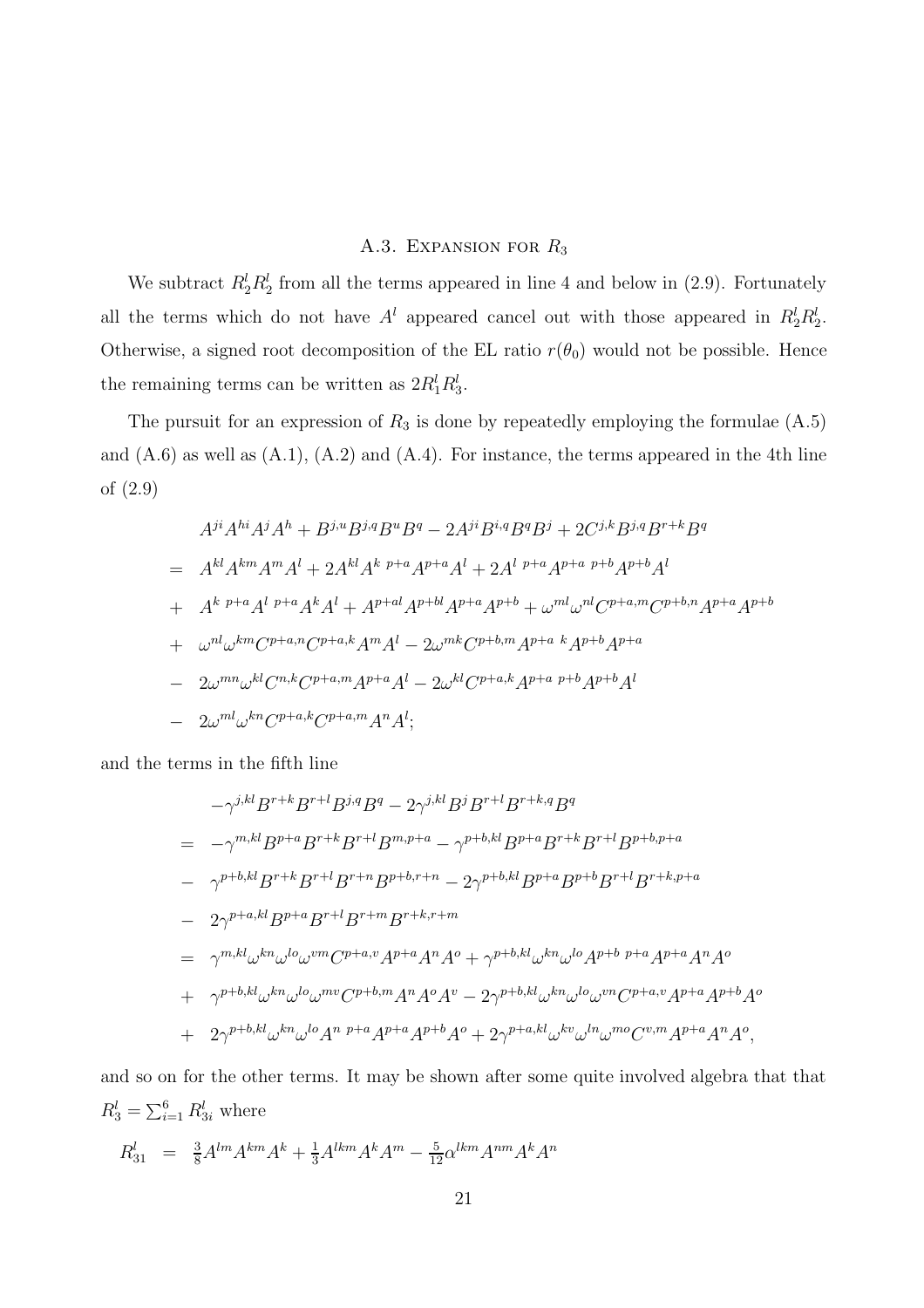$$
R_{32}^{l} = A^{lk} P^{+a} A^{p+a} A^{k} + A^{l} P^{+a} P^{+b} A^{p+a} A^{p+l} - \frac{1}{2} \omega^{kn} \omega^{ml} C^{p+a,kn} A^{p+a} A^{n}
$$
\n
$$
- \omega^{kl} C^{p+a,p+b} A^{p+a} A^{p+b} + \frac{1}{2} \omega^{kn} C^{p+a,kl} A^{p+n} A^{p+a} + \frac{1}{2} A^{lk} A^{k} P^{+a} A^{p+a}
$$
\n
$$
+ A^{lp+a} A^{p+a} P^{+b} A^{p+l} + \frac{1}{2} A^{lp+a} A^{p+a,kl} + \frac{1}{2} \omega^{km} \omega^{nl} C^{p+a,kl} C^{p+a,kl} A^{m}
$$
\n
$$
- \omega^{kl} \omega^{mn} C^{n,k} C^{p+a,ml} A^{p+a} - \omega^{kl} C^{p+a,k} A^{p+a} P^{+b} A^{p+l},
$$
\n
$$
R_{33}^{l} = \frac{1}{2} [\gamma^{m,n} \omega^{jm} \omega^{dk} \omega^{lm} - \frac{2}{3} \alpha^{nml} \omega^{km} [C^{p+a,k} A^{p+a} A^{p+k} \frac{1}{2} \gamma^{p+b,kl} \omega^{kl} \omega^{dl} \omega^{mv} C^{p+b,ml} A^{n} A^{n}
$$
\n
$$
+ \left[ \frac{1}{2} \gamma^{p+b,kl} \omega^{kn} \omega^{nl} - \alpha^{lnp+b} \right] A^{p+b} P^{+a} A^{p+a} A^{p+l} + \omega^{vk} [\omega^{nl} (\gamma^{k,p+a,n} + \gamma^{p+a,kl,n})
$$
\n
$$
- \alpha^{lkp+b} - \frac{1}{2} \gamma^{p+b,mn} \omega^{ml} \omega^{mk} [C^{p+n,n} A^{p+a} A^{p+b} + \gamma^{p+a,kl} \omega^{ml} \omega_{lm} C^{p,m} A^{p+a} A^{n}
$$
\n
$$
+ \left[ (\gamma^{p+q+p+n} \gamma^{ml} \omega^{ml} C^{p,m} A^{p+a} A^{p+b} - \alpha^{p+a,p+b} A^{p+a} A^{p+b} + \alpha^{p+a,kl} A^{p+b} + \alpha^{p+a,kl} A^{p+b} + \alpha^{p+a,kl} A^{p+b} + \alpha^{p+a,
$$

 $\frac{4}{9}\alpha^{lkn}\alpha^{omn}A^mA^kA^o-\frac{1}{4}$ 

 $\frac{1}{4} \alpha^{lkmn} A^m A^k A^n$ ,

 $- \frac{5}{12} \alpha^{knm} A^{lm} A^k A^n + \frac{4}{9}$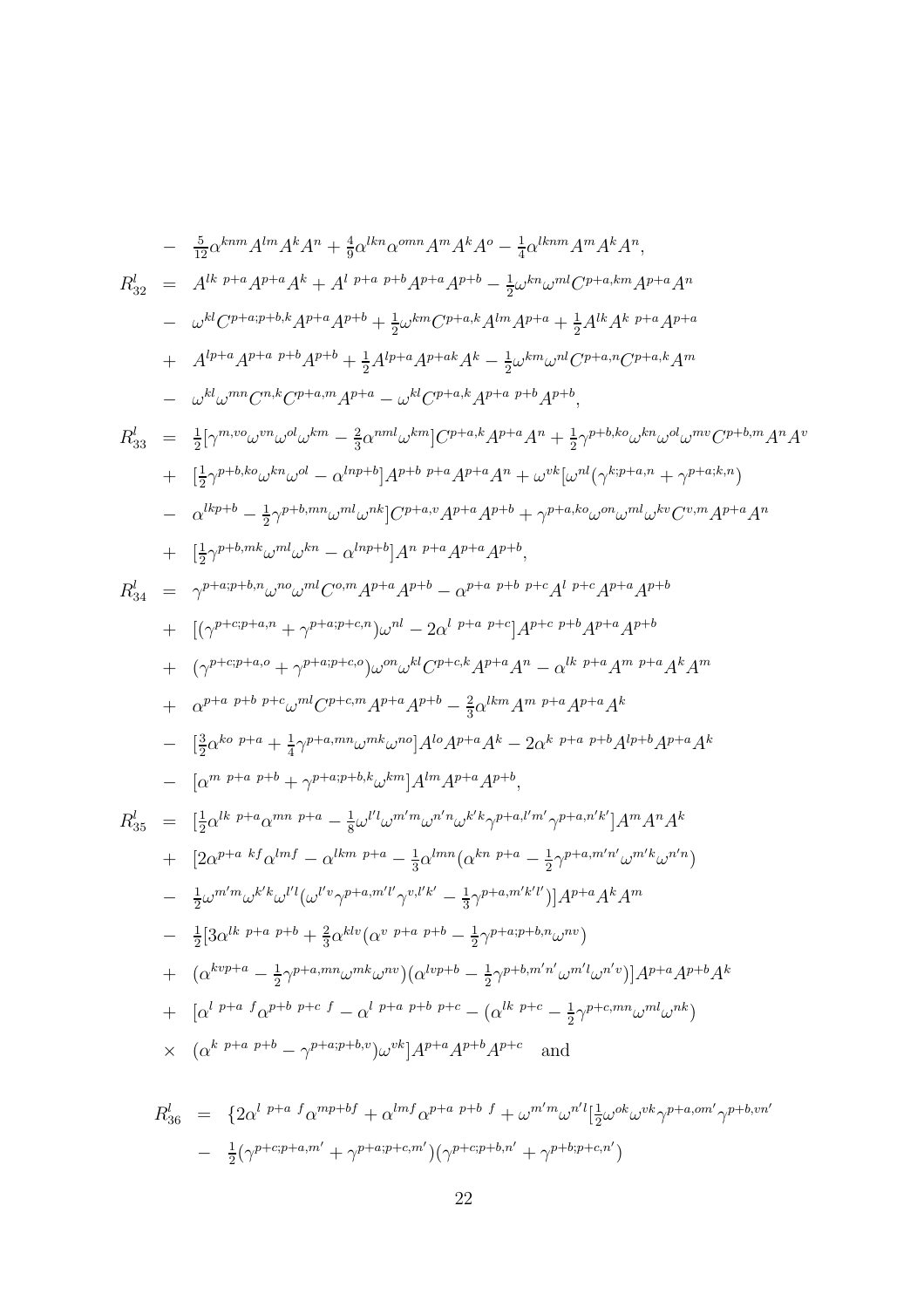$$
- \omega^{ko}\gamma^{p+b,n'k}(\gamma^{o,m';p+a} + \gamma^{o;p+a,m'}) - \frac{1}{2}\alpha^{p+a\ p+b\ p+c}\gamma^{p+c,m'n'}
$$
  

$$
- \frac{1}{2}\omega^{ko}\gamma^{o,m'n'}\gamma^{p+a;p+b,k} + \frac{1}{2}\gamma^{p+a;p+b,m'n'} + \frac{1}{2}\gamma^{p+a,n;p+b,m'}]\}A^{p+a}A^{p+b}A^m.
$$

## A.4. Proof of Theorems 1 and 2.

The proof of Theorem 1 is divided into two parts. In the first part, we derive the cumulants of  $\sqrt{n}R$ . In the second part, we establish an Edgeworth expansion for the signed root which then leads to an Edgeworth expansion for the EL ratio  $r(\theta_0)$ .

Cumulants of the signed root R. Since the cumulants of order higher than four are of  $O(n^{-2})$  or smaller, we only need to derive the first four cumulants. As the first and the third cumulants are easier to derive than the second and the fourth, we present them first. From  $(2.10)$  and  $(2.11)$ , and the fact that  $R_3^j$  $\frac{3}{3}$  is the product of four zero-mean averages, we have

$$
E(R_1^l) = 0
$$
,  $E(R_2^l) = n^{-1} \mu^l$  and  $E(R_3^j) = O(n^{-2})$ 

where  $\mu^l = -\frac{1}{6}$  $\frac{1}{6}n^{-1}\alpha^{lkk}$ . Therefore, the first order cumulant is

(A.10) 
$$
cum(R^{l}) = n^{-1}\mu^{l} + O(n^{-2}).
$$

The joint third-order cumulants

$$
cum(R^l, R^o, R^v) = E(R^l R^o R^v) - E(R^l) E(R^o R^v) [3] + 2E(R^l) E(R^o) E(R^v) [3]
$$
  
= 
$$
E(R^l_1 R^o_1 R^v_1) + E(R^l_2 R^o_1 R^v_1) [3] - E(R^l_2) E(R^o_1 R^v_1) [3] + O(n^{-3}).
$$

We note that

$$
E(R_1^l R_1^o) = n^{-1} \delta^{lo} \text{ and}
$$
  
\n
$$
E(R_2^l R_1^o) = n^{-2} \left[-\frac{1}{2}(\alpha^{lokk} - \delta^{lo}) - \alpha^{lo \ p+a \ p+a} + \frac{1}{3}\alpha^{lkm}\alpha^{okm} + \omega^{kl}\gamma^{p+a;o;p+a,k} + (\alpha^{lk \ p+a} - \frac{1}{2}\omega^{mk}\omega^{nl}\gamma^{p+a;mn})\alpha^{ok \ p+a} + (\alpha^{l \ p+a \ p+b} - \omega^{kl}\gamma^{p+a;p+b,k})\alpha^{o \ p+a \ p+b}\right].
$$

Write  $R_2^l = R_{21}^l + R_{22}^l$  where  $R_{21}^l = -\frac{1}{2}A^{kl}A^k + \frac{1}{3}$  $\frac{1}{3} \alpha^{klm} A^k A^m$  and  $R_{22}^l$  contains the rest of the terms appeared in (2.11). We have

$$
E(R_{21}^l) = -\frac{1}{6}n^{-1}\alpha^{lkk},
$$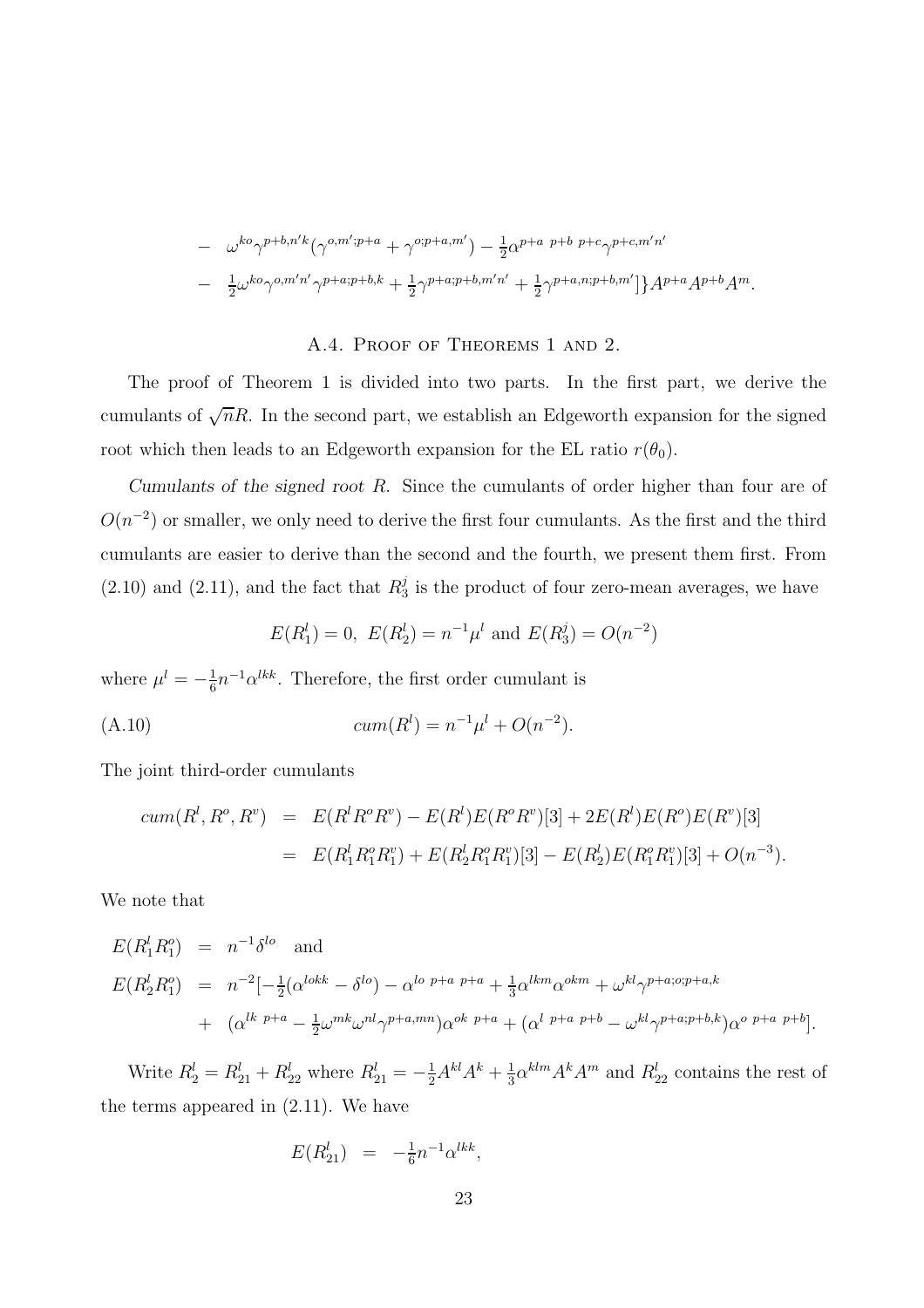$$
E(R_{22}^l R_1^o R_1^v) = E(R_{22}^l) \delta^{ov} + O(n^{-3}) = O(n^{-3}) \text{ and}
$$
  

$$
E(R_{21}^l R_1^o R_1^v) = n^{-2} \left(-\frac{1}{6} \alpha^{lkk} \delta^{ov} - \frac{1}{3} \alpha^{lov}\right) + O(n^{-3}).
$$

Thus,

(A.11) 
$$
E(R_2^l R_1^o R_1^v) = E(R_2^l) E(R_1^o R_1^v) - \frac{1}{3} E(R_1^l R_1^o R_1^v) + O(n^{-3}),
$$

which means that

(A.12) 
$$
cum(R^l, R^o, R^v) = O(n^{-3}).
$$

To compute the second cumulants, we have to derive the expectation involving the following 21 terms in  $R_2^l R_2^l$ :

(1) 
$$
\frac{1}{4}A^{kl}A^{k}A^{ml}A^{m}
$$
; (2)  $A^{l} P^{+a}A^{l} P^{+b}A^{p+a}A^{p+b}$ ; (3)  $\frac{1}{9}\alpha^{klm}\alpha^{nlo}A^{k}A^{m}A^{n}A^{o}$ ;  
\n(4)  $\omega^{kl}\omega^{ml}C^{p+a,k}C^{p+b,m}A^{p+a}A^{p+b}$ ;  
\n(5)  $[\alpha^{kl} P^{+a} - \frac{1}{2}\gamma^{p+a,mn}\omega^{mk}\omega^{nl}][\alpha^{ol} P^{+b} - \frac{1}{2}\gamma^{p+b,m'n'}\omega^{m'o}\omega^{nl}]A^{p+a}A^{p+b}A^{k}A^{o}$ ;  
\n(6)  $[\alpha^{l} P^{+a} P^{+b} - \gamma^{p+a,p+b}k\omega^{kl}][\alpha^{l} P^{+c} P^{+d} - \gamma^{p+c}P^{+d}A^{o}\omega^{ol}]A^{p+a}A^{p+b}A^{p+c}A^{p+d}$ ;  
\n(7)  $A^{kl}A^{l} P^{+a}A^{p+a}A^{k}$ ; (8)  $-\frac{1}{3}\alpha^{klm}A^{nl}A^{n}A^{k}A^{m}$ ; (9)  $-\omega^{kl}C^{p+a,k}A^{ml}A^{p+a}A^{m}$ ;  
\n(10)  $[-[\alpha^{l} P^{+a} P^{+b} - \gamma^{p+a,pn}\omega^{mk}\omega^{nl}]A^{p+a}A^{d}A^{k}A^{o}$ ;  
\n(11)  $[-[\alpha^{l} P^{+a} P^{+b} - \gamma^{p+a,p+b}k\omega^{kl}]A^{ml}A^{p+a}A^{p+b}A^{m}$ ; (12)  $-\frac{2}{3}\alpha^{klm}A^{lp+a}A^{p+a}A^{k}A^{m}$ ;  
\n(13)  $-2\omega^{kl}C^{p+a,k}A^{lp+b}A^{p+a}A^{p+b}$ ;  
\n(14)  $-2[\alpha^{l} P^{+a} P^{+a}A^{p}A^{n}A^{m}$ ;  
\n(15)  $-2[\alpha^{l} P^{+a} P^{+a}A^{n}A^{m}A^{m}$ ;  
\n(16)  $\frac{2}{3}\alpha^{nlm}\omega^{kl}C^{p+a,k}A^{$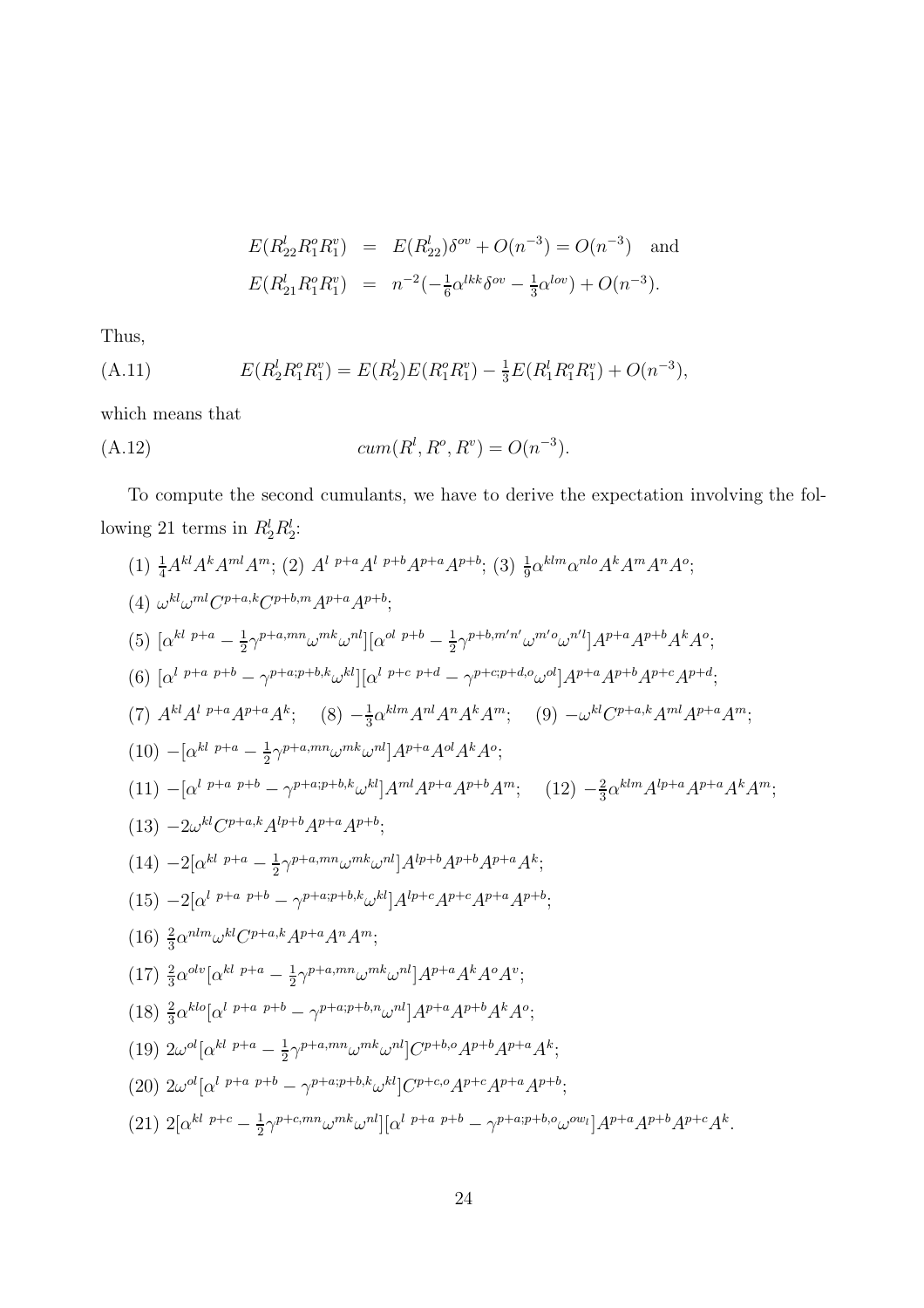(1) 
$$
\frac{1}{4} [\alpha^{lkk} \alpha^{omm} + \alpha^{lkm} \alpha^{okm} + \alpha^{lokk} - \delta^{lo}]
$$
;  
\n(2)  $\alpha^{lo\ p+a\ p+a} + \alpha^{l\ p+a\ p+a\alpha^{o\ p+b\ p+b} + \alpha^{l\ p+a\ p+b\alpha^{o\ p+a\ p+b}}]$ ;  
\n(3)  $\frac{1}{9} [\alpha^{lkk} \alpha^{om} + 2\alpha^{lkm} \alpha^{okm}]$ ;  
\n(4)  $\omega^{kl} \omega^{mo} [\gamma^{p+a,k;p+a,m} + \gamma^{p+a,k;p+a} \gamma^{p+b,m;p+b} + \gamma^{p+a,k;p+b} \gamma^{p+b,m;p+a}]$ ;  
\n(5)  $[\alpha^{kl\ p+a} - \frac{1}{2} \gamma^{p+a,mn} \omega^{mk} \omega^{nl}] [\alpha^{ko,p+a} - \frac{1}{2} \gamma^{p+a,m'n'} \omega^{m'k} \omega^{m'j}]$ ;  
\n(6)  $[\alpha^{l\ p+a\ p+a} - \gamma^{p+a;p+a,k} \omega^{kl}] [\alpha^{o\ p+a\ p+b} - \gamma^{p+cp+c,v} \omega^{vo}]$   
\n $+ [\alpha^{l\ p+a\ p+b} - \gamma^{p+a;p+b,k} \omega^{kl}] [\alpha^{o\ p+a\ p+b} - \gamma^{p+cp+a,v} \omega^{vo}]$   
\n $+ [\alpha^{l\ p+a\ p+b} - \gamma^{p+a;p+b,k} \omega^{kl}] [\alpha^{o\ p+a\ p+b} - \gamma^{p+b;p+a,v} \omega^{vo}] \delta^{ad} \delta^{bc}]$ ;  
\n(7)  $\frac{1}{2} [\alpha^{lkk} \alpha^{o\ p+a\ p+a} + \alpha^{lk\ p+a} \alpha^{ok\ p+a}] [2];$  (8)  $-\frac{1}{3} [\alpha^{lkk} \alpha^{om} + 2\alpha^{lkm} \alpha^{okm}]$ ;  
\n(9)  $-\frac{1}{2} {\{\omega^{kl} [\gamma^{p+a,k;p+a} \alpha^{omm} + \gamma^{p+a,k;m} \alpha^{om\ p+a}]} [2];$   
\n(10)  $-\frac{1}{2} {\{\alpha^{l\ p+a} + a - \gamma^{p+a,p+a,k} \omega^{kl} ] \alpha^{p+m}} [2];$   
\n(11)  $-\frac{1}{2} {\{\alpha^{l\ p+a} + \alpha^{l\ p$ 

Denote "[2]" for the permutation of l and o, the expectations for the above 21 terms are

respectively

Now, let  $J_1^{lo}$  be the sum of the expectations of the terms (1)-(3) and (8) multiplied by  $n^2$ ,  $J_2^{lo}$  be that of (5), (7), (10) and (14),  $J_3^{lo}$  be that of (11), (12), (16) and (18),  $J_4^{lo}$  be that of (6) and (20),  $J_5^{lo}$  be that of (13) and (15) and finally  $J_6^{lo}$  be that of (9) and (19). Extensive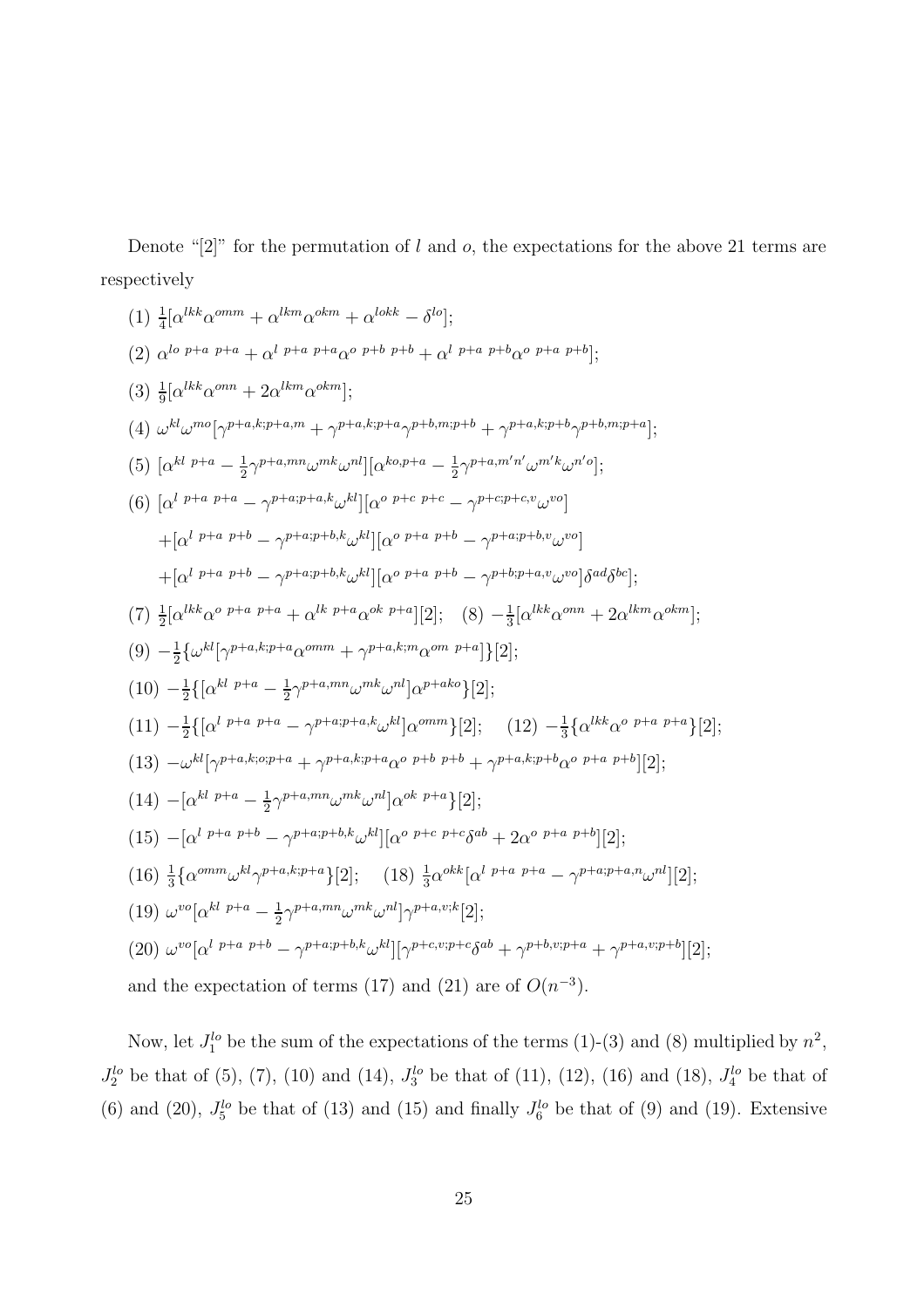$$
J_1^{lo} = \frac{1}{4} (\alpha^{lkk} \alpha^{mm} + \alpha^{lkm} \alpha^{okm} + \alpha^{lokk} - \delta^{lo}) + \alpha^{lo} p+a p+a q + \alpha^{l p+a} p+a \alpha^{o} p+b p+b
$$
  
+  $\alpha^{l} p+a p+b \alpha^{o} p+a p+b + \frac{1}{9} (\alpha^{lkk} \alpha^{mm} + 2\alpha^{lkm} \alpha^{okm}) - \frac{1}{3} [\alpha^{lkk} \alpha^{mm} + 2\alpha^{lkm} \alpha^{okm}]$   
=  $\frac{1}{4} (\alpha^{lokk} - \delta^{lo}) + \frac{1}{36} \alpha^{lkk} \alpha^{mm} - \frac{7}{36} \alpha^{lkm} \alpha^{okm} + \alpha^{lo} p+a p+a + \alpha^{l} p+a p+a \alpha^{o} p+b p+b$   
+  $\alpha^{l} p+a p+b \alpha^{o} p+a p+b$ ,  

$$
J_2^{lo} = [\alpha^{kl} p+a - \frac{1}{2} \gamma p+a, m \omega^{mk} \omega^{nl}][\alpha^{ko} p+a - \frac{1}{2} \gamma p+a, m' \omega^{mk} \omega^{n'o}]
$$
  
+  $\frac{1}{2} [\alpha^{lkk} \alpha^{o} p+a p+a + \alpha^{lk} p+a \alpha^{k} p+a] [2] - \frac{1}{2} {\{\alpha^{lkl} p+a - \frac{1}{2} \gamma p+a, m \omega^{mk} \omega^{nl}[\alpha^{p+ako}} \} [2]$   
-  $[\alpha^{kl} p+a - \frac{1}{2} \gamma p+a, m \omega^{mk} \omega^{nl}][\alpha^{ok} p+a] [2]$   
=  $-\alpha^{lk} p+a \alpha^{lk} p+a + \frac{1}{2} \alpha^{lkk} \alpha^{o} p+a p+a [2] + \frac{1}{4} \gamma^{p+a}, m \omega^{ml} \omega^{nl} \alpha^{ok} p+a [2]$   
+  $\frac{1}{4} \gamma^{p+a}, m \gamma^{p+a}, m' \omega^{ml} \omega^{ml} \omega^{ml} \omega^{ml} \omega^{ml}$   
+  $\frac{1}{2} \alpha^{mm} \omega^{kl} \gamma^{p+a} p+a - \gamma p+a+p+a \alpha^{l\alpha} \omega^{lm} \omega^{lm} \omega^{lm}$   
+  $\frac{1}{3} \alpha^{mm} \omega^{kl} \gamma^{p+a} p$ 

derivations show that, with a remainder terms of  $O(n^{-1})$ ,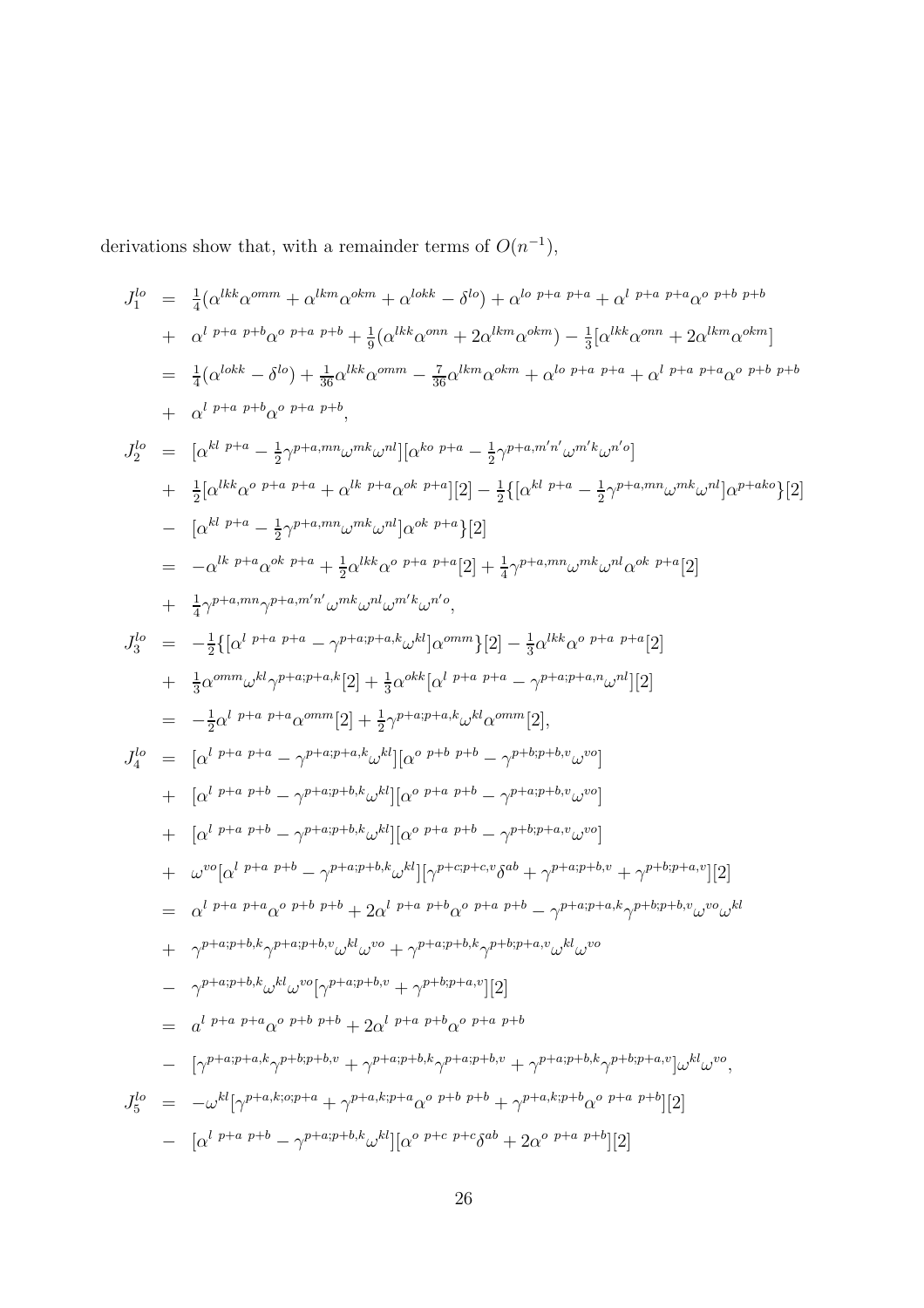$$
= -\omega^{kl} \gamma^{o;p+a;p+a,k}[2] - 2\alpha^{l\ p+a\ p+a} \alpha^{o\ p+b\ -} 4\alpha^{l\ p+a\ p+b} \alpha^{o\ p+a\ p+b}
$$
  
+  $\gamma^{p+a;p+b,k} \alpha^{o\ p+a\ p+b} \omega^{kl}[2,l,o]$ 

and

$$
J_6^{lo} = -\frac{1}{2} \{ \omega^{kl} [\gamma^{p+a;p+a,k} \alpha^{omm} + \gamma^{m;p+a,k} \alpha^{om p+a} ] \} [2] + \omega^{vo} [\alpha^{lk \ p+a} - \frac{1}{2} \gamma^{p+a,mn} \omega^{mk} \omega^{nl}] \gamma^{k;p+a,v} [2]
$$
  
=  $\frac{1}{2} \omega^{kl} \gamma^{m;p+a,k} \alpha^{om \ p+a} [2] - \frac{1}{2} \omega^{kl} \gamma^{p+a;p+a,k} \alpha^{omm} [2] - \frac{1}{2} \gamma^{p+a,mn} \gamma^{k;p+a,v} \omega^{mk} \omega^{nl} \omega^{vo} [2].$ 

Then, we have

$$
J_2^{lo} + J_3^{lo} + J_6^{lo} = -\alpha^{lk \ p+a} \alpha^{ok \ p+a} + \frac{1}{2} \omega^{kl} \gamma^{m;p+a,k} \alpha^{om \ p+a}[2]
$$
  
+  $\frac{1}{4} \gamma^{p+a,mn} \omega^{mk} \omega^{nl} \alpha^{ok \ p+a}[2] + \frac{1}{4} \gamma^{p+a,mn} \gamma^{p+a,m'n'} \omega^{mk} \omega^{nl} \omega^{m'k} \omega^{n'o} - \frac{1}{2} \gamma^{p+a,mn} \gamma^{k;p+a,v} \omega^{mk} \omega^{nl} \omega^{vo}[2]$ 

and

$$
J_1^{lo} + J_4^{lo} + J_5^{lo} + E(\text{term (4)}) = \frac{1}{4}(\alpha^{lokk} - \delta^{lo}) + \frac{1}{36}\alpha^{lkk}\alpha^{omm} - \frac{7}{36}\alpha^{lkm}\alpha^{okm} + \alpha^{lo \ p+a} + \alpha^{lo \ p+a} + \alpha^{o \ p+a} + \alpha^{o \ p+a} + \alpha^{o \ p+a} + \alpha^{o \ p+a} + \alpha^{o \ p+a} + \alpha^{o \ p+a} + \alpha^{o \ p+a} + \alpha^{o \ p+a} + \alpha^{o \ p+a} + \alpha^{o \ p+a} + \alpha^{o \ p+a} + \alpha^{o \ p+a} + \alpha^{o \ p+a} + \alpha^{o \ p+a} + \alpha^{o \ p+a} + \alpha^{o \ p+a} + \alpha^{o \ p+a} + \alpha^{o \ p+a} + \alpha^{o \ p+a} + \alpha^{o \ p+a} + \alpha^{o \ p+a} + \alpha^{o \ p+a} + \alpha^{o \ p+a} + \alpha^{o \ p+a} + \alpha^{o \ p+a} + \alpha^{o \ p+a} + \alpha^{o \ p+a} + \alpha^{o \ p+a} + \alpha^{o \ p+a} + \alpha^{o \ p+a} + \alpha^{o \ p+a} + \alpha^{o \ p+a} + \alpha^{o \ p+a} + \alpha^{o \ p+a} + \alpha^{o \ p+a} + \alpha^{o \ p+a} + \alpha^{o \ p+a} + \alpha^{o \ p+a} + \alpha^{o \ p+a} + \alpha^{o \ p+a} + \alpha^{o \ p+a} + \alpha^{o \ p+a} + \alpha^{o \ p+a} + \alpha^{o \ p+a} + \alpha^{o \ p+a} + \alpha^{o \ p+a} + \alpha^{o \ p+a} + \alpha^{o \ p+a} + \alpha^{o \ p+a} + \alpha^{o \ p+a} + \alpha^{o \ p+a} + \alpha^{o \ p+a} + \alpha^{o \ p+a} + \alpha^{o \ p+a} + \alpha^{o \ p+a} + \alpha^{o \ p+a} + \alpha^{o \ p+a} + \alpha^{o \ p+a} + \alpha^{o \ p+a} + \alpha^{o \ p+a} + \alpha^{o \ p+a} + \alpha^{o \ p+a} + \alpha^{o \ p+a} + \alpha^{o \ p+a} + \alpha^{o \ p+a} + \alpha^{o \ p+a} + \alpha^{o \ p+a} + \alpha^{o \ p+a} + \alpha^{o \ p+a} + \alpha^{o \ p+a} + \alpha^{o \ p+a} + \alpha^{o \ p+a} + \alpha^{o \
$$

Let  $J^{lo}$  be the leading order term of the expected value of all the 21 terms multiplied by  $n^2$ . Then,

$$
J^{lo} = \frac{1}{4} (\alpha^{lokk} - \delta^{lo}) + \frac{1}{36} \alpha^{lkk} \alpha^{omm} - \frac{7}{36} \alpha^{lkm} \alpha^{okm} + \alpha^{lo \; p+a \; p+a}
$$
  
\n
$$
- \alpha^{l \; p+a \; p+b} \alpha^{o \; p+a \; p+b} - \alpha^{lk \; p+a} \alpha^{ok \; p+a} + \frac{1}{2} \omega^{kl} \gamma^{m;p+a,k} \alpha^{om \; p+a} [2]
$$
  
\n
$$
+ \gamma^{p+a;p+b,k} \alpha^{o \; p+a \; p+b} \omega^{kl} [2] + \frac{1}{4} \gamma^{p+a,mn} \omega^{mk} \omega^{nl} \alpha^{ok \; p+a} [2]
$$
  
\n
$$
+ \frac{1}{4} \gamma^{p+a,mn} \gamma^{p+a,m'n'} \omega^{mk} \omega^{nl} \omega^{m'k} \omega^{n'o} - \frac{1}{2} \gamma^{p+a,mn} \gamma^{k;p+a,v} \omega^{mk} \omega^{nl} \omega^{vo} [2]
$$
  
\n(A.13) 
$$
- \omega^{kl} \gamma^{o;p+a;p+a,k} [2] + [\gamma^{p+a,k;p+a,v} - \gamma^{p+a;p+b,k} \gamma^{p+a;p+b,v}] \omega^{kl} \omega^{vo}.
$$

In summary, we have

(A.14) 
$$
E(R_2^l R_2^o) = n^{-2} J^{lo} + O(n^{-3}).
$$

Please note in the expressions for  $J^{lo}$  and  $J_i^{lo}$ , there are terms like  $\omega^{kl}$ . Although the superscript *l* is repeated, it does not imply summation over that superscript.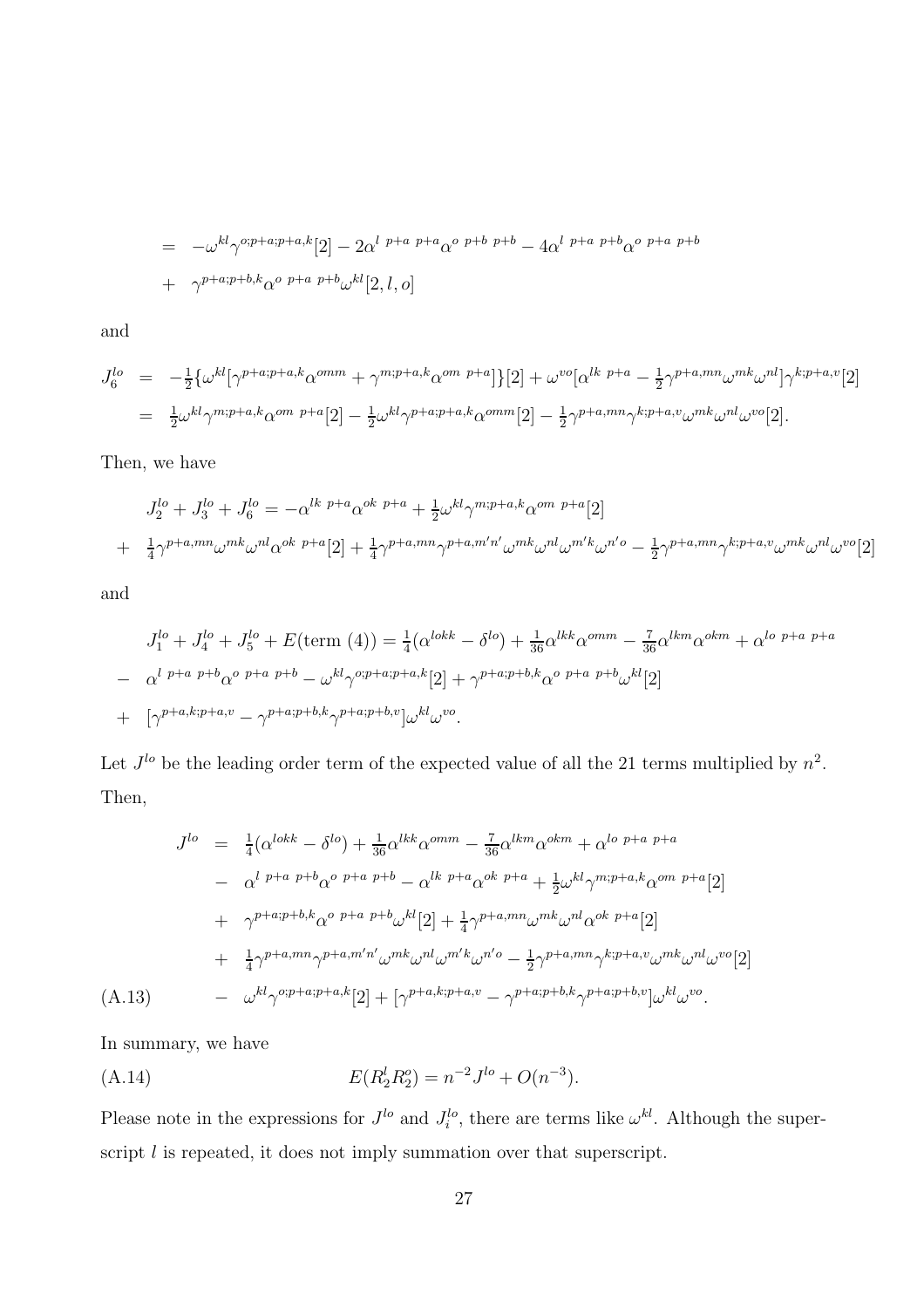We also need to compute  $E(R_2^l R_1^o) + E(R_3^l R_1^o)$ . It may be shown that, with remainder terms of  $O(n^{-1}),$ 

n <sup>2</sup>E[R l <sup>31</sup>R o 1 ] = 5 8 α lokk <sup>−</sup> <sup>3</sup> 8 δ lo <sup>−</sup> <sup>29</sup> <sup>72</sup>α lkmα okm <sup>−</sup> <sup>1</sup> <sup>72</sup>α lokα kmm, n <sup>2</sup>E(R l <sup>32</sup>R o 1 ) = 5 2 α lo <sup>p</sup>+<sup>a</sup> <sup>p</sup>+<sup>a</sup> + α lk <sup>p</sup>+<sup>a</sup>α ok <sup>p</sup>+<sup>a</sup> + 1 2 α lokα <sup>k</sup> <sup>p</sup>+<sup>a</sup> <sup>p</sup>+<sup>a</sup> + α <sup>l</sup> <sup>p</sup>+<sup>a</sup> <sup>p</sup>+<sup>b</sup>α o p+a p+b + 1 2 α lo <sup>p</sup>+<sup>a</sup>α kk <sup>p</sup>+<sup>a</sup> − 1 2 ω koω mlγ <sup>p</sup>+a,km;p+<sup>a</sup> − ω klγ p+a;p+a,k;o + 1 2 ω km(γ <sup>p</sup>+a,k;<sup>o</sup>α lm <sup>p</sup>+<sup>a</sup> + γ <sup>p</sup>+a,k;p+<sup>a</sup>α lom) <sup>−</sup> <sup>1</sup> 2 ω nlω koγ p+a,n;p+a,k − 1 2 ω kmω nl(γ <sup>p</sup>+a,n;<sup>m</sup>γ <sup>p</sup>+a,k;<sup>o</sup> + γ <sup>p</sup>+a,n;<sup>o</sup>γ <sup>p</sup>+a,k;<sup>m</sup>) + α lo <sup>p</sup>+<sup>a</sup>α p+a p+b p+b − ω klω mn(γ n,k;p+a γ <sup>p</sup>+a,m;<sup>o</sup> + γ n,k;o γ p+a,m;p+a ) − ω kl (γ <sup>p</sup>+a,k;p+<sup>b</sup>α <sup>o</sup> <sup>p</sup>+<sup>a</sup> <sup>p</sup>+<sup>b</sup> + γ <sup>p</sup>+a,k;<sup>o</sup>α p+a p+b p+b ), n <sup>2</sup>E(R l <sup>33</sup>R o 1 ) = −α lk <sup>p</sup>+<sup>a</sup>α ok <sup>p</sup>+<sup>a</sup> <sup>−</sup> <sup>α</sup> lop+<sup>b</sup>α <sup>p</sup>+<sup>a</sup> <sup>p</sup>+<sup>a</sup> <sup>p</sup>+<sup>b</sup> + 1 2 ω voω nlω kmγ m,vnγ p+a,k;p+a − 1 3 ω kmγ <sup>p</sup>+a,k;p+<sup>a</sup>α oml + 1 2 ω koω nlγ <sup>p</sup>+b,knα p+a p+a p+b + 1 2 ω knω vlω moγ <sup>p</sup>+b,kvγ <sup>p</sup>+b,m;<sup>n</sup> + 1 2 ω koω nlω mvγ <sup>p</sup>+b,knγ p+b,m;v − ω vkα lk p+a γ <sup>p</sup>+a,v;<sup>o</sup> + ω vkω nl(γ <sup>k</sup>;p+a,n + γ <sup>p</sup>+a;k,n)γ p+a,v;o + 1 2 ω mlω knγ <sup>p</sup>+a,mkα on <sup>p</sup>+<sup>a</sup> + ω noω mlω kvγ <sup>p</sup>+a,knγ v,m;p+a , n <sup>2</sup>E(R l <sup>34</sup>R o 1 ) = −4α <sup>l</sup> <sup>p</sup>+<sup>a</sup> <sup>p</sup>+<sup>b</sup>α <sup>o</sup> <sup>p</sup>+<sup>a</sup> <sup>p</sup>+<sup>b</sup> <sup>−</sup> 5 3 α lomα <sup>m</sup> <sup>p</sup>+<sup>a</sup> <sup>p</sup>+<sup>a</sup> − 7 2 α lk <sup>p</sup>+<sup>a</sup>α ok p+a − α lo <sup>p</sup>+<sup>a</sup>α kk <sup>p</sup>+<sup>a</sup> <sup>−</sup> <sup>α</sup> lo <sup>p</sup>+<sup>a</sup>α <sup>p</sup>+<sup>a</sup> <sup>p</sup>+<sup>b</sup> <sup>p</sup>+<sup>b</sup> + ω mlω nkγ k,m;o γ p+a;p+a,n + ω nl(γ <sup>p</sup>+b;p+a,n + γ <sup>p</sup>+a;p+b,n)α o p+a p+b + ω noω kl (γ <sup>p</sup>+b;p+a,n + γ <sup>p</sup>+a;p+b,n)γ <sup>p</sup>+b,k;p+<sup>a</sup> + ω mlγ <sup>p</sup>+b,m;<sup>o</sup>α p+a p+a p+b − 1 4 ω moω nkγ <sup>p</sup>+a,mnα lk <sup>p</sup>+<sup>a</sup> − ω kmγ <sup>p</sup>+a;p+a,kα lom, n <sup>2</sup>E(R l <sup>35</sup>R o 1 ) = 1 2 α lo <sup>p</sup>+<sup>a</sup>α kk <sup>p</sup>+<sup>a</sup> + α lk <sup>p</sup>+<sup>a</sup>α ok <sup>p</sup>+<sup>a</sup> <sup>−</sup> <sup>3</sup> 2 α lo <sup>p</sup>+<sup>a</sup> <sup>p</sup>+<sup>a</sup> <sup>−</sup> <sup>1</sup> 3 α lokα k p+a p+a + 1 6 ω nvα lovγ <sup>p</sup>+a;p+a,n − 1 2 α lk <sup>p</sup>+<sup>a</sup>α ok <sup>p</sup>+<sup>a</sup> + 1 4 ω moω nvα lvp+<sup>a</sup>γ <sup>p</sup>+a,mn[2] − 1 8 ω l 0 lω <sup>m</sup>0<sup>o</sup>ω n 0kω k 0kγ p+a,l0m<sup>0</sup> γ p+a,n0k 0 <sup>−</sup> <sup>3</sup> 8 ω moω nvω m0 lω n 0vγ <sup>p</sup>+a,mnγ p+a,m0n 0 ,

28

 $n^2 E(R_{36}^l R_1^o) = 2 \alpha^{lk\ p+a} \alpha^{ok\ p+a} + 2 \alpha^{l\ p+a\ p+b} \alpha^{o\ p+a\ p+b} + \alpha^{lok} \alpha^{k\ p+a\ p+b}$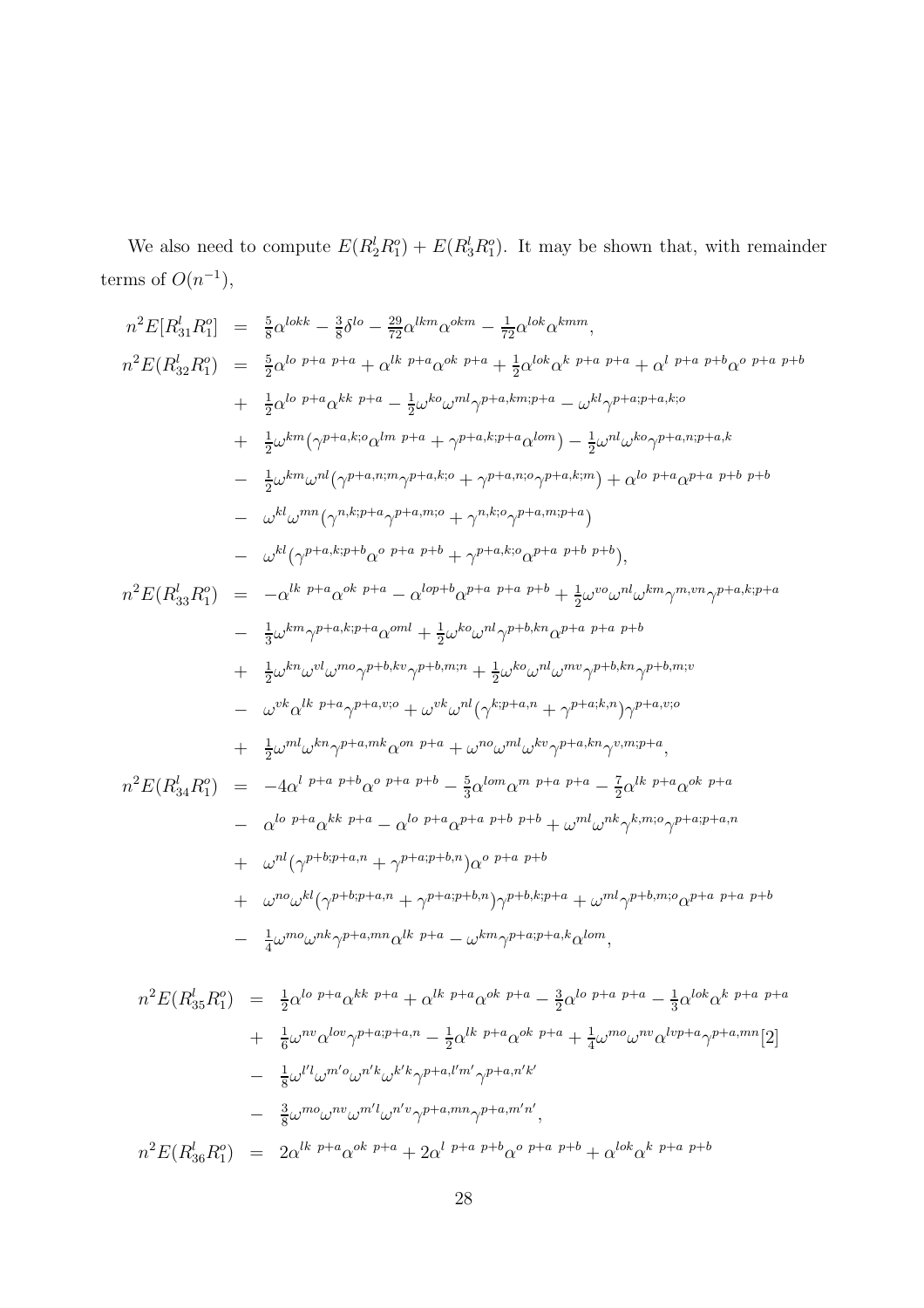+ 
$$
\alpha^{lo\ p+a} \alpha^{p+a\ p+b\ p+b} + \frac{1}{2} \omega^{m'o} \omega^{n'l} \omega^{mk} \omega^{vk} \gamma^{p+a,mm'} \gamma^{p+a,vm'}
$$
  
\n-  $\frac{1}{2} \omega^{m'o} \omega^{n'l} (\gamma^{p+b;p+a,m'} + \gamma^{p+a;p+b,m'}) (\gamma^{p+b;p+a,n'} + \gamma^{p+a;p+b,n'})$   
\n-  $\omega^{m'o} \omega^{n'l} \omega^{km} (\gamma^{m,m';p+a} + \gamma^{m;p+a,m'}) \gamma^{p+a,n'k}$   
\n-  $\frac{1}{2} \omega^{m'o} \omega^{n'l} \alpha^{p+a\ p+a\ p+b} \gamma^{p+b,m'n'} - \frac{1}{2} \omega^{m'o} \omega^{n'l} \omega^{km} \gamma^{m,m'n'} \gamma^{p+a;p+a,k}$   
\n+  $\frac{1}{2} \omega^{m'o} \omega^{n'l} (\gamma^{p+a;p+a,m'n'} + \gamma^{p+a,n;p+a,m'})$ ,  
\n $n^2 E(R_2^l R_1^o) = -\frac{1}{2} (\alpha^{lokk} - \delta^{lo}) - \alpha^{lo\ p+a\ p+a} + \frac{1}{3} \alpha^{lkm} \alpha^{okm} + \alpha^{l\ p+a\ p+b} \alpha^{o\ p+a\ p+b}$   
\n+  $\alpha^{lk\ p+a} \alpha^{ok\ p+a} + \omega^{kl} \gamma^{p+a;p+a,k} - \frac{1}{2} \omega^{mk} \omega^{nl} \gamma^{p+a,mn} \alpha^{ok\ p+a}$   
\n-  $\omega^{kl} \gamma^{p+a;p+b,k} \alpha^{o\ p+a\ p+b}$ .

In summary,

(A.15) 
$$
E(R_2^l R_1^o) + E(R_3^l R_1^o) = n^{-2} K^{lo} + O(n^{-3})
$$

where

$$
K^{lo} = \frac{1}{8}(\alpha^{lokk} + \delta^{lo}) - \frac{5}{72}\alpha^{lkm}\alpha^{okm} - \frac{1}{72}\alpha^{lok}\alpha^{kmm} - \frac{1}{2}\alpha^{lok}\alpha^{k} p+a p+a
$$
  
\n
$$
- \frac{1}{2}\omega^{km}\gamma^{p+a,k;\circ}\alpha^{lm} p+a - \frac{2}{3}\omega^{km}\gamma^{p+a,k;p+a}\alpha^{lom} + \frac{1}{4}\omega^{ml}\omega^{nk}\alpha^{ok} p+a\gamma^{p+a,mn}
$$
  
\n
$$
+ \frac{1}{2}\omega^{nl}\omega^{km}(\gamma^{p+a,k;\circ}\gamma^{p+a,n;m} - \gamma^{p+a,n;\circ}\gamma^{p+a,k;m})
$$
  
\n
$$
+ \frac{1}{2}\omega^{kn}\omega^{vl}\omega^{mo}(\gamma^{p+a,km}\gamma^{p+a,k;n} - \gamma^{p+a,kv}\gamma^{p+a,m;n})
$$
  
\n
$$
+ \omega^{mo}\omega^{vl}\omega^{kn}(\gamma^{p+a,km}\gamma^{p+a;n,v} - \gamma^{p+a,kv}\gamma^{p+a;n,m})
$$
  
\n
$$
+ \frac{1}{8}\omega^{m'l}\omega^{mo}\omega^{n'k}\omega^{nk}(\gamma^{p+a,mn}\gamma^{p+a,m'n'} - \gamma^{p+a,mm'}\gamma^{p+a,nn'})
$$
.

In light of (A.14) and (A.15), we have

(A.16) 
$$
cum(R^l, R^o) = n^{-1} \delta^{lo} + n^{-2} \Delta^{lo} + O(n^{-3})
$$

where

$$
(A.17) \Delta^{lo} = K^{lo}[2] + J^{lo} - \mu^l \mu^o
$$
  
=  $\frac{1}{2} \alpha^{lokk} + \alpha^{lo}{}^{p+a}{}^{p+a} - \frac{1}{3} \alpha^{lkm} \alpha^{okm}$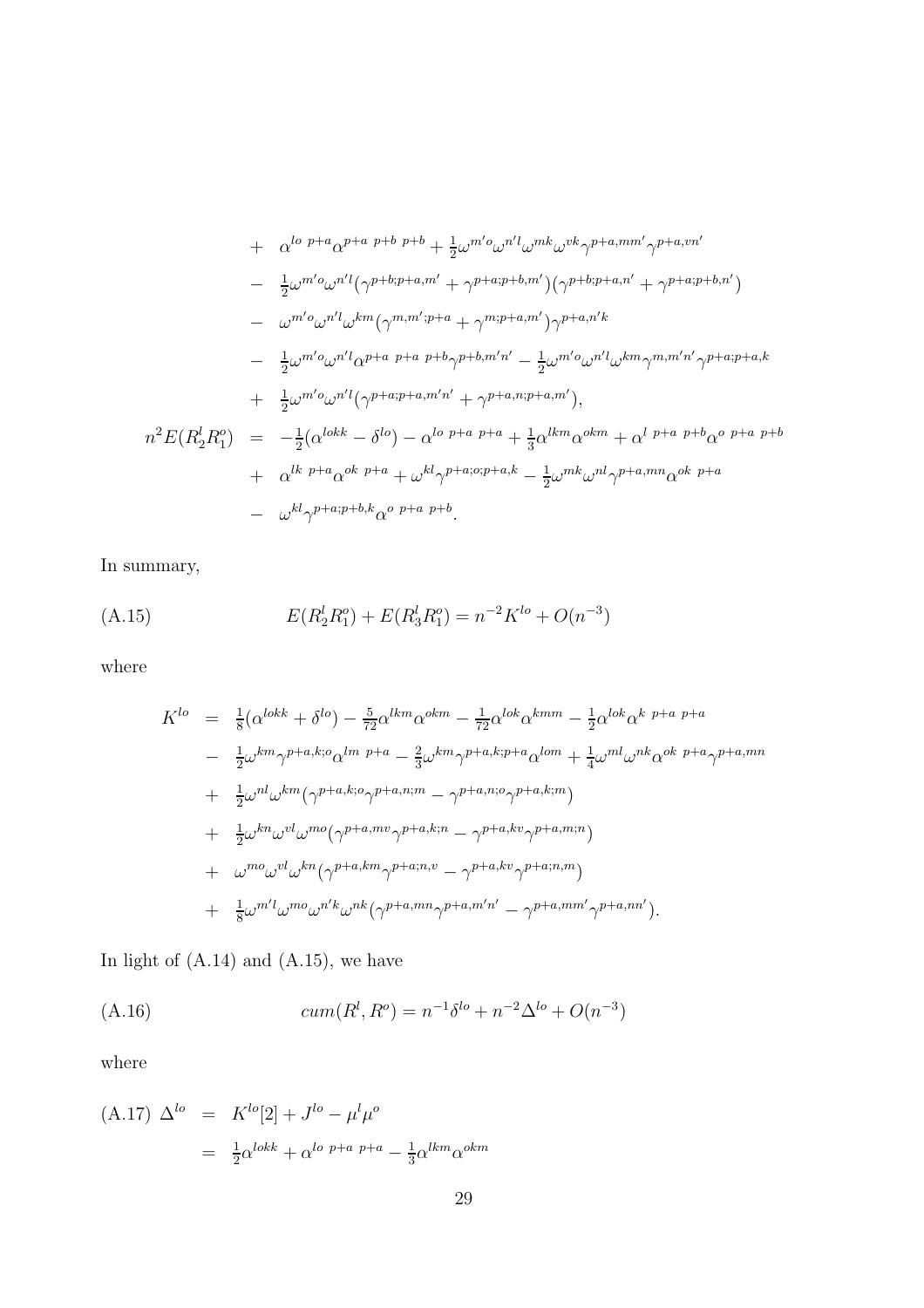$$
-\frac{1}{36}\alpha^{lok}\alpha^{kmm} - \alpha^{lok}\alpha^{k} p+a p+a - \alpha^{l} p+a p+b\alpha^{o} p+a p+b - \alpha^{lk} p+a\alpha^{ok} p+a
$$
  
\n
$$
-\frac{1}{2}\omega^{km}\gamma^{p+a,k;\circ}\alpha^{lm} p+a[2] - \frac{2}{3}\omega^{km}\gamma^{p+a,k;p+a}\alpha^{lom}[2]
$$
  
\n
$$
+\omega^{kl}(\frac{1}{2}\gamma^{m;p+a,k}\alpha^{om} p+a + \gamma^{p+a;p+b,k}\alpha^{o} p+a p+b - \gamma^{o;p+a;p+a,k})[2]
$$
  
\n
$$
+\frac{1}{2}\omega^{ml}\omega^{nk}\alpha^{ok} p+a\gamma^{p+a,mn}[2] + \omega^{kl}\omega^{vo}(\gamma^{p+a,k;p+a,v} - \gamma^{p+a;p+b,k}\gamma^{p+a;p+b,v})
$$
  
\n
$$
+\frac{1}{2}\omega^{nl}\omega^{km}(\gamma^{p+a,k;\circ}\gamma^{p+a,n;m} - \gamma^{p+a,n;\circ}\gamma^{p+a,k;m})[2]
$$
  
\n
$$
+\frac{1}{2}\omega^{kn}\omega^{vl}\omega^{mo}(\gamma^{p+a,km}\gamma^{p+a,k;n} - 2\gamma^{p+a,kv}\gamma^{p+a,m;n})[2]
$$
  
\n
$$
+\omega^{mo}\omega^{vl}\omega^{kn}(\gamma^{p+a,km}\gamma^{p+a;n,v} - \gamma^{p+a,kv}\gamma^{p+a;n,m})[2]
$$
  
\n(A.18) 
$$
+\frac{1}{8}\omega^{ml}\omega^{mo}\omega^{nl}\omega^{nk}(2\gamma^{p+a,mn}\gamma^{p+a,m'n'} - \gamma^{p+a,mm'}\gamma^{p+a,nn'})[2].
$$
  
\n(A.19) 
$$
+\frac{1}{4}\gamma^{p+a,mn}\gamma^{p+a,m'n'}\omega^{mk}\omega^{nl}\omega^{m'k}\omega^{n'o}
$$
  
\n(A.20) 
$$
-\frac{1}{2}\gamma^{p+a,mn}\gamma^{k;p+a,v}\omega^{mk}\omega^{nl}\omega^{vo}[2]
$$

The joint fourth-order cumulants of  $R$  is

$$
cum(R^l, R^k, R^m, R^n) = E(R^l R^k R^m R^n) - E(R^l R^k) E(R^m R^n)[3]
$$
  
\n
$$
- E(R^l) E(R^k R^m R^n)[4] + 2E(R^l) E(R^k) E(R^m R^n)[6]
$$
  
\n
$$
- 6E(R^l) E(R^k) E(R^m) E(R^n)
$$
  
\n(A.21) 
$$
= E(R^l_1 R^k_1 R^m_1 R^n_1) + E(R^l_2 R^k_1 R^m_1 R^n_1)[4] + E(R^l_3 R^k_1 R^m_1 R^n_1)[4]
$$
  
\n
$$
+ E(R^l_2 R^k_2 R^m_1 R^n_1)[6] - E(R^l_1 R^k_1] E(R^m_1 R^n_1)[3] - E(R^l_2 R^k_1) E(R^m_1 R^n_1)[12]
$$
  
\n
$$
- E(R^l_3 R^k_1) E(R^m_1 R^n_1)[12] - E(R^l_2 R^k_2) E(R^m_1 R^n_1)[6] - E(R^l_2) E(R^k_1 R^m_1 R^n_1)[4]
$$
  
\n
$$
- E(R^l_2) E(R^k_2 R^m_1 R^n_1)[12] + 2E(R^l_2) E(R^k_2) E(R^m_1 R^n_1)[6] + O(n^{-4}).
$$

From (A.11), we immediately have

$$
E(R_2^l)\{E(R_1^k R_1^m R_1^n)[4] + E(R_2^k R_1^m R_1^n)[12] - 2E(R_2^k)E(R_1^m R_1^n)[6]\} = O(n^{-4})
$$

which means the sum of the last three terms in  $(A.21)$  is negligible.

To facilitate easy expressions, let us define

$$
t_1 = \alpha^{lkmn}, t_2 = \delta^{lk}\delta^{mn} + \delta^{lm}\delta^{kn} + \delta^{ln}\delta^{km},
$$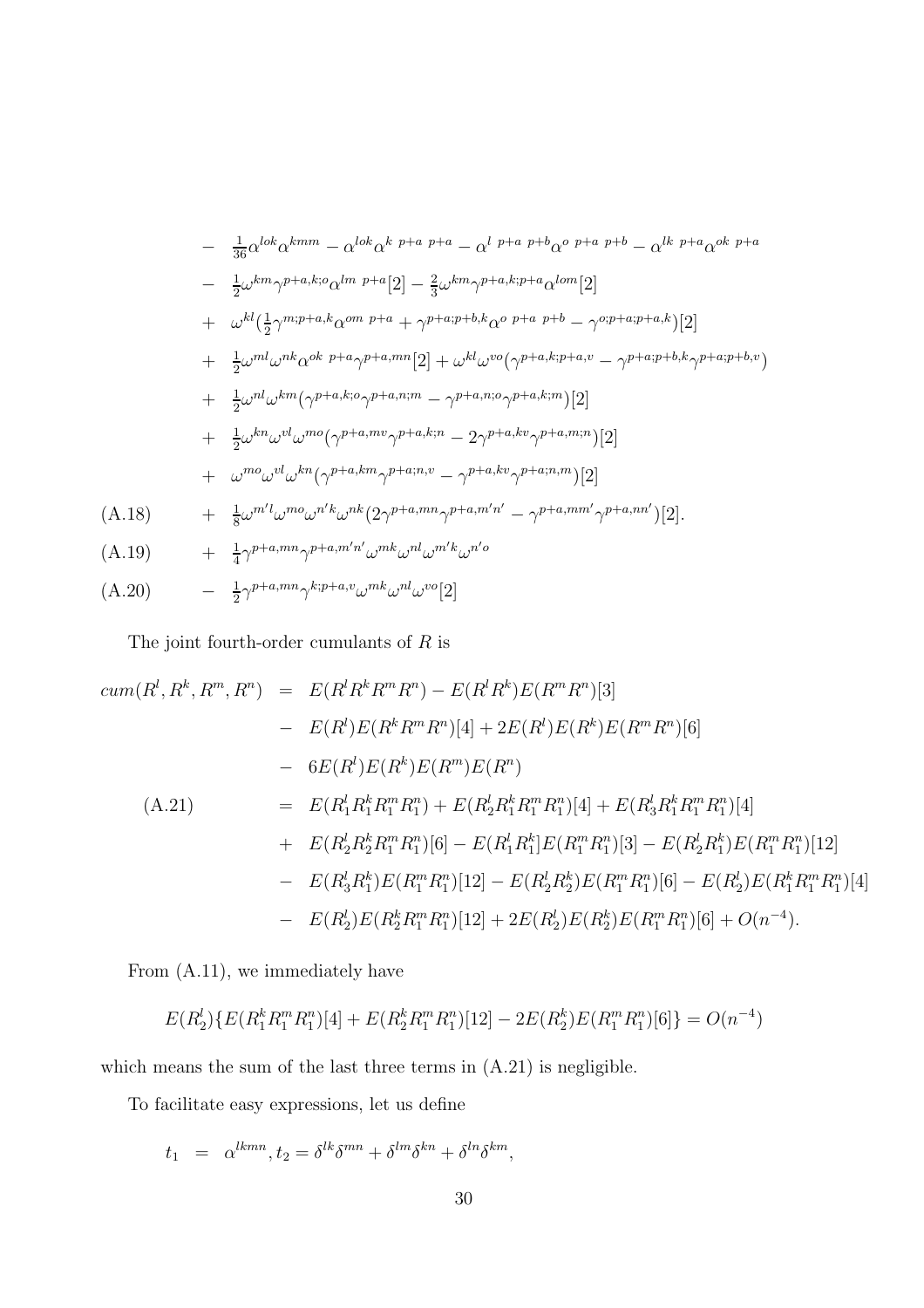$$
t_3 = \alpha^{lkm} \alpha^{noo} + \alpha^{lkn} \alpha^{moo} + \alpha^{lmn} \alpha^{koo} + \alpha^{kmn} \alpha^{loo},
$$
  
\n
$$
t_4 = \alpha^{lko} \alpha^{mno} + \alpha^{lmo} \alpha^{kno} + \alpha^{lno} \alpha^{kmo},
$$
  
\n
$$
t_5 = \alpha^{kmn} \alpha^{l p+a p+a} + \alpha^{lmn} \alpha^{k p+a p+a} + \alpha^{lkn} \alpha^{m p+a} + \alpha^{lkm} \alpha^{n p+a p+a},
$$
  
\n
$$
t_6 = \alpha^{l k p+a} \alpha^{mn p+a} + \alpha^{lmo p+a} \alpha^{kn p+a} + \alpha^{l n p+a} \alpha^{km p+a}.
$$

It is relatively easy to show that

(A.22) 
$$
E(R_1^l R_1^k R_1^m R_1^n) - E(R_1^l R_1^k) E(R_1^m R_1^n) [3] = n^{-3} (t_1 - t_2) + O(n^{-4}).
$$

To derive  $E(R_2^l R_1^k R_1^m R_1^n)[4] - E(R_2^l R_1^k) E(R_1^m R_1^n)[12]$ , we notice that

$$
-\frac{1}{2}\left\{E(A^{lo}A^oA^kA^mA^n)[4] - E(A^{lo}A^oA^k]E[A^mA^n)[12]\right\} = n^{-3}I_2 + O(n^{-4})
$$

where  $I_2 = -6t_1 + 2t_2 - \frac{1}{2}$  $\frac{1}{2}t_3-2t_4$ 

$$
-\{E(A^{lp+a}A^{p+a}A^kA^mA^n)[4] - E(A^{l\ p+a}A^{p+a}A^k]E[A^mA^n)[12]\} = n^{-3}I_3 + O(n^{-4}),
$$

where  $I_3 = -(t_5 + 4t_6)$ ,

$$
\frac{1}{3}\alpha^{low} \{ E(A^o A^v A^k A^m A^n)[4] - E(A^o A^v A^k) E(A^m A^n)[12] \} = n^{-3}I_4 + O(n^{-4}),
$$

where  $I_4=\frac{1}{3}$  $\frac{1}{3}t_3+\frac{8}{3}$  $\frac{8}{3}t_4,$ 

$$
\omega^{ol}\left\{E(C^{p+a,o}A^{p+a}A^kA^mA^n)[4] - E(C^{p+a,o}A^{p+a}A^k)E(A^mA^n)\right\}[12] = n^{-3}I_5 + O(n^{-4}),
$$

where 
$$
I_5 = \omega^{ol}(\gamma^{p+a,o;p+a}\alpha^{kmn} + \gamma^{p+a,o;k}\alpha^{mn\ p+a} + \gamma^{p+a,o;m}\alpha^{kn\ p+a} + \gamma^{p+a,o;n}\alpha^{km\ p+a})][4],
$$
  
\n
$$
[\alpha^{lo\ p+a} - \frac{1}{2}\gamma^{p+a,m'n'}\omega^{m'o}\omega^{n'l}]\{E(A^{p+a}A^oA^kA^mA^n)\}[4] - E(A^{p+a}A^oA^k)E(A^mA^n)\}[12]
$$
\n
$$
= n^{-3}I_6 + O(n^{-4}),
$$
\nwhere  $I_6 = 4t_6 - [\omega^{m'l}\omega^{n'k}\gamma^{p+a,m'n'}\alpha^{mn\ p+a}][6]$  and  
\n
$$
\{[\alpha^{l\ p+a\ p+b} - \gamma^{p+a;p+b,o}\omega^{ol}]\{E[A^{p+a}A^{p+b}A^kA^mA^n]\}[4] - E[A^{p+a}A^{p+b}A^k]E[A^mA^n]\}[12]
$$
\n
$$
= n^{-3}I_7 + O(n^{-4}),
$$

where  $I_7 = t_5 - \gamma^{p+a; p+a, o} [\omega^{ol} \alpha^{kmn}] [4].$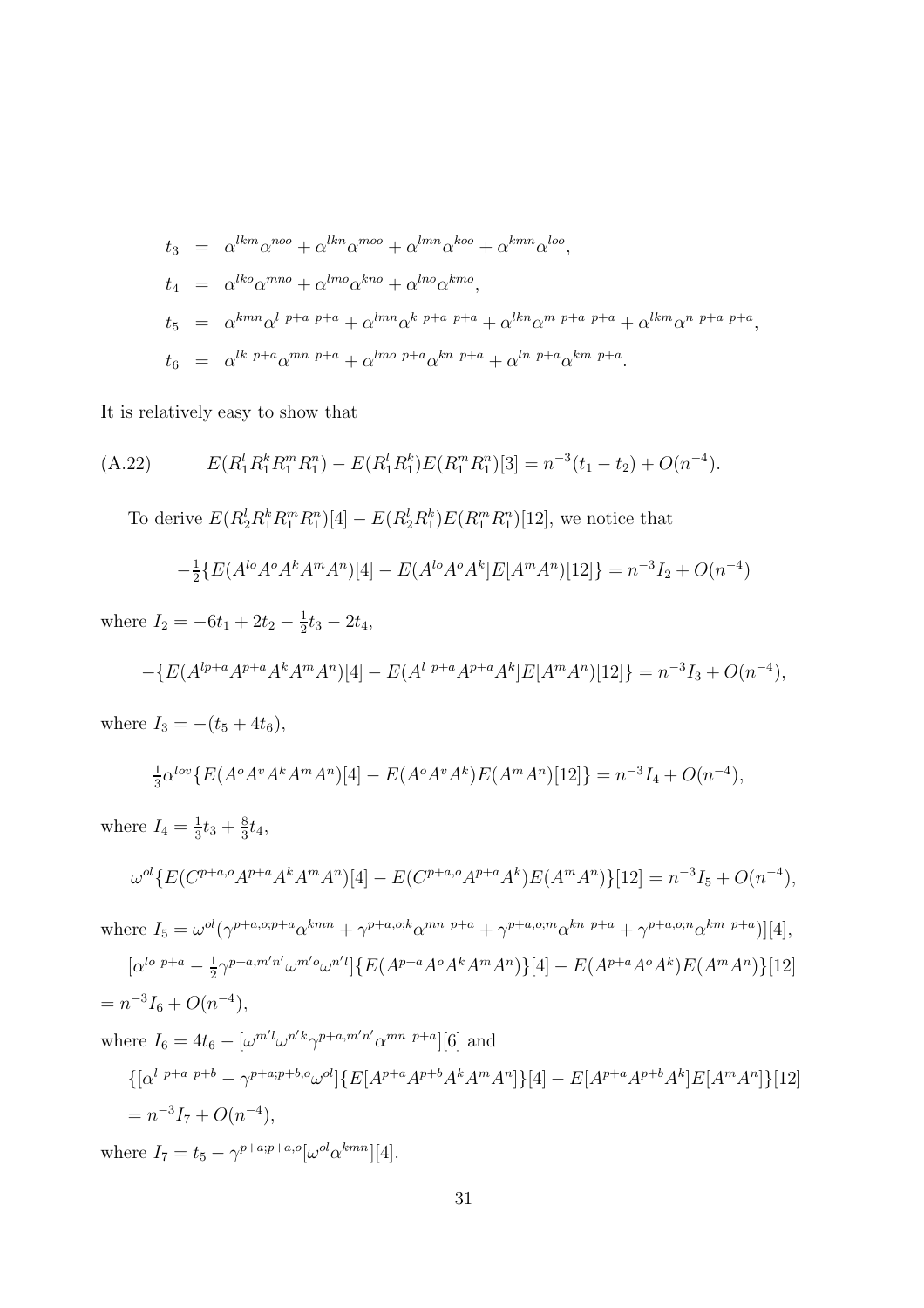In summary, we have

$$
E(R_2^l R_1^k R_1^m R_1^n)[4] - E(R_2^l R_1^k) E(R_1^m R_1^n)[12]
$$
  
=  $n^{-3} \{\omega^{ol}(\gamma^{p+a,o;k}\alpha^{mn p+a} + \gamma^{p+a,o;m}\alpha^{kn p+a} + \gamma^{p+a,o;n}\alpha^{km p+a})][4]$   
(A.23) 
$$
- 6t_1 + 2t_2 - \frac{1}{6}t_3 + \frac{2}{3}t_4 - [\omega^{m'l}\omega^{n'k}\gamma^{p+a,m'n'}\alpha^{mn p+a}][6]\} + O(n^{-4}).
$$

Next we need to calculate  $E(R_2^l R_2^k R_1^m R_1^n)[6] - E(R_2^l R_2^k)E(R_1^m R_1^n)[6]$ . Since  $R_1^l = A^l$ , the terms involved is closely related to the 21 terms in  $R_2^l R_2^k$  listed in Appendix 2. To simplify notations, let denote the expectation of each of the 21 terms as  $n^{-3}I_{j+7} + O(n^{-4})$ for  $j = 1, \dots, 21$ . The expressions for  $I_{j+7}$  are

$$
I_{8} = 3t_{1} - t_{2} + \frac{3}{2}t_{3} + 3t_{4}, I_{9} = 4t_{6}, I_{10} = \frac{2}{3}t_{3} + \frac{16}{9}t_{4},
$$
  
\n
$$
I_{11} = [\omega^{k'l}\omega^{m'k}(\gamma^{p+a,m'n}\gamma^{p+a,k'm} + \gamma^{p+a,k'n}\gamma^{p+a,m'm})][6],
$$
  
\n
$$
I_{12} = [(\alpha^{lm \ p+a} - \frac{1}{2}\gamma^{p+a,\sigma\upsilon}\omega^{\sigma m}\omega^{vl})(\alpha^{kn \ p+a} - \frac{1}{2}\gamma^{p+a,\sigma'\upsilon}\omega^{\sigma n}\omega^{\upsilon'k})
$$
  
\n
$$
+ (\alpha^{ln \ p+a} - \frac{1}{2}\gamma^{p+a,\sigma\upsilon}\omega^{\sigma m}\omega^{vl})(\alpha^{km \ p+a} - \frac{1}{2}\gamma^{p+a,\sigma'\upsilon}\omega^{\sigma n}\omega^{\upsilon'k})][6]
$$
  
\n
$$
= 4t_{6} - 2\{\omega^{\sigma'n}\omega^{\upsilon'k}\gamma^{p+a,\sigma'\upsilon}\omega^{lm \ p+a} \} [6]
$$
  
\n
$$
+ \frac{1}{4}\{\omega^{l'l}\omega^{m'm}(\omega^{n'k}\omega^{k'n} + \omega^{n'n}\omega^{k'k})\gamma^{p+a,l'm'}\gamma^{p+a,n'k'}\}[6],
$$
  
\n
$$
I_{13} = 0, I_{14} = 3t_{5} + 4t_{6}, I_{15} = -2t_{3} - \frac{16}{3}t_{4},
$$
  
\n
$$
I_{16} = \{-\gamma^{p+a,\sigma;p+a}(\omega^{\upsilon d}\alpha^{kmn} + \omega^{\upsilon k}\alpha^{lmn})[6] - \frac{1}{2}[\omega^{\upsilon l}(\gamma^{p+a,\varsigma;m}\alpha^{kn \ p+a} + \gamma^{p+a,\varsigma;m}\alpha^{kn \ p+a} + \gamma^{p+a,\varsigma;m}\alpha^{km \ p+a})][6]\},
$$
  
\n
$$
I_{17} = -4t_{6} + \frac{1}{4}\{\gamma^{p+a,m'n'}[\omega^{m'm}(\omega^{n'l}\alpha^{kn \ p+a} + \omega^{n'k}\alpha^{ln \ p+a})]
$$
  
\n
$$
+ \omega^{m'n}(\omega^{n'l
$$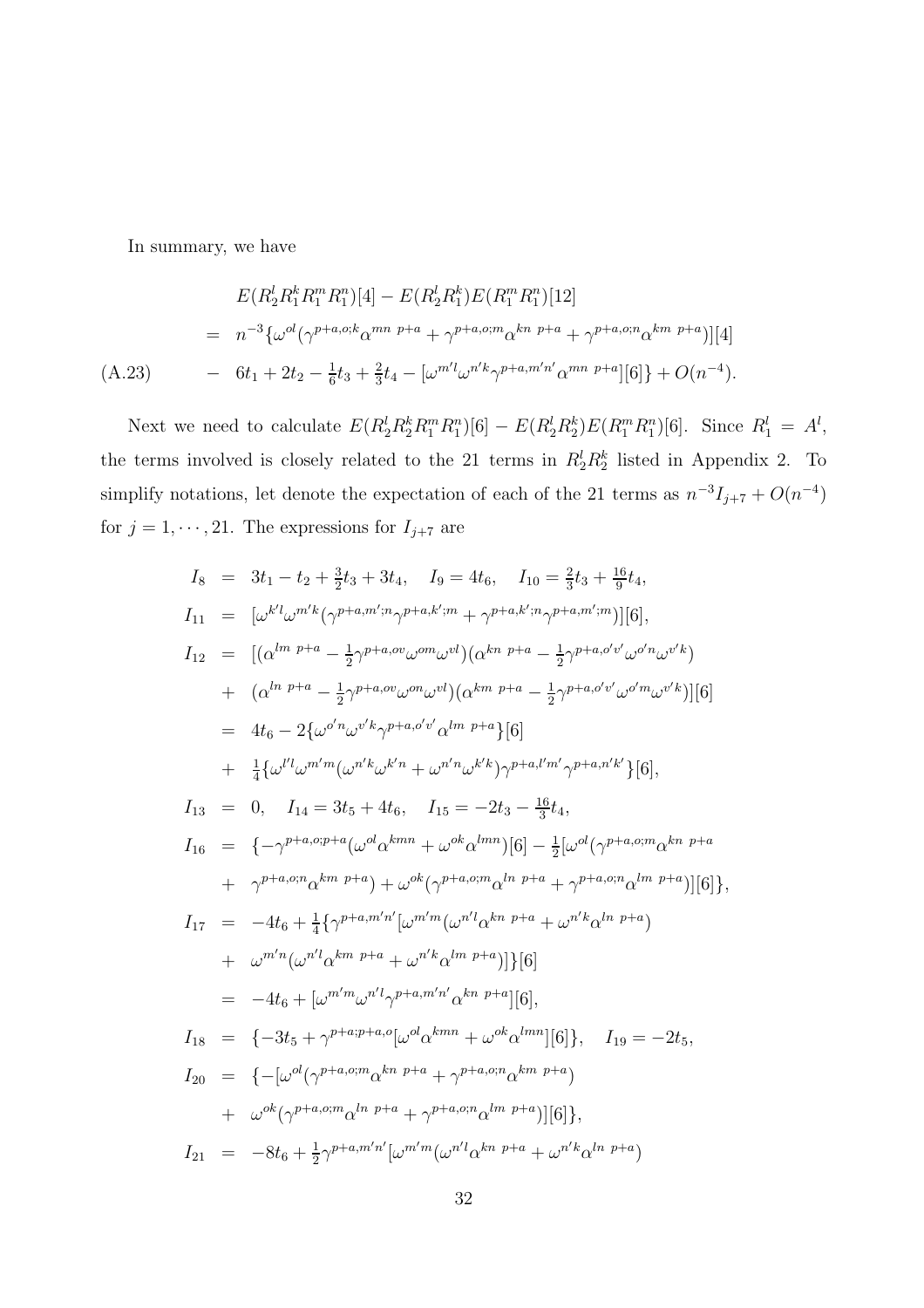+ 
$$
\omega^{m'n}(\omega^{n'l}\alpha^{km p+a} + \omega^{n'k}\alpha^{lm p+a})][6]
$$
  
\n=  $-8t_6 + 2[\omega^{m'm}\omega^{n'l}\gamma^{p+a,m'n'}\alpha^{kn p+a}][6],$   
\n $I_{22} = 0, I_{23} = \{\frac{2}{3}\gamma^{p+a,o;p+a}(\omega^{ok}\alpha^{lmn} + \omega^{ol}\alpha^{kmn})[6]\}, I_{24} = 0,$   
\n $I_{25} = \{2t_5 - \frac{2}{3}\gamma^{p+a,o;p+a}(\omega^{ok}\alpha^{lmn} + \omega^{ol}\alpha^{kmn})[6]\},$   
\n $I_{26} = \{[\omega^{ol}(\gamma^{p+a,o;m}\alpha^{kn p+a} + \gamma^{p+a,o;n}\alpha^{km p+a}) + \omega^{ok}(\gamma^{p+a,o;m}\alpha^{ln p+a} + \gamma^{p+a,o;n}\alpha^{lm p+a})][6]\}$   
\n $- \frac{1}{2}\gamma^{p+a,m'n'}[(\omega^{ol}\omega^{n'k} + \omega^{ok}\omega^{n'l})(\omega^{m'n}\gamma^{p+a,o;m} + \omega^{m'm}\gamma^{p+a,o;n})][6]\}$ 

and  $I_{27} = I_{28} = 0$ .

In summary, we have

$$
E(R_2^l R_2^k R_1^m R_1^n)[6] - E(R_2^l R_2^k) E(R_1^m R_1^n)[6] = n^{-3} \sum_{j=1}^{21} I_{j+7} + O(n^{-4})
$$
  
\n
$$
= n^{-3} \{3t_1 - t_2 + \frac{1}{6}t_3 - \frac{5}{9}t_4 + [\omega^{m'm}\omega^{n'l}\gamma^{p+a,m'n'}\alpha^{kn\ p+a}][6]
$$
  
\n
$$
- \frac{1}{2}[\omega^{ol}(\gamma^{p+a,o;m}\alpha^{kn\ p+a} + \gamma^{p+a,o;n}\alpha^{km\ p+a})
$$
  
\n
$$
+ \omega^{ok}(\gamma^{p+a,o;m}\alpha^{ln\ p+a} + \gamma^{p+a,o;n}\alpha^{lm\ p+a})][6]
$$
  
\n
$$
+ [\omega^{k'l}\omega^{m'k}(\gamma^{p+a,m';n}\gamma^{p+a,k';m} + \gamma^{p+a,k';n}\gamma^{p+a,m';m})][6]
$$
  
\n
$$
- \frac{1}{2}\gamma^{p+a,m'n'}[(\omega^{ol}\omega^{n'k} + \omega^{ok}\omega^{n'l})(\omega^{m'n}\gamma^{p+a,o;m} + \omega^{m'm}\gamma^{p+a,o;n})][6]
$$
  
\n(A.24) 
$$
+ \frac{1}{4}[\omega^{l'l}\omega^{m'm}(\omega^{n'k}\omega^{k'n} + \omega^{n'n}\omega^{k'k})\gamma^{p+a,l'm'}\gamma^{p+a,n'k'}][6]\} + O(n^{-4}).
$$

Finally, we need to derive  $E(R_3^l R_1^k R_1^m R_1^n)[4] - E(R_3^l R_1^k)E(R_1^m R_1^n)[12]$ . Due to the fact that  $E(A^{p+a}A^l) = 0$  for  $l \in \{1, \dots, p\}$ , there is no need to compute the terms in  $R_3^l$  involving  $A^{p+a}$ . In particularly,

$$
E(R_{31}^l R_1^k R_1^m R_1^n)[4] - E(R_{31}^l R_1^k)E(R_1^m R_1^n)[12] = n^{-3}I_{29} + O(n^{-4})
$$

where  $I_{29} = 2t_1 - \frac{1}{9}$  $rac{1}{9}t_4,$ 

 $E(A^{lp+a}A^{p+ao}A^oR_1^kR_1^mR_1^n)[4] - E(A^{lp+a}A^{p+ao}A^oR_1^k)E(R_1^mR_1^n)[12] = n^{-3}I_{30} + O(n^{-4})$ where  $I_{30} = 4t_6$ ,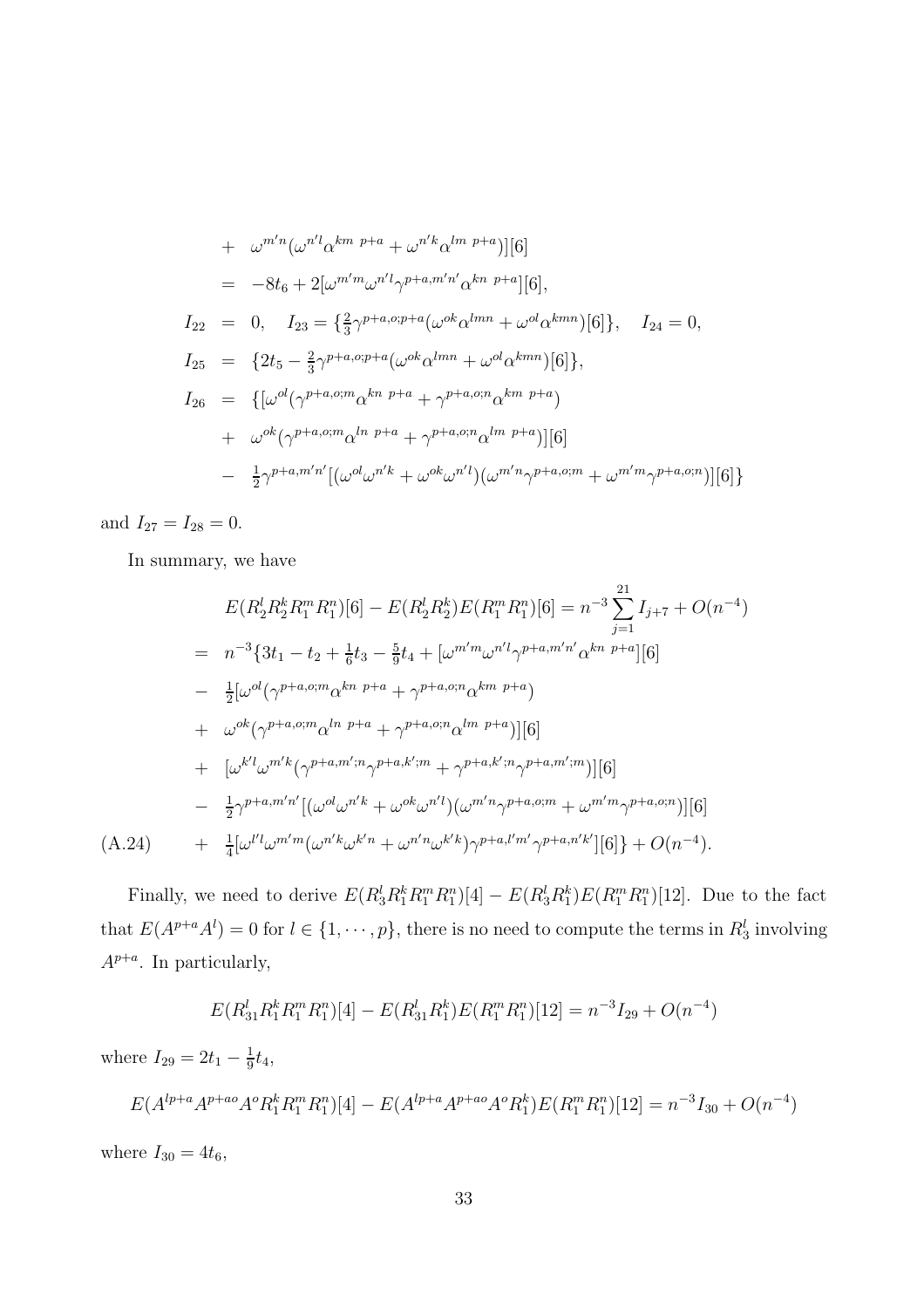$$
-\frac{1}{2}\omega^{n'l}\omega^{k'm'}\{E(C^{p+a,n'}C^{p+a,k'}A^{m'}R_1^kR_1^mR_1^n)[4] - E(C^{p+a,n'}C^{p+a,k'}A^{m'}R_1^k)E(R_1^mR_1^n)[12]\}
$$
  
=  $n^{-3}I_{31} + O(n^{-4})$   
where  $I_{31} = \{\omega^{n'l}\omega^{k'k}[\gamma^{p+a,k';n}\gamma^{p+a,n';m} + \gamma^{p+a,n';n}\gamma^{p+a,k';m}]\}[6],$ 

$$
\frac{1}{2}\omega^{k'n'}\omega^{o'l}\omega^{m'v'}\gamma^{p+a,k'o'}\{E(C^{p+a,m'}A^{n'}A^{v'}R_1^kR_1^mR_1^n)[4] - E(C^{p+a,m'}A^{n'}A^{v'}R_1^k)E(R_1^mR_1^n)[12]\}
$$
\n
$$
= n^{-3}I_{32} + O(n^{-4}),
$$

where  $I_{32}=\frac{1}{2}$  $\frac{1}{2} \{\gamma^{p+a,m'n'}(\omega^{ol}\omega^{n'k} + \omega^{ok}\omega^{n'l})(\omega^{m'n}\gamma^{p+a,o;m} + \omega^{m'm}\gamma^{p+a,o;n})\}[6],$  $-\alpha^{lk'}$  p+a $\{E(A^{m'}$  p+a $A^{k'}A^{m'}A^kA^mA^n)[4] - E[A^{m'}$  p+a $A^{k'}A^{m'}A^k)E(A^mA^n)[12]\}$  $= n^{-3}I_{33} + O(n^{-4}),$ 

where 
$$
I_{33} = -8t_6
$$
,  
\n
$$
[\frac{1}{2}\alpha^{lvp+a}\alpha^{oo'}\ p+a - \frac{1}{8}\omega^{l'l}\omega^{m'o}\omega^{n'o'}\omega^{k'v}\gamma^{p+a,l'm'}\gamma^{p+a,n'k'}]\{E(A^oA^{o'}A^vA^kA^mA^n)[4] - E(A^oA^{o'}A^vA^kA^k)E(A^mA^n)[12]\} = n^{-3}I_{34} + O(n^{-4}),
$$
\nwhere  $I_{34} = 4t_6 - \frac{1}{4}\{\omega^{l'l}\omega^{m'm}(\omega^{n'k}\omega^{k'n} + \omega^{n'n}\omega^{k'k})\gamma^{p+a,l'm'}\gamma^{p+a,n'k'}\}[6].$ 

In summary, we have

$$
E(R_3^l R_1^k R_1^m R_1^n)[4] - E(R_3^l R_1^k)E(R_1^m R_1^n)[12] = n^{-3} \sum_{j=1}^6 I_{j+28} + O(n^{-4})
$$
  
=  $n^{-3} \{2t_1 - \frac{1}{9}t_4 + [\omega^{n'l}\omega^{k'k}(\gamma^{p+a,k';n}\gamma^{p+a,n';m} + \gamma^{p+a,n';n}\gamma^{p+a,k';m})][6]$   
+  $\frac{1}{2}[\gamma^{p+a,m'n'}(\omega^{ol}\omega^{n'k} + \omega^{ok}\omega^{n'l})(\omega^{m'n}\gamma^{p+a, o; m} + \omega^{m'm}\gamma^{p+a, o; n})][6]$   
(A.25)  $-\frac{1}{4}[\omega^{l'l}\omega^{m'm}(\omega^{n'k}\omega^{k'n} + \omega^{n'n}\omega^{k'k})\gamma^{p+a,l'm'}\gamma^{p+a,n'k'}][6]\} + O(n^{-4}),$ 

Combining  $(A.22)$ ,  $(A.23)$ ,  $(A.24)$  and  $(A.25)$  it may be shown that

(A.26) 
$$
cum(R^l, R^k, R^m, R^n) = O(n^{-4}).
$$

Edgeworth Expansion for  $r(\theta_0)$ . We first derive an Edgeworth expansion for the distribution of  $n^{1/2}R$ . Let  $\kappa_j$  be the j-th order joint cumulant of  $n^{\frac{1}{2}}R$ . From (A.10), (A.16), (A.12) and (A.26),

$$
\kappa_1 = n^{-1/2}\mu + O(n^{-3/2}), \qquad \kappa_2 = I_p + n^{-1}\Delta + O(n^{-3}),
$$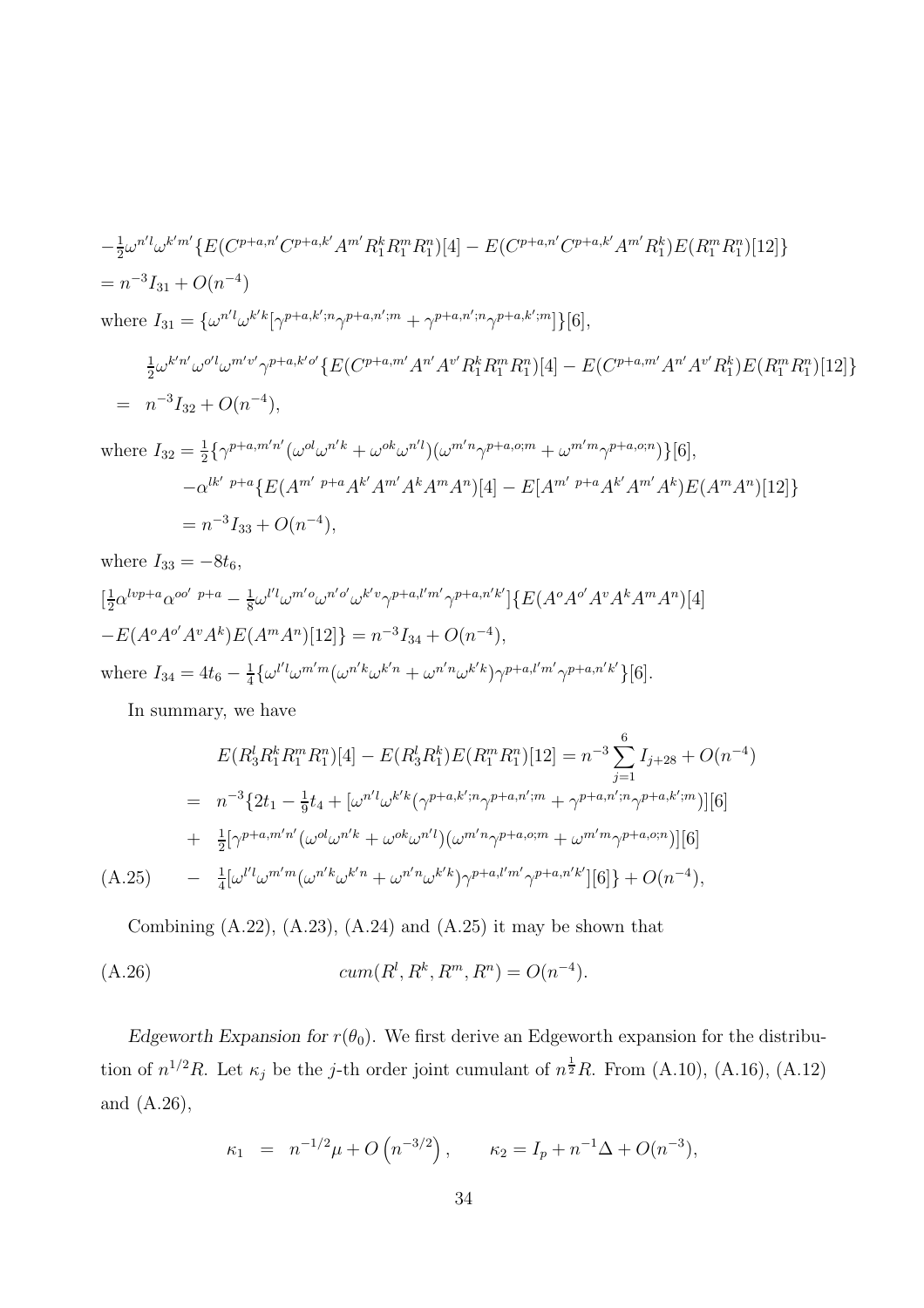$$
\kappa_3 = O(n^{-3/2}), \qquad \kappa_4 = O(n^{-2}),
$$

where  $I_p$  is the  $p \times p$  identity matrix,  $\mu = (\mu^1, \dots, \mu^p)^\tau$  with  $\mu^l = -\frac{1}{6}$  $\frac{1}{6} \alpha^{lkk}$  and  $\Delta = (\Delta^{lo})_{p \times p}$ . Let

$$
\bar{U}_A = (A^1, \cdots, A^r, A^{11}, \cdots, A^{rr}, A^{111}, \cdots, A^{rrr})^{\tau},
$$
  
\n
$$
\bar{U}_C = (C^{1,1}, \cdots, C^{1,p}, \cdots, C^{r,1}, \cdots, C^{r,p}, C^{1,1,1}, \cdots, C^{r,r,p})^{\tau}
$$

and  $\bar{U} = (U_A^{\tau}, U_C^{\tau})^{\tau}$  is a vector of means. From (2.10), (2.11) and the expansion for  $R_3$  given in Appendix A.3, the signed square root  $n^{1/2}R$  can be expressed as a smooth function of U, namely there exists a smooth function h such that  $n^{1/2}R = h(\bar{U})$ . We can then use the results given in Bhattacharya and Ghosh (1978) to formally establish Edgeworth expansion for the distribution of  $n^{1/2}R$  under conditions (2.1). In particular, let  $\mathcal{B}$  be a class of Boreal sets in  $R^p$  satisfying

$$
\sup_{B \in \mathcal{B}} \int_{(\partial B)^{\epsilon}} \phi(v) dv = O(\epsilon), \quad \epsilon \downarrow 0,
$$

where  $\partial B$  and  $(\partial B)^{\epsilon}$  are the boundary of B and  $\epsilon$ -neighborhood of  $\partial B$  respectively. A formal Edgeworth expansion for the distribution function of  $n^{\frac{1}{2}}R$  is

$$
\sup_{B \in \mathcal{B}} |P(n^{1/2}R \in B) - \int_B \pi(v)\phi(v)dv| = O(n^{-3/2}),
$$

where  $\pi(v) = 1 + n^{-1/2} \mu^T v + \frac{1}{2}$  $\frac{1}{2}n^{-1}\{v^T\left(\mu\mu^T+\Delta\right)\,v-{\rm tr}\left(\mu\mu^T+\Delta\right)\},$   $\phi(v)$  is the p-dimensional standard normal density, and  $\text{tr}(\dot{)}$  is the trace operation for square matrices.

Let  $H = (h_{ij})_{p \times p} =: \mu \mu^T + \Delta$ . By the symmetry of  $\phi(v)$  we have

$$
P\{\ell(\beta) < c_{\alpha}\} = P\{(n^{\frac{1}{2}}R)^{T}(n^{\frac{1}{2}}R) < c_{\alpha}\} + O(n^{-3/2})
$$
\n
$$
= \int_{\|v\| < c_{\alpha}^{1/2}} \pi(v)\phi(v)dv + O(n^{-3/2})
$$
\n
$$
= P(\chi_{p}^{2} < c_{\alpha}) + \frac{1}{2}n^{-1} \int_{\|v\| < c_{\alpha}^{1/2}} \{\sum_{i=1}^{p} h_{ii}(v_{i}^{2} - 1) + \sum_{i \neq j} h_{ij}v_{i}v_{j}\}\phi(v)dv
$$
\n(A.27)\n
$$
+ O(n^{-3/2})
$$
\n
$$
= \alpha - p^{-1}B_{c} c_{\alpha} f_{p}(c_{\alpha}) n^{-1} + O(n^{-3/2})
$$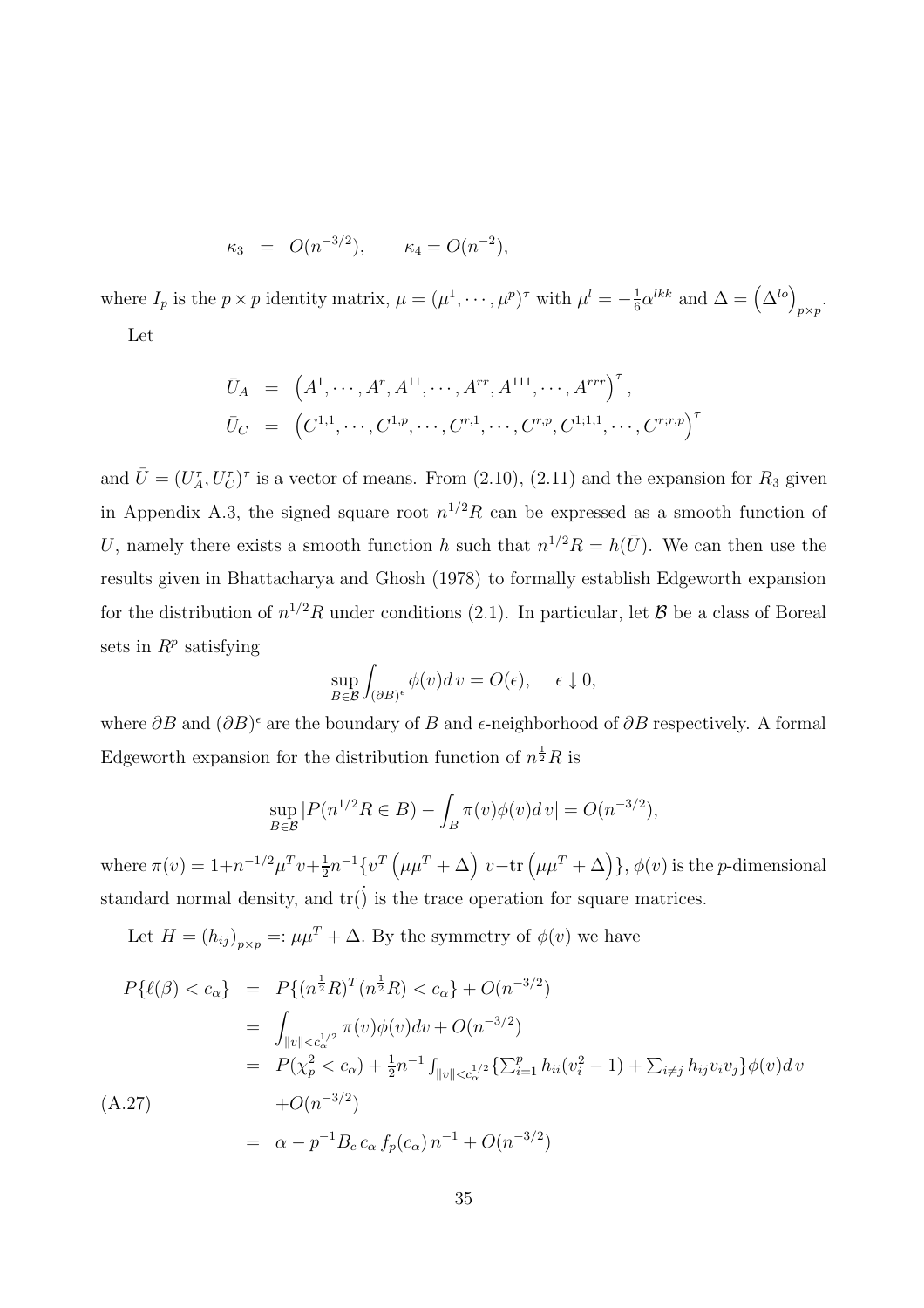where  $B_c = \sum_{i=1}^p h_{ii} = \sum_{l=1}^p (\mu^l \mu^l + \Delta^{ll})$ . Due to fact that an even order Hermit polynomial is an even function, the error term in  $(A.27)$  is in fact  $O(n^{-2})$ . This completes the proof.

Proof of Theorem 2. Based on the Edgeworth expansion given in Theorem 1 and follow standard derivations, for instance those given in Chen (1993), we can readily establish the theorem.

### **REFERENCES**

- Andrews, D. W. K. (2002): Generalized method of moments estimation when a parameter is on a boundary, Journal of Business and Economic Statistics, 20, 530-544.
- Baggerly, K. A. (1998): Empirical likelihood as a goodness-of-fit measure. Biometrika, 85, 535-547.
- BHATTACHARYA, R.N. and GHOSH, J.K. (1978): On the validity of the formal Edgeworth expansion. The Annals of Statistics, 6, 434–451.
- BHATTACHARYA, R.N. and RAO, R.R. (1976): Normal Approximation and Asymptotic Expansions. Wiley, New York.
- BROWN, B. W. AND NEWEY, W. K. (2002): "Generalized method of moments, efficient bootstrapping, and improved inference", Journal of Business and Economic Statistics, 20, 507-517.
- CHEN S. X. (1993): On the coverage accuracy of empirical likelihood regions for linear regression model, The Annals of the Institute of Statistical Mathematics, 45, 621-637.
- CHEN, S. X. (1994). Empirical likelihood confidence intervals for linear regression coefficients. J. Multivariate Anal. 49, 24-40.
- DICICCIO, T. J., HALL, P. AND ROMANO, J. P. (1991): Empirical likelihood is Bartlett correctable. The Annals of Statistics, 19, 1053-1061.
- Donald, S. G., Imbens, G. W. AND Newey, W. K. (2003): Empirical likelihood estimation and consistent tests with conditional moment restrictions. Journal of Econo-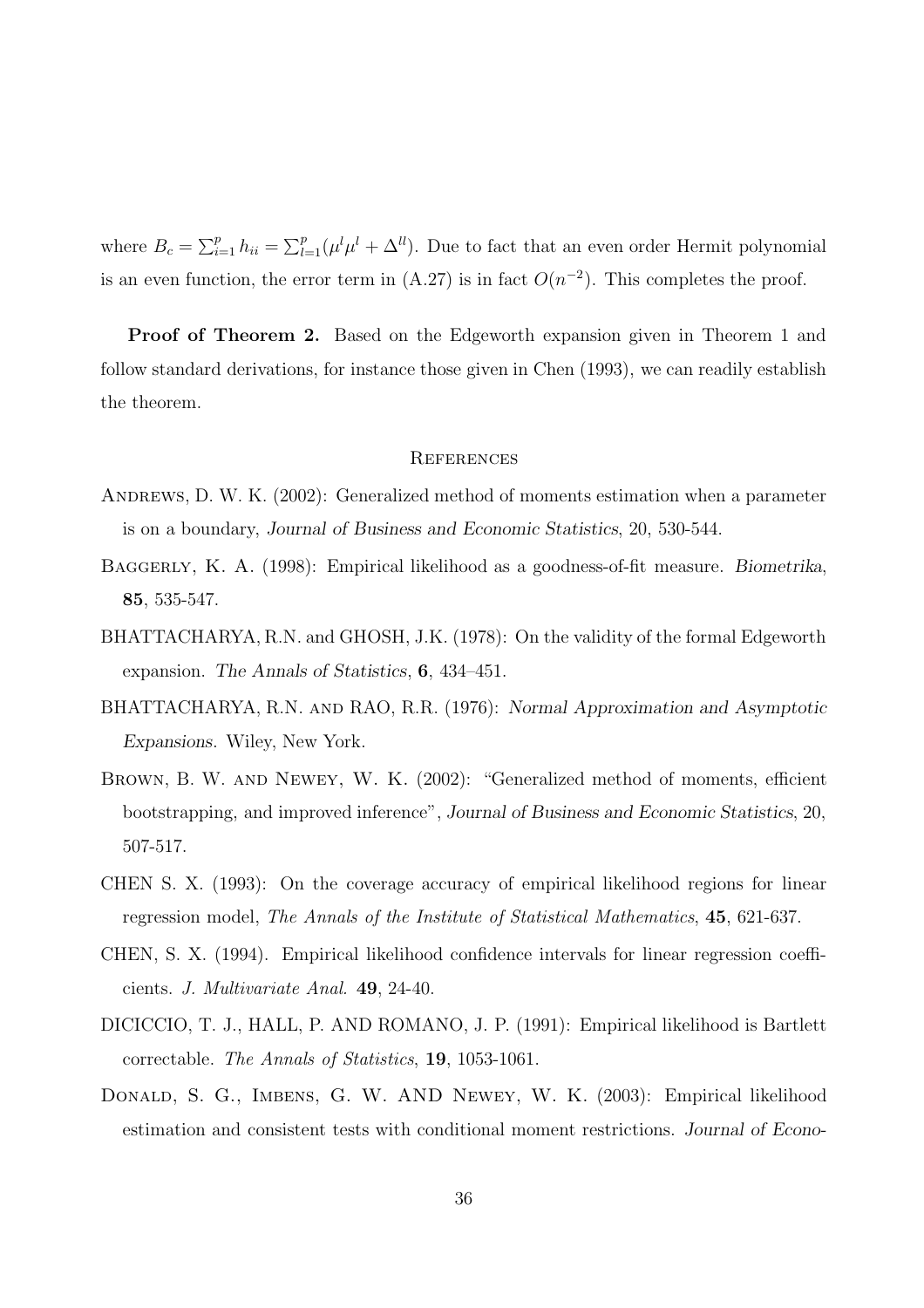metrics, 117, 55-93.

- Hansen, B. E. and WEST, K. D. (2002): Generalized method of moments and macroeconomics, Journal of Business and Economic Statistics, 20, 460-469.
- Hansen, L. P. (1982): Large sample properties of generalized method of moments estimators, Econometrica, 50, 1029-1054.
- HALL, P. (1992): The bootstrap and Edgeworth Expansions Springer-Verlag.
- HALL, P. AND LA SCALA, B. (1990): Methodology and algorithms of empirical likelihood. International Statistical Reviews 58, 109–127.
- IMBENS, G. W. (1997): One-step estimators for over-identified generalized method of moments models, Review of Economic Studies, 64, 359-383.
- IMBENS, G. W. (2002): Generalized method of moments and empirical likelihood equations, Journal of Business and Economic Statistics, 20, 493-506.
- JING, B. Y. and WOOD, A. T. A. (1996). Exponential empirical likelihood is not Bartlett correctable. Ann. Statist. 24 365-369.
- KITAMURA, Y. (1997): Empirical likelihood methods with weakly dependent processes. The Annals of Statistics, 25, 2084-2102.
- KITAMURA, Y. (2001): Asymptotic optimality of empirical likelihood for testing moment restrictions. Econometrica, 69, 1661-1672.
- KITAMURA, Y. AND STUTZER, M. (1997): An information-theoretic alternative to generalized method of moments estimation. Econometrica, 65, 861-874.
- KITAMURA, Y., Tripathi, G. and Ahn, H. (2002): Empirical likelihood-based inference in conditional moment restriction models. Manuscript.
- Newey, W. K. and Smith, R. J. (2004): Higher order properties of GMM and generalized empirical likelihood estimators. Econometrica to appear.
- OWEN, A. B. (1988): Empirical likelihood ratio confidence intervals for a single functional. Biometrika 75, 237–249.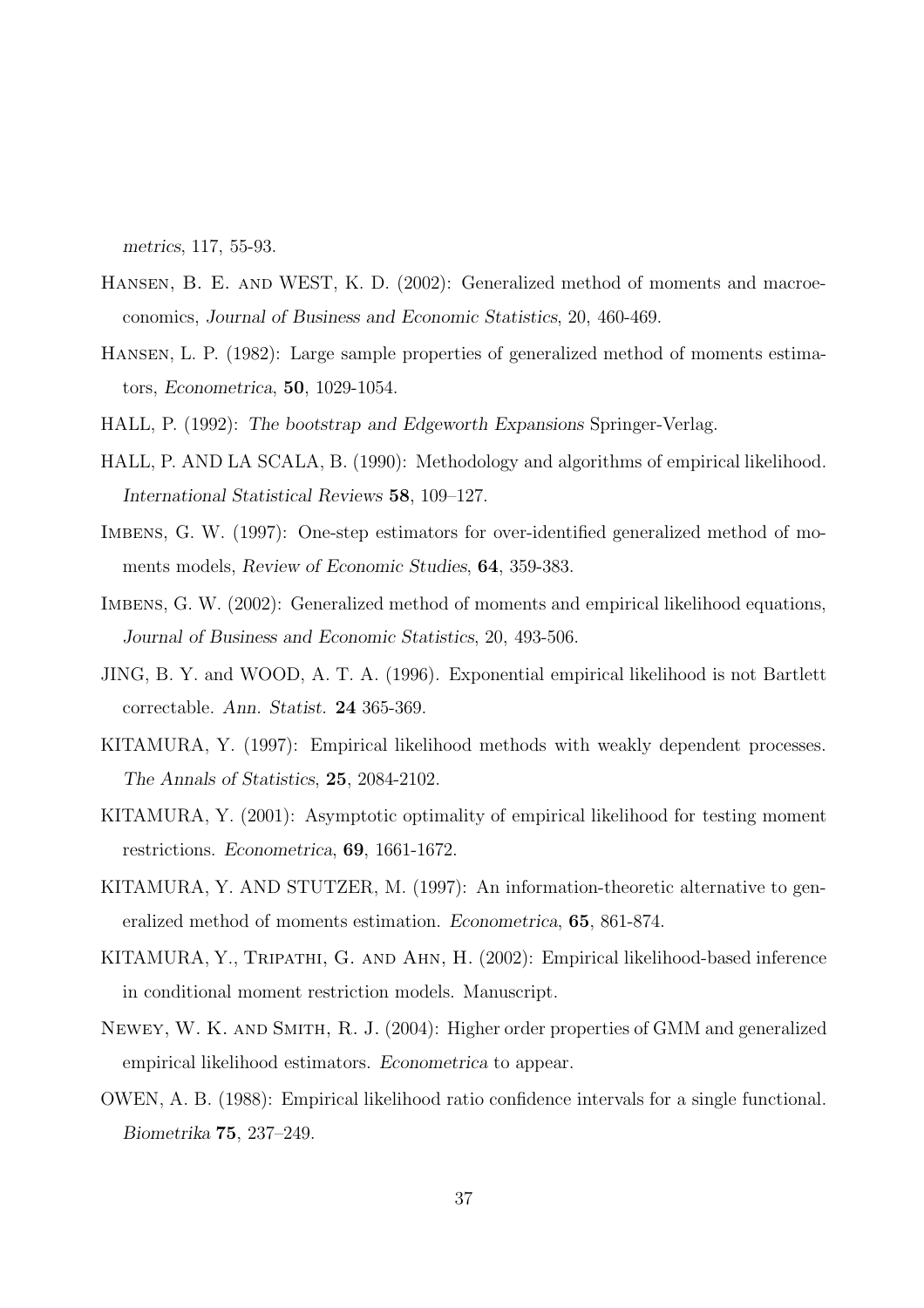OWEN, A. B. (2001). Empirical Likelihood. Chapman and Hall.

- QIN, J. AND LAWLESS, J. (1994): Empirical likelihood and general estimation equations, The Annals of Statistics, 22, 300-325.
- SMITH, R. J. (1997): Alternative Semi-parametric likelihood approaches to generalized method of moments estimation, Economic Journal, 107, 503-519.
- SKOVGAARD,IB,M. (1981): Transformation of an Edgeworth expansion by a sequence of smooth functions. Scand. J. Statist. 8, 207-217.
- Tripathi, G. AND KITAMURA, Y. (2002): Testing conditional moment restrictions. Manuscript.

Department of Statistics, Iowa State University, Ames, Iowa 50011-1210, USA Email: songchen@iastate.edu

Department of Mathematics, Beijing Normal University, 100875, China Email: hjcui@bnu.edu.cn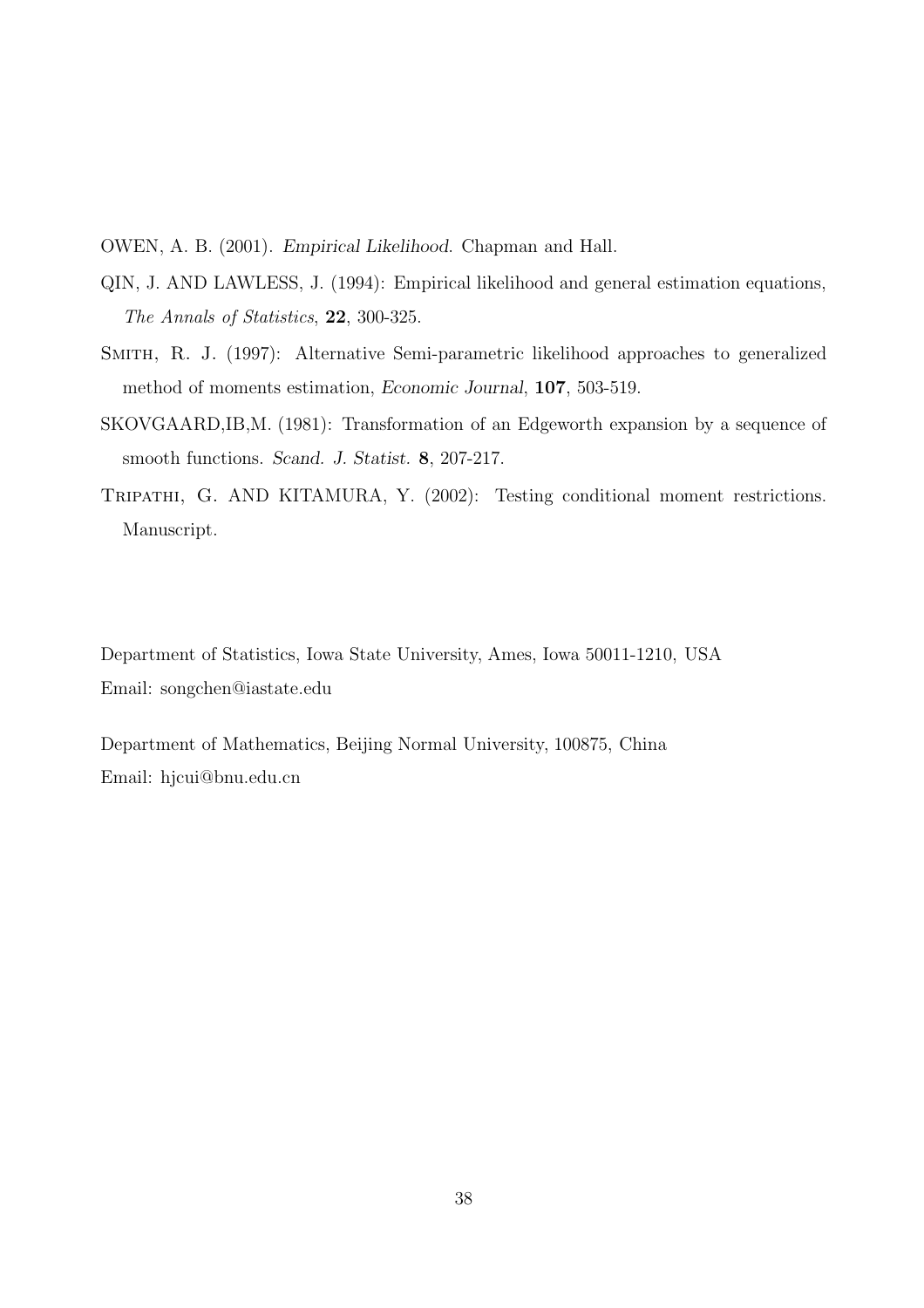Table 1. Empirical coverage (in percentage) and averaged length of the EL confidence interval  $I_{\alpha}$ , the Bartlett corrected (BC) EL interval  $I_{\alpha, bc}$  and the dircet Bootstrap (BT) calibrated confidence interval  $I_{\alpha, bt}$  for the normal mean example.

| Nominal level |          |        | 90%       |       |       | 95%         |       |  |
|---------------|----------|--------|-----------|-------|-------|-------------|-------|--|
| Sample Size   |          | EL     | BC        | BT    | EL    | <b>BCBT</b> |       |  |
| 20            | coverage | 84.66  | 89.40     | 86.88 | 91.12 | 93.04       | 93.34 |  |
|               | length   | 0.636  | 0.817     | 0.791 | 0.757 | 0.967       | 0.967 |  |
| 30            | coverage | 86.30  | 89.60     | 87.80 | 92.60 | 93.80       | 93.10 |  |
|               | length   | 0.552  | 0.662     | 0.640 | 0.659 | 0.789       | 0.781 |  |
| 40            | coverage | 86.47  | 89.48     | 87.98 | 93.49 | 95.09       | 94.79 |  |
|               | length   | 0.492  | 0.558     | 0.548 | 0.588 | 0.668       | 0.665 |  |
| 60            | coverage | 86.70  | 89.00     | 87.90 | 93.50 | 94.50       | 92.90 |  |
|               | length   | 0.448  | 0.492     | 0.437 | 0.536 | 0.588       | 0.527 |  |
| (b) $N(1,2)$  |          |        |           |       |       |             |       |  |
| Nominal level |          |        | 90%       |       |       | 95%         |       |  |
| Sample Size   |          | EL     | <b>BC</b> | BT    | EL    | BC          | BT    |  |
| 20            | coverage | 80.02  | 87.99     | 85.57 | 86.78 | 91.62       | 90.41 |  |
|               | length   | 0.656  | 0.898     | 0.854 | 0.781 | 1.061       | 1.084 |  |
| 30            | coverage | 82.85  | 89.47     | 88.16 | 88.87 | 93.68       | 93.88 |  |
|               | length   | 0.6547 | 0.7740    | 0.752 | 0.739 | 0.883       | 0.879 |  |

(a)  $N(0, 1)$ 

40 coverage 85.77 89.94 88.92 91.77 93.70 93.70

60 coverage 87.47 90.28 89.68 92.69 94.19 94.29

length 0.496 0.590 0.572 0.592 0.703 0.701

length 0.411 0.454 0.446 0.492 0.543 0.540